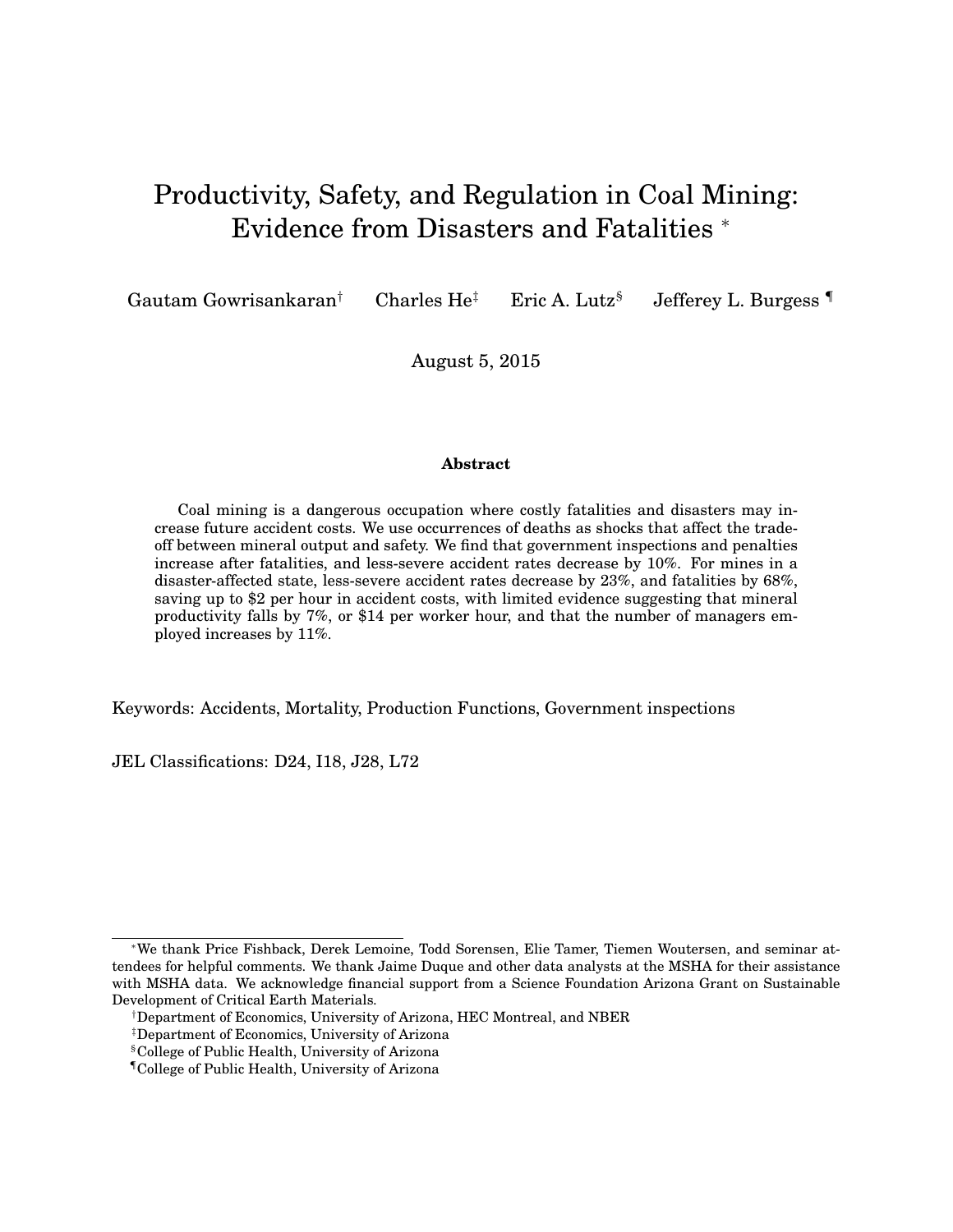# **1 Introduction**

Since 1900, over 100,000 workers have been killed in coal mines in the United States [\(Alford,](#page-41-0) [1980\)](#page-41-0). Coal miners are exposed to a wide range of hazards including gas explosions, shifting rock, falls, and machinery and automotive accidents. Yet, as a result of government regulations, technological change, and a general emphasis on safety, coal mining fatalities have dropped dramatically over the twentieth century. Today, in any given mine, fatalities are now an unexpected and extraordinary event. Though fewer than before, coal mining deaths still occur in the United States: between 2000 and 2014, there have been 446 fatalities and five disasters – events with five or more deaths.<sup>[1](#page-1-0)</sup> Injuries of all kinds are still commonplace in this sector.

The fact that safety remains an important concern in the coal mining industry suggests that it is appropriate to think of the industry as producing two joint outputs: extracted mineral and safety. The purpose of this paper is to estimate the joint production function for mineral and safety in the coal mining industry and to evaluate the role of regulation in affecting this tradeoff. Understanding the relationship between coal output, safety, and regulation is important for evaluating how productivity and safety might continue to increase in the coalmining industry. The coal-mining industry employs over 90,000 workers in the United States [\(Energy Information Administration, 2014\)](#page-41-1), underscoring the importance of this goal. In addition, understanding the tradeoff between productivity and safety might inform us about the potential sources of productivity increases in commodity extraction and manufacturing in-dustries more generally, many of which are as or more dangerous than coal mining.<sup>[2](#page-1-1)</sup> Finally, we are interested in how regulation affects safety and productivity. What is the marginal value of increased government enforcement activity? Do additional inspections and enforcement of regulations compromise productivity in the name of safety, enhance both safety and

<span id="page-1-1"></span><span id="page-1-0"></span><sup>1</sup>Source: authors' calculation from Mine Safety and Health Administration data, ending at Q3:2014.

<sup>&</sup>lt;sup>2</sup> Although coal mining was once one of the most dangerous occupations by fatality rate, it is no longer in the top 10. Occupations with higher or similar death rates include fishers (117.0 per 100,000 full time yearly worker equivalents), logging workers (127.8), roofers (40.5), and cement and concrete manufacturing (16.0). The rate for coal mining is 18.0. (Source: U.S. Bureau of Labor Statistics. *http://www.bls.gov/iif/oshwc/cfoi/cfoi rates 2012hb.pdf*.) The large number of deaths in the coal mining industry reflects the large number of workers in the industry.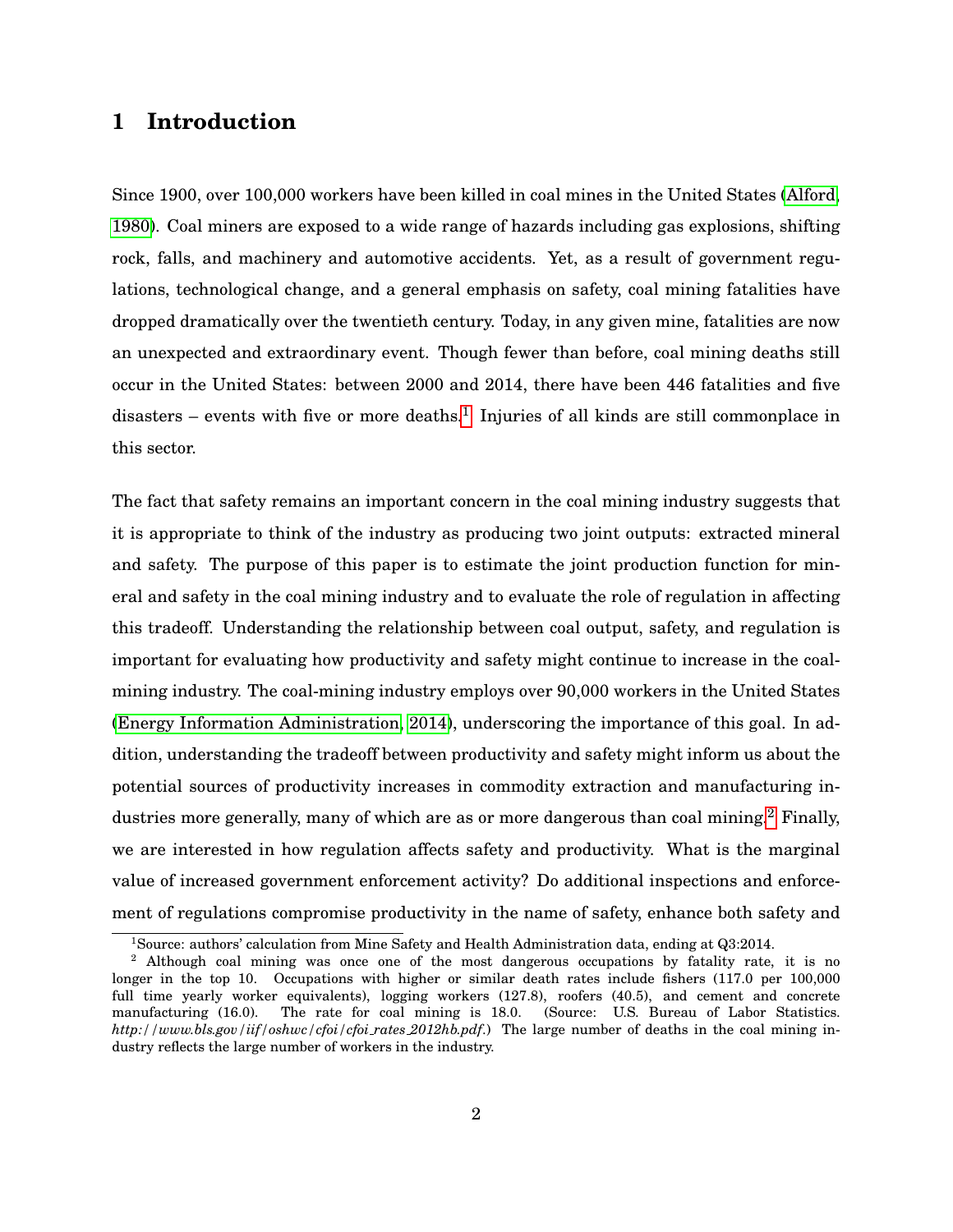productivity, or simply have no effect on safety?

To analyze our research question, we make use of a panel dataset that records location, productivity, accidents, and regulatory inspections for coal mines throughout the U.S. The detailed data allow us to measure output much more precisely than in most industries, and to pinpoint potential factors that influence productivity, including the role of regulatory activity. Despite the uniquely detailed data, it would be problematic to answer our research question with a regression of a proxy of safety (such as accidents) on productivity. Unobserved factors, such as management quality or ease of coal extraction at a mine, might impact both the observed safety level and productivity. For instance, firms with higher management quality may achieve higher levels of both safety and productivity. Certain mines, such as surface mines, may allow for greater ease of coal extraction and also be inherently less dangerous than underground mines. Such factors would then result in an endogeneity bias.

We employ a different identification approach that does not rely on input choices being orthogonal to unobserved management quality. Instead, we identify the joint production function of coal output and safety by using disasters and fatalities as a source of quasi-experimental variation that affects the relative price of safety and productivity by increasing the cost of future accidents. Our identification strategy relies on the presumption that fatalities and disasters are tail events that are generally unexpected; certainly systems exist to reduce severe risks and no fatality would be allowed to occur if it could be foreseen by workers or management.

Why might a fatality or disaster change the relative price of safety to mineral output? We hypothesize that a fatality at a mine might increase the cost of future accidents through a variety of mechanisms. Most directly, a fatality at a mine might increase government regulatory inspections. This might then make the mine more likely to suffer penalties from safety violations, which would increase the price of safety relative to mineral output. Although regulation is one way in which fatalities might change the relative price of safety relative to mineral output, there are many other mechanisms. For instance, mines may become stigmatized by fatalities, which may harm their ability to attract labor or investment. Experiencing a fatality may also increase the psychic costs of risk exposure to both workers and manage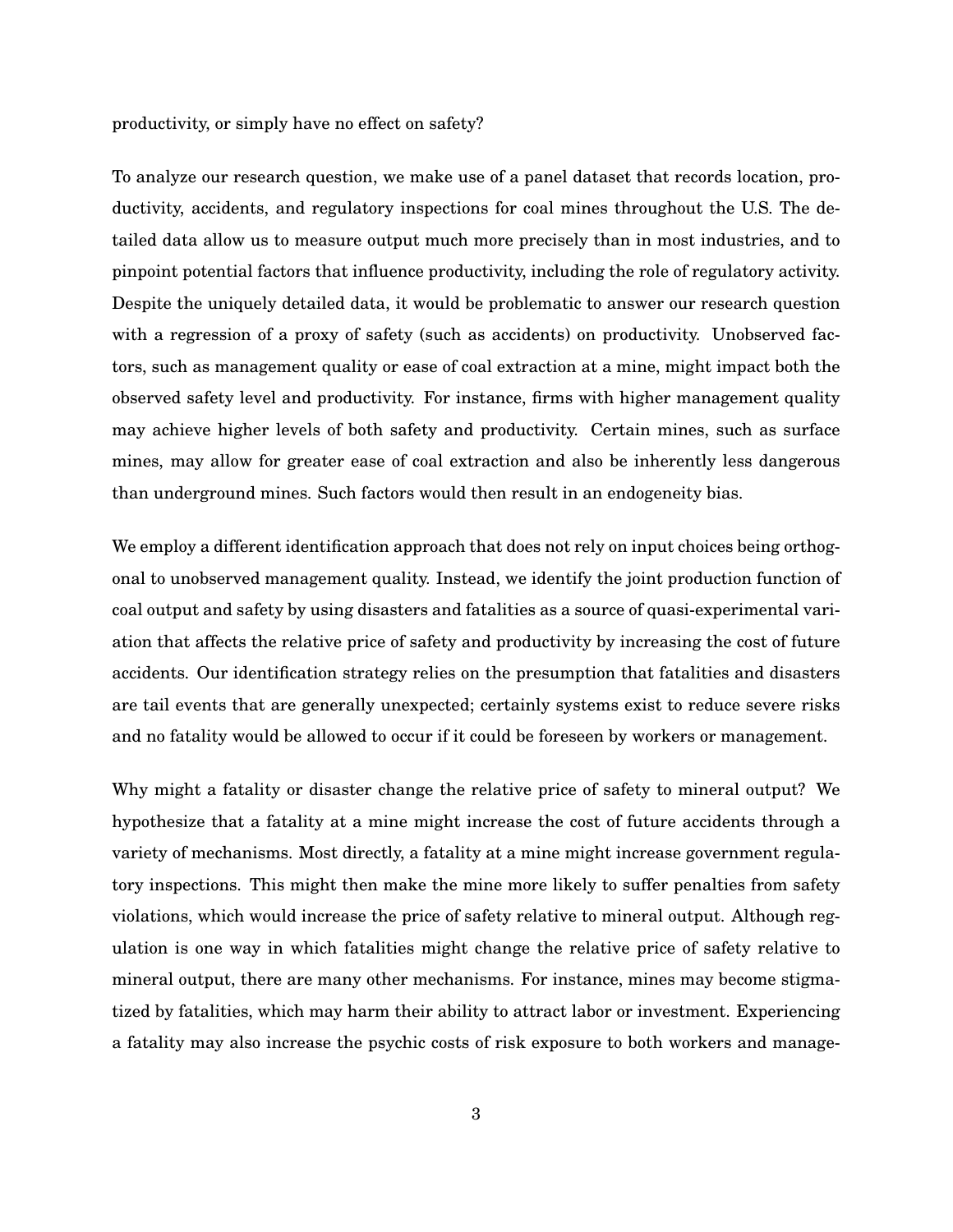ment through fear or guilt. Finally, firms may have incomplete information about the safety levels of their mines and a fatality may be a signal that the mine is more dangerous than previously believed, implying that improving safety becomes a better investment following a fatality.

In contrast to single fatalities, mine disasters are generally followed by intense media exposure and public reprobation of those responsible for the disaster. For example, in the aftermath of the 2010 Upper Big Branch Mine disaster in Raleigh County, West Virginia, in a public eulogy to the fallen miners, President Obama remarked, "owners responsible for conditions in the Upper Big Branch Mine should be held accountable for decisions they made and preventive measures they failed to take" [\(Obama, 2010\)](#page-42-0).

The publicity after the disaster was sufficient for Nike, Inc. to air a national television ad referencing the fallen miners (which was later pulled due to controversy). $3$  Given the media exposure, we hypothesize that, relative to single fatalities, disasters are more likely to affect the cost of future accidents in the broader geographic area than just at the particular mine.

To formalize the production function of coal output and safety, and the effect of disasters and fatalities on this production function, we first develop a simple neoclassical model of the production of safety and mineral output. In our model, firms choose labor and safety inputs that, together with random draws, lead to a production level production for mineral output and accidents. The expected number of accidents per hour and mineral output are both monotonically decreasing functions of the chosen safety level implying that safety and mineral output are substitutes. Thus, this model hypothesizes a tradeoff between productivity and accident risk.

Within this simple economic framework, firms choose a level of safety that balances the marginal reduction in accident cost against the marginal reduction in productivity from an additional safety unit. We then assume that disasters and fatalities are very low probability shocks that increase the cost of future accidents. We show that given intuitively reasonable conditions on the interactions between labor and safety inputs and between safety input and

<span id="page-3-0"></span><sup>3</sup>[CBS](#page-41-2) [\(2010\)](#page-41-2).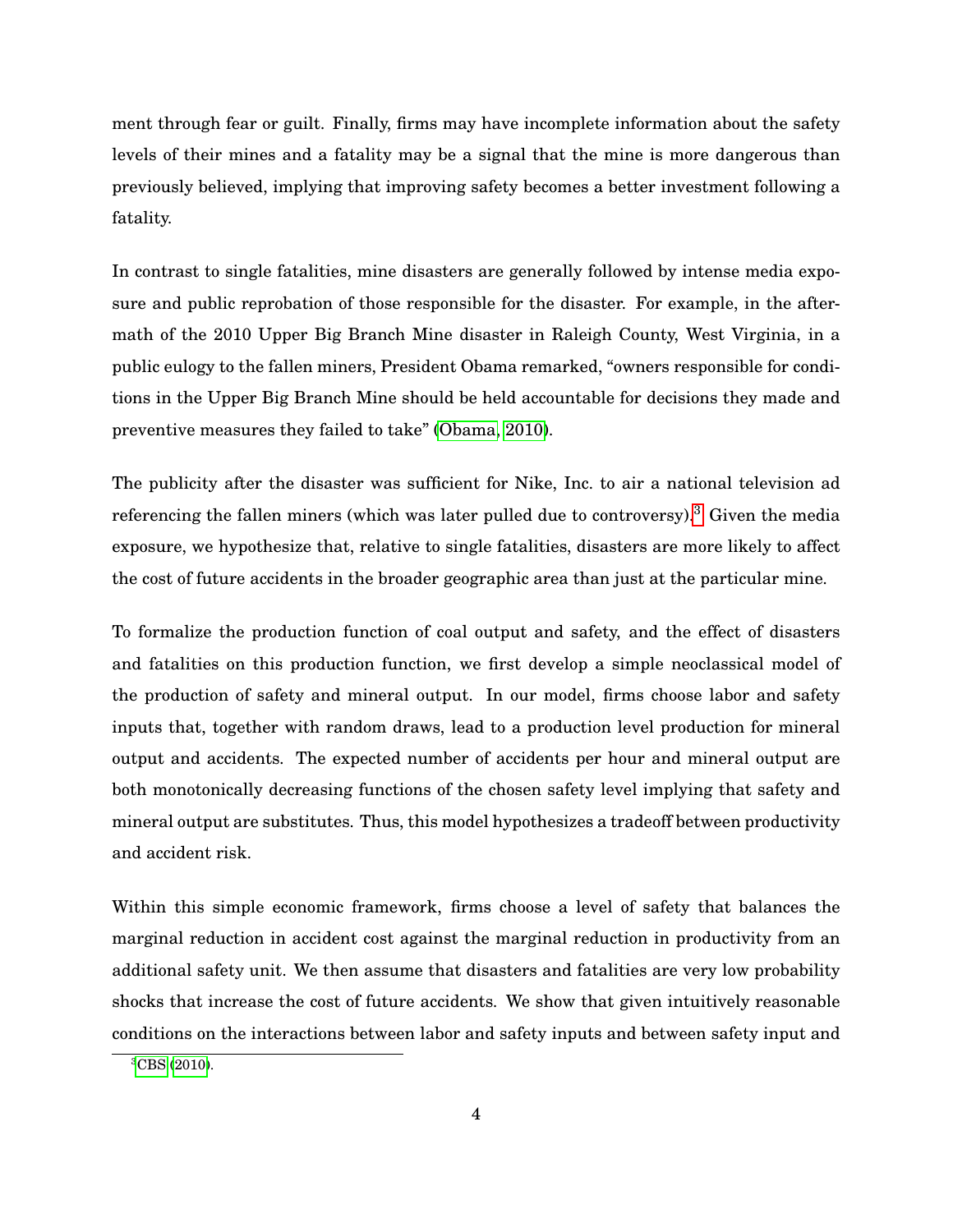the cost of accidents, an increased cost of accidents leads to greater safety input, fewer workers, and hence less mineral production. Thus, the model predicts that mines react to a disaster or fatality by increasing safety at the cost of less mineral output per worker and fewer workers. These testable predictions form the basis for our empirical work: we examine whether mines reduce accident rates after a disaster or fatality, and if there exists an associated cost to productivity. We also directly test one set of mechanisms by which the cost of accidents might increase, by examining whether government enforcement activity increases after a disaster or fatality.

The model above assumes that mining companies behave rationally. We imagine firms walking a tightrope, attempting to maximize production while sensibly minimizing expected accidents given their production level. But in reality is this how firms actually behave? Do firms optimally choose mineral output and safety, or could other circumstances affect output? Surprising and robust evidence suggests that some industries have unrealized productivity. In his paper on iron ore producers, [Schmitz](#page-42-1) [\(2005\)](#page-42-1) finds that labor productivity doubled through changes in work practices. Foreign competition was the shock that spurred these new prac-tices in the iron ore industry.<sup>[4](#page-4-0)</sup> Similarly, it is possible in the aftermath of a fatality or disaster shock that an increased focus on safety could also spur productivity improvements in the coal mining sector. Supporting this view, occupational health and safety research has found that both productivity and safety could increase from managerial attention and training in underground mining [\(Fiedler et al., 1984\)](#page-41-3), logging [\(Montorselli et al., 2010\)](#page-42-2), and construction [\(Everett and Slocum, 1993\)](#page-41-4). By testing the sign and magnitude of the impact of fatalities and disasters on productivity and safety, our empirical analysis provides a test of our simple neoclassical production function model.

Our empirical analysis proceeds as follows: we create a panel at the mine-quarter level that merges several publicly available Mine Safety and Health Administration (MSHA) datasets, including the *Accidents Injuries Dataset*, the *Employment/Production Data Set (Quarterly)*, the *Inspections Data Set*, and the *Violations Data Set*. Key variables in our data include mine location, coal production, hours worked, the number of fatalities and other accidents, and

<span id="page-4-0"></span><sup>&</sup>lt;sup>4</sup>[Hendel and Spiegel](#page-41-5) [\(2014\)](#page-41-5) also find large and not easily explainable productivity changes in Israeli steel mini-mills.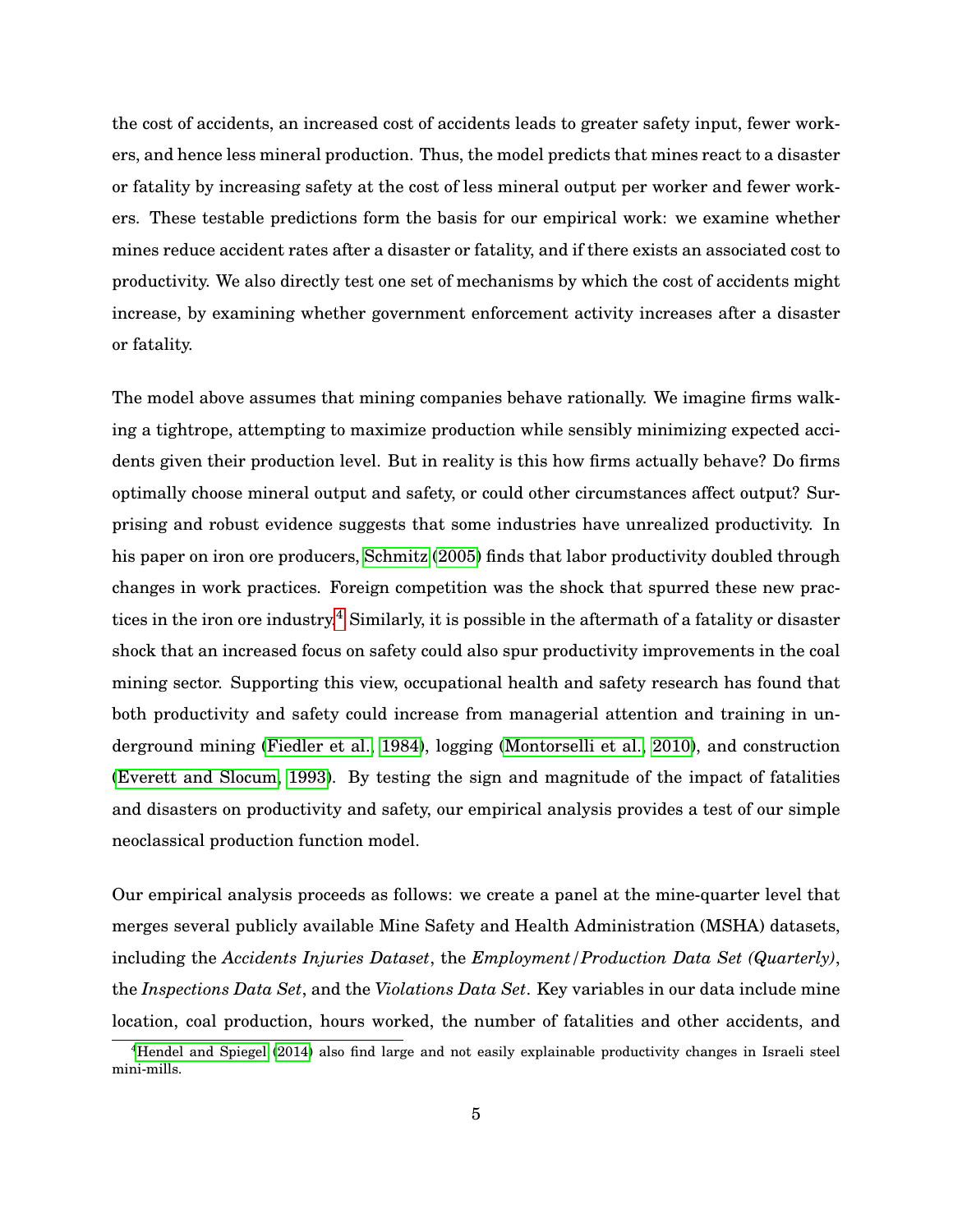information on MSHA inspections and citations. Our regressions all use an event analysis framework. We regress dependent variables – such as productivity, accident rates, and MSHA inspections – on the occurrence of a fatality in the same mine or a disaster in the same state within the two previous years. In all regressions, we use mine and time fixed effects, and we cluster at the mine level. As a falsification exercise, all specifications also examine future fatalities or disasters within the two subsequent years. We also drop the five mines with a disaster from our sample.

We first examine "first stage" results of the impact of lagged fatalities at a mine on MSHA inspections. We find that MSHA inspections significantly increase during the quarter of the fatality, and that this increase is sustained for two years. The magnitudes are large, with a 11% increased inspection rate two years after the fatality. In contrast, the inspection hours and penalties only significantly increase for the first year after the fatality. Together, these results suggests that mines react to the increased MSHA inspections in the first year after a fatality by resolving problems that could lead to citations. Hence, the inspections become shorter and ultimately, the inspectors find no more to penalize than in the baseline. In almost all our regressions, we find that future fatalities had no statistically significant effect, suggesting the absence of pre-existing trends.

Having established at least one causal pathway by which fatalities might increase the cost of accidents, we turn to understanding the impact of fatalities on productivity and accidents. Here we find no evidence that fatalities decrease severe accident rates (defined as the rate of fatalities and permanent disabilities per hours worked) but find that they decrease lesssevere accident rates (defined as the rate of all other accidents) by 10% two years after a fatality. There is also no evidence that productivity increased. Thus, the results indicate that the increased inspections and other effects from a fatality only affect less-severe accidents, but that they do this with no apparent negative effect on productivity.

We next consider disasters, and examine the effect of having a mine in the same state experience a disaster (omitting the mine with the disaster itself). Here, we find no evidence of increased MSHA regulatory scrutiny at other mines within the same state. However, we find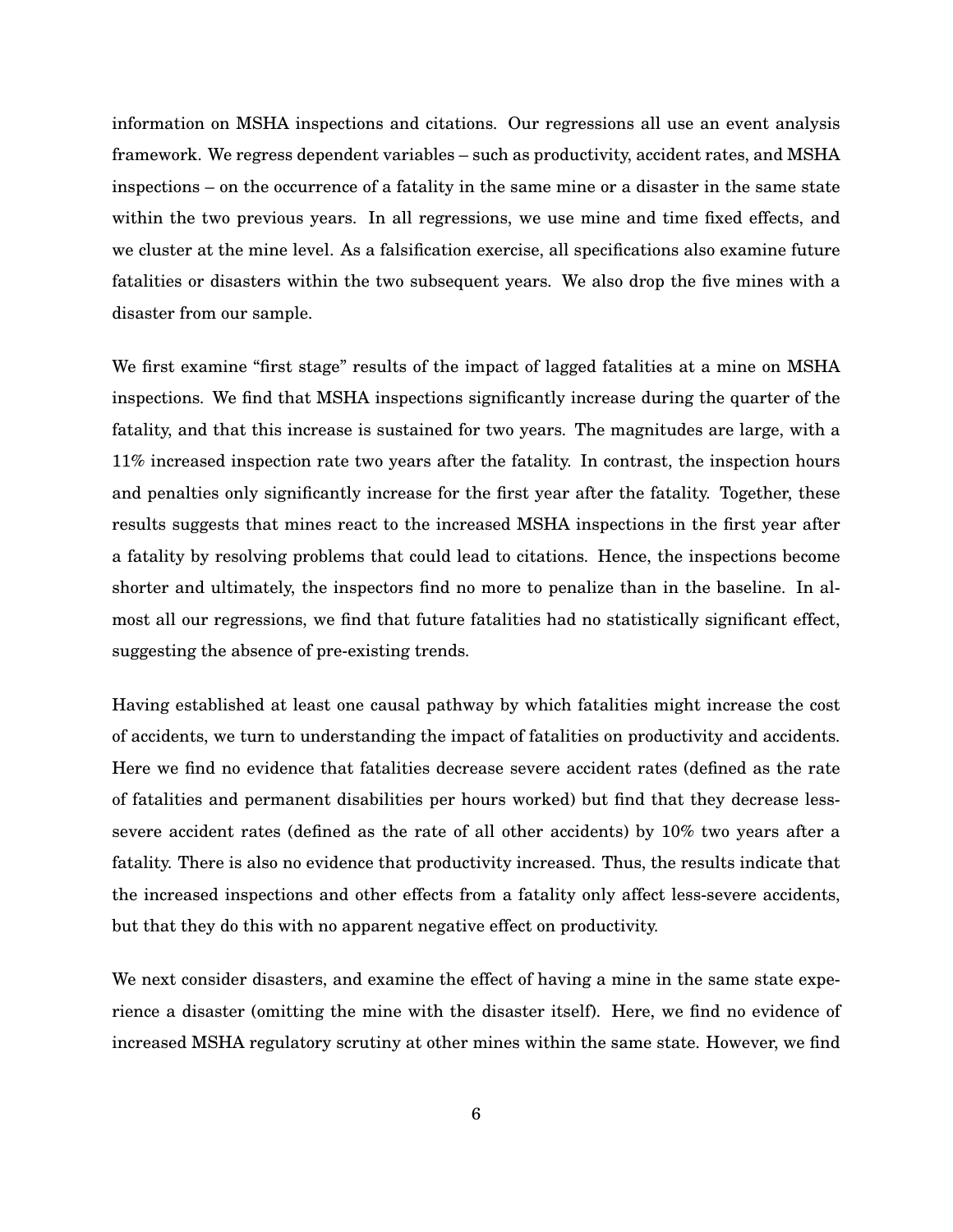that accidents drop significantly and by a large amount following a disaster. In particular, the rate of less-severe accidents per hours worked decreases by 23% and the rate of fatalities decreases by 68% two years after a disaster. We also find potential evidence that productivity went down, by 7% following a disaster, a result that is marginally significant (P=0.099). However, the pre-trends on productivity, while not statistically significant, are similar in magnitude, limiting the plausibility of any finding of a productivity decrease. Nonetheless, this evidence is supported by regressions using state-year-level data that the number of managers and supervisors at mines increases  $11\%$  two years after a disaster in a state, with no significant change in other workers.

It is useful to understand the cost savings that mines may incur from the drops in accident risk. An influential review article, [Viscusi and Aldy](#page-43-0) [\(2003\)](#page-43-0), finds the value of statistical life lies between \$4 and \$9 million using U.S. labor market estimates (which is close to our context). Using the midpoint value of \$6.5 million [\(Viscusi and Aldy, 2003\)](#page-43-0), we find that the reduction in risk of fatalities is worth \$1.41 per hour worked. For less-severe accidents, a \$30,000 estimate [\(National Safety Council, 2014\)](#page-42-3) implies a cost savings of \$0.24 per hour worked from the reduction in this type of accident. Hence, we believe that the total dollar cost savings to the firm from the decreased accidents following a mine disaster may be in the range of \$1-\$2 per hour worked. As a point of comparison, the 7% drop in productivity noted above, if real, would at the least imply a need to add 8% extra work hours to mine the same coal. At \$25/hour, this represents an extra \$2 in wages per current hour worked. However, labor costs are only a small part of the total costs of coal extraction. If lost production from enhanced safety could not be recouped with just labor input, the reduction in coal output would cost up to \$14 per hour worked. Thus, the value of potential productivity losses here is not trivial.

The remainder of the paper is organized as follows: Section 2 provides background information on the industry and literature. Section 3 exposits our model and estimating framework. Section 4 discusses the data. Section 5 discuss results. Finally, Section 6 concludes.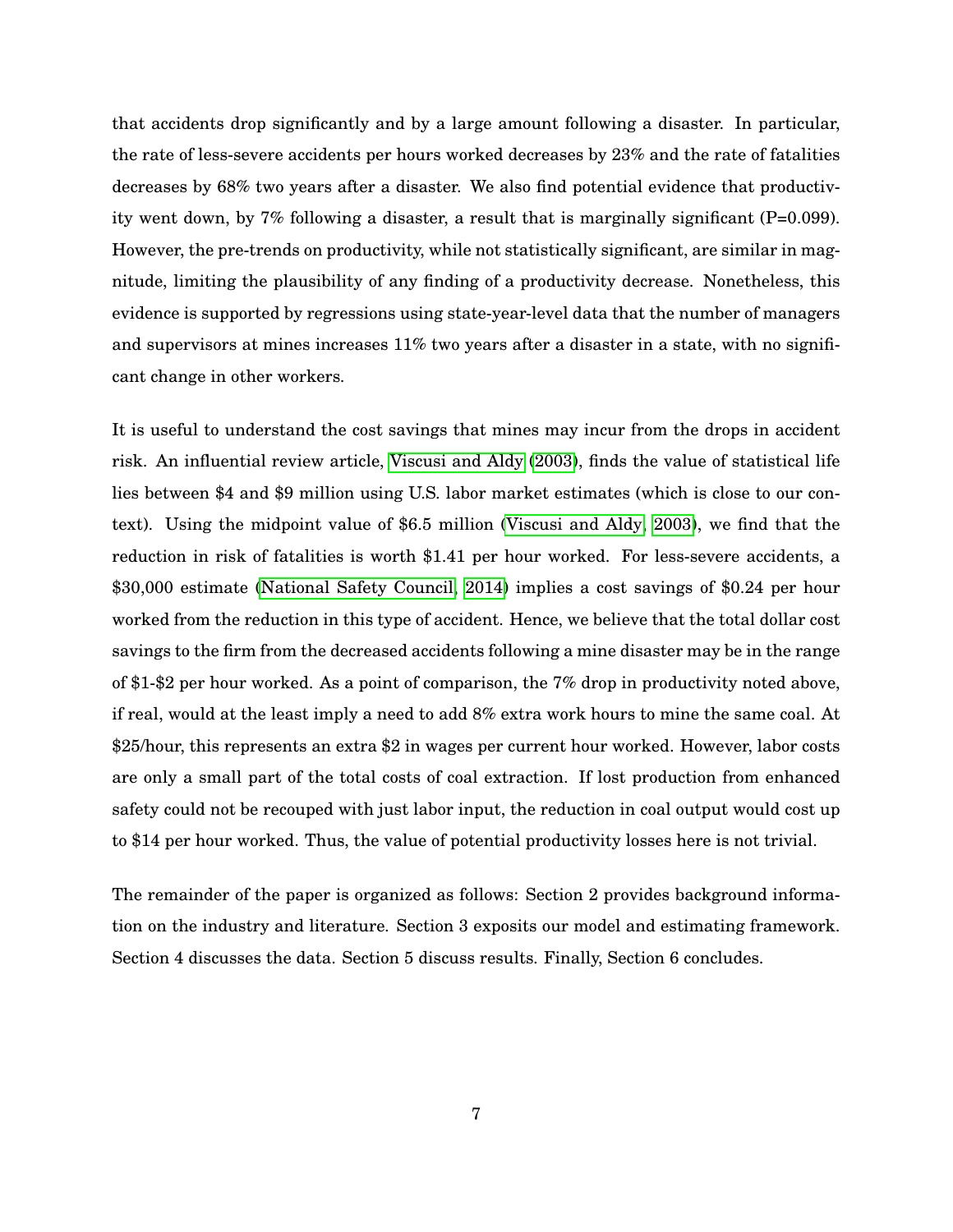# **2 Background**

Coal mining is an important industry to study to answer questions regarding safety, productivity, and regulation. Tens of thousands of workers have been killed in the United States in the history of coal mining and many more have been injured and disabled. Figure [1](#page-9-0) shows the U.S. death rate for coal coal miners from 1900-2013. During this long period, death rates for coal miners in the U.S. declined steadily so that they are now about 4% their 1900 level. Nonetheless, mining remains a dangerous occupation, with disasters such as in the Sago Mine (2006) and in Upper Big Branch (2010) killing 12 and 29 workers, respectively.

In the late nineteenth and early twentieth century, each miner worked in a "room," which is a small area of the mine that is individually allocated to a particular miner. A frequent cause of fatalities was a roof collapse in the miner's room [\(Fishback, 1992\)](#page-41-6). The room's roof was progressively weakened by the process of coal extraction. Therefore, each miner had control over his or her safety, as miners spent their days literally demolishing the columns supporting the roofs over their heads. Pressure on the remaining coal increased as coal was removed, which actually made further mining easier (suggesting the opposite sign to the endogeneity between mineral output and safety noted in the introduction). As miners were paid piecerate, this "softening" was one reason miners valued obtaining the maximum possible coal from their room, even under conditions most would find terrifying.<sup>[5](#page-7-0)</sup> Skilled miners could reasonably estimate when a roof was about to collapse, and dig the furthest, but it was never possible to avoid collapse with certainty. Each miner worked with the knowledge there was some low but real possibility that the roof would collapse, and some were killed when this in fact occurred.

These roof collapses are a vivid and unusually direct example of balancing productivity with safety. Although this hazard no longer exists, tradeoffs can be found virtually anywhere there is a risk of injury in a mine. For example, speed limits on trucks or other machinery can improve safety but slow production, and safety equipment such as gloves protect workers but reduce dexterity. Mine construction involves tradeoffs between speed and structural consid-

<span id="page-7-0"></span> $5A$  vocabulary developed that described the various sounds the roof could make. The sound of a roof groaning under reduced support was known as the "roof working". Some sounds resembled crashing thunder. It is claimed experienced miners could detect a distinct sound that indicated imminent collapse [\(Brophy and Hall, 1964\)](#page-41-7).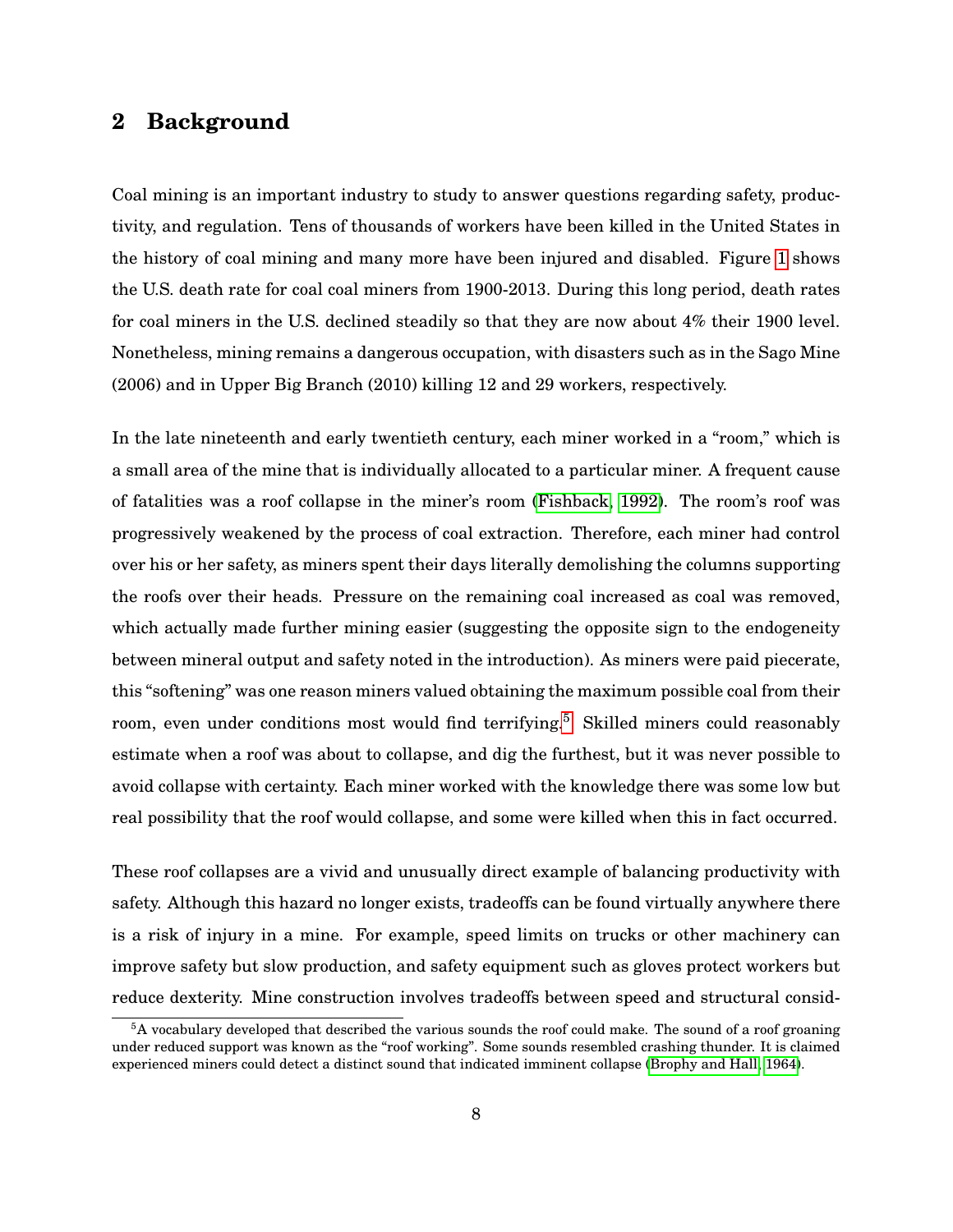erations; miners still suffer fatalities from mine collapses. Finally, allowing for extra escape routes, rescue areas, and training reduces the time spent on coal extraction, but may reduce deaths in the events of a collapse.

In response to the dangers from mines, significant safety regulations have been enacted at the U.S. federal government level. The main regulatory changes are the creation of the Bureau of Mines in 1910, the Federal Coal Mine Safety Act of 1952, the Coal Mine Safety and Health Act of 19[6](#page-8-0)9,<sup>6</sup> the Occupational Safety and Health Act (OSHA) of 1971 [\(Alford, 1980\)](#page-41-0), the Federal Mine Safety and Health Act of 1977 (which created the Mine Safety and Health Administration or MSHA) [\(Weeks and Fox, 1983\)](#page-43-1), and, most recently, the Mine Improvement and New Emergency Response (MINER) Act of 2006. The MINER Act further advanced rules, outlined in the 1977 Act, pertaining to emergency response, emergency evaluation and notification, post-accident communications and tracking, mine rescue teams and their equipment, and sealing of abandoned areas of underground coal mines.

In many cases, these regulations were spurred by mine disasters. For instance, the 1952 act followed the 1951 Orient #1 explosion that killed over 100 miners, the 1969 act followed the 1968 Consol #9 disaster that resulted in 78 coal miner deaths, and the 1977 act followed the 1972 Sunshine Mine fire that killed 91 miners. Today, coal mines operate in a strict liability operating environment with mandated MSHA inspections – a minimum of 2 times per year for all surface mines and 4 times per year for all underground mines. Following inspections, the government can enforce regulations with punitive damages for statute violations that can range up to hundreds of thousands of dollars per violation.

A small literature has formalized the tradeoffs between safety, productivity, and regulation in coal mining and other sectors. To our knowledge, the first to do this for coal mining is [Sider](#page-42-4) [\(1983\)](#page-42-4), who specifies a model of coal mining with tradeoffs between safety and production, on which our model builds. [Sider](#page-42-4) [\(1983\)](#page-42-4) estimates a Cobb-Douglas production function for coal mines in Illinois that is motivated by his model. He did not estimate the reduction in safety stemming from regulations nor did he attempt to control for the endogeneity of safety

<span id="page-8-0"></span><sup>6</sup>See http://www.msha.gov/REGS/ACT/ACTTC.HTM.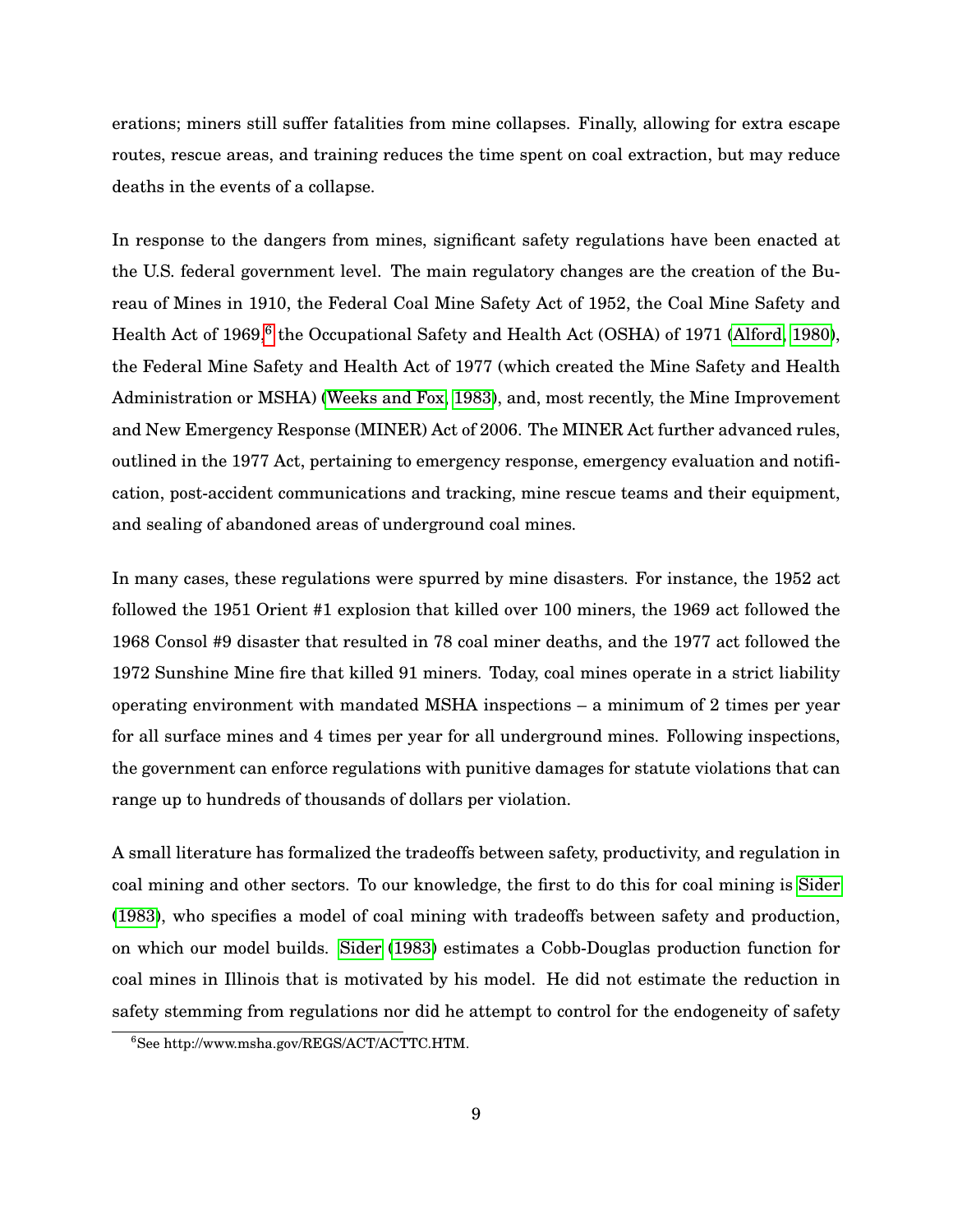<span id="page-9-0"></span>

Figure 1: Historical Coal Mining Fatalities in the United States.

Source: authors' calculations from http://www.msha.gov/stats/centurystats/coalstats.asp.

and production choices. [Gray](#page-41-8) [\(1987\)](#page-41-8), who considers all manufacturing sectors, estimates a production function that includes measures of regulations. He finds that safety regulations – such as OSHA inspections – contributed as much as 30% of the decline in productivity growth during the 1970s. [Kniesner and Leeth](#page-42-5) [\(2004\)](#page-42-5) examine whether MSHA enforcement activities reduce mine injuries and find very small effects.

At the same time, an empirical literature finds that productivity and safety may be improved simultaneously in a number of different sectors. [Hausman](#page-41-9) [\(2014\)](#page-41-9) finds that electricity market restructuring allowed nuclear power plants to operate both more safely and more efficiently. In a detailed evaluation of four Italian logging crews, [Montorselli et al.](#page-42-2) [\(2010\)](#page-42-2) find that the crew with formal safety training had both the best safety record and the highest productivity.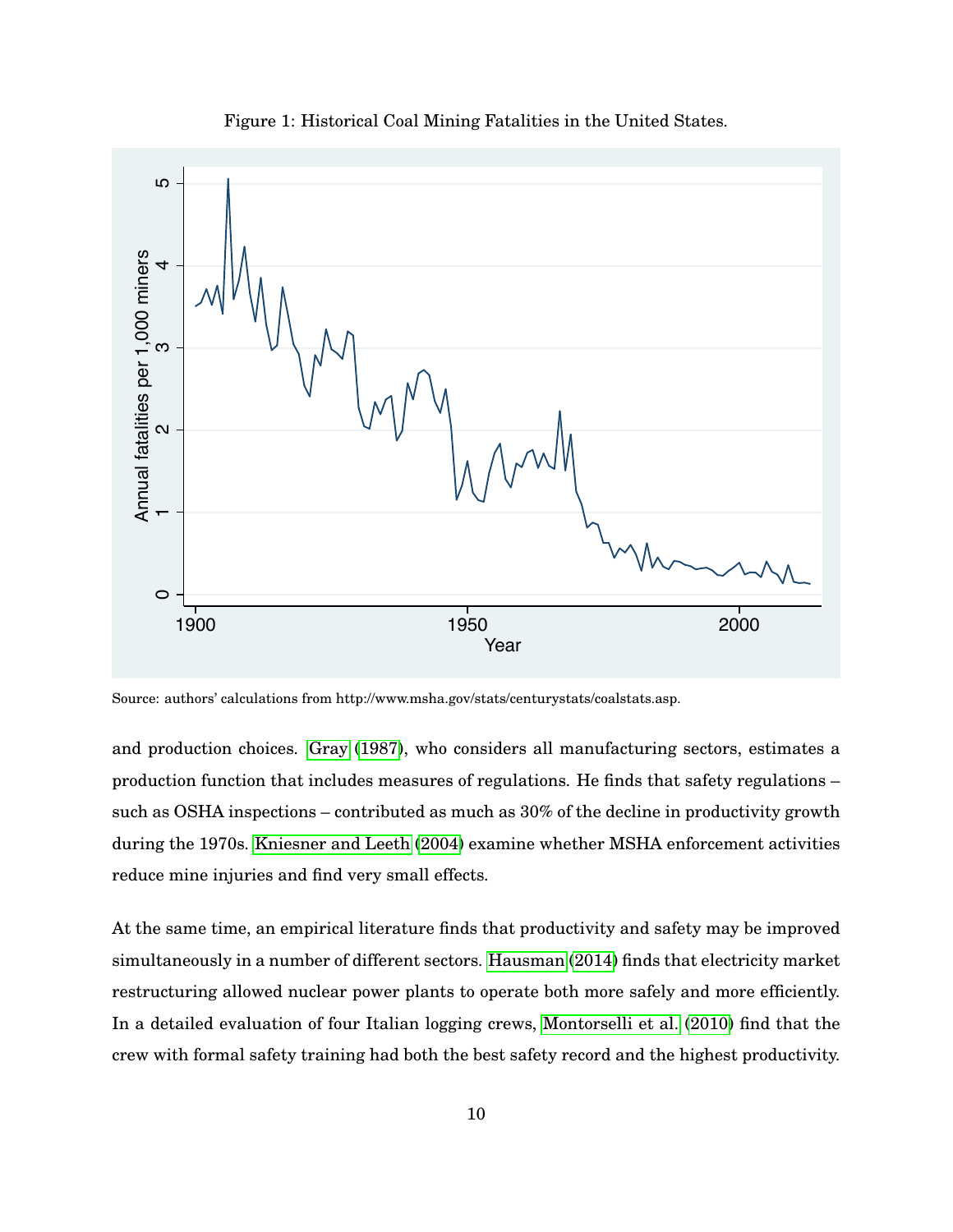[Fiedler et al.](#page-41-3) [\(1984\)](#page-41-3) find that mine management safety programs simultaneously improve productivity and reduce accidents.

Finally, another literature seeks to understand what and who determines safety choices. [Sawacha et al.](#page-42-6) [\(1999\)](#page-42-6) analyze safety at construction sites, finding that incentive or bonus pay can lead to decreased safety. Similarly, [Hensher et al.](#page-42-7) [\(1992\)](#page-42-7) studied long-haul truck drivers and found that drivers respond to financial incentives by reducing safety. Both of these studies find that workers shift priorities when incentives change, thereby demonstrating that workers may have some control over the tradeoff between safety and productivity. Other studies show that management may also have control over safety and may respond to incentives concerning worker safety [\(Rittenberg and Manuel, 1987\)](#page-42-8).

We believe that our study contributes to the general understanding of the determinants of productivity and safety through our novel identification strategy of using the random variation in mine disasters and mine fatalities. This allows us to estimate the tradeoff between productivity and safety in a way that controls for the endogeneity of safety and labor input choices.

## **3 Model and Estimation**

## **3.1 Model**

We present a simple neoclassical model of safety and productivity in mine operation and use the model to develop testable implications. In our model, profits are determined by the revenues from coal sales, the cost of the labor input, and the cost of accidents. The mine chooses a labor input of hours worked,  $x$ , and a safety input, s. Together, these choices lead to a stochastic occurrence of accidents and coal production. The mine is faced with – but does not choose – a cost of accidents, d, which is determined by the past occurrence of fatalities and disasters. A high cost of accidents implies that a given accident will cost the firm more.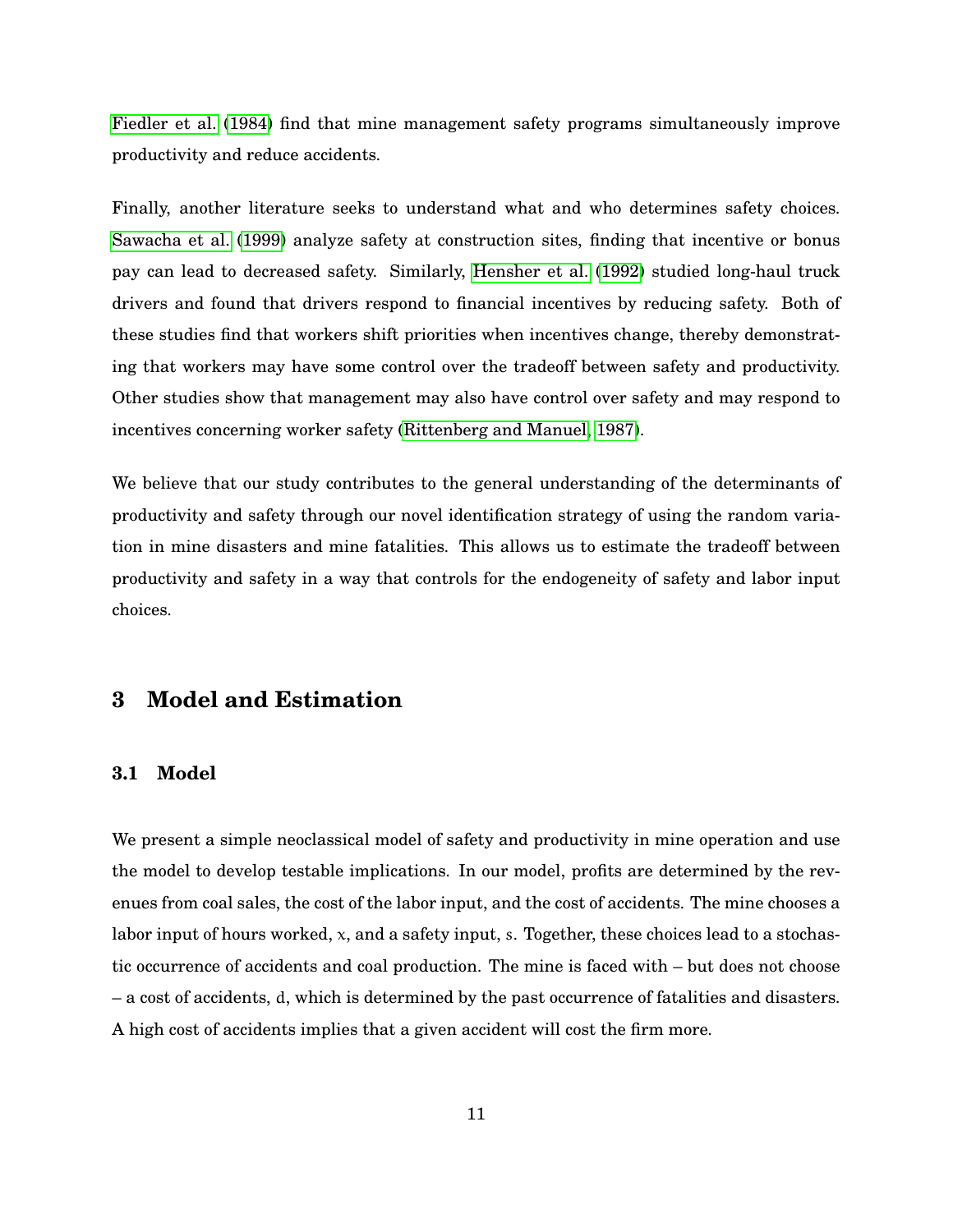We now turn to the details of the model. Let  $x$  and s both be non-negative and assume that a higher value indicates more hours worked or a higher safety input, respectively. Let the random vector  $A(s)$  denote the occurrence of accidents per hour worked. We allow  $A(s)$  to be vector valued, to account for multiple types of accidents. We expect that  $s = 0$  would lead to a high expected number of accidents per hour and that a large s would lead to very few accidents. Denote the cost of accidents per hour as  $C(A(s), d)$ . Finally, we will want to directly consider the cost of any safety input and accident price d rather than the occurrence of accidents. Let the random variable  $c(s, d) \equiv C(A(s), d)$ .

Using this notation, we write the expected profit function for a mine as:

<span id="page-11-0"></span>
$$
E[\pi(x, s|d)] = E[F(x, s) - wx - c(s, d)x].
$$
\n(1)

In [\(1\)](#page-11-0), the first term,  $F(x, s)$ , is the net coal production expressed in dollars. In the second term, w is the wage and wx is the total wage bill. More generally, we might think of  $x$  as all factor inputs and wx as the costs for all factor inputs. Last,  $c(s, d)$  x is the total accident cost, which is the per-unit cost of accidents multiplied by the number of hours worked.

<span id="page-11-1"></span>We now specify assumptions regarding the impact of the inputs on profits in [\(1\)](#page-11-0).

### **Assumption 1** *Impact of inputs on expected profits*

- 1. Expected coal production  $E[F(x, s)]$  is increasing in x and decreasing in s;
- *2. Expected accident cost* E[c(s, d)] *is decreasing in* s *and increasing in* d*.*

We believe that Assumption [1](#page-11-1) is intuitive. Part 1 of Assumption 1 implies that firms produce more coal if they employ more hours (conditioning on the safety input), and less coal if they use more safety input (conditioning on hours worked). Part 2 implies that expected per-hour accident cost is decreasing in the safety input s and increasing in the cost of accidents, d.

<span id="page-11-2"></span>We next make assumptions on the second derivatives that we also believe are intuitive.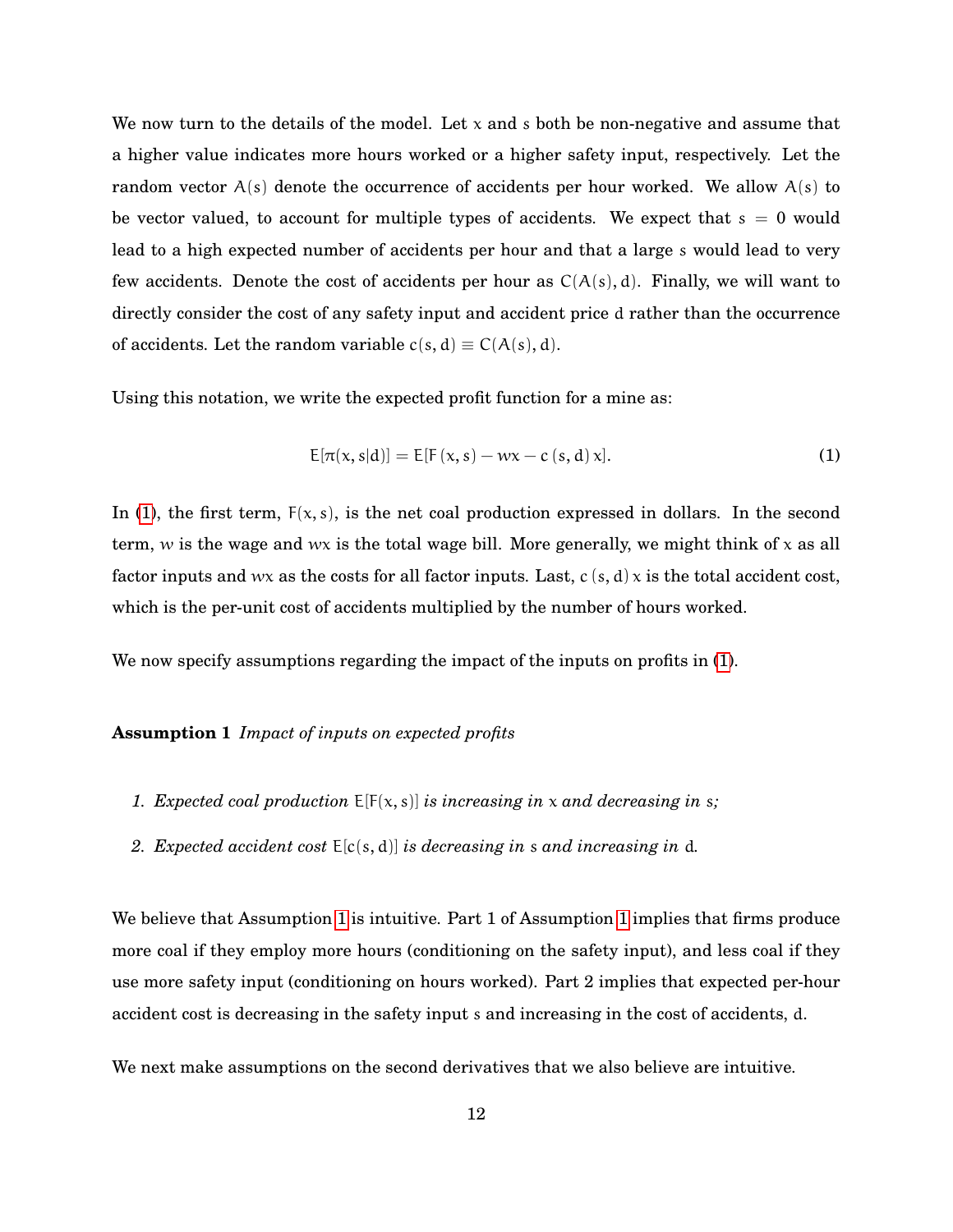### **Assumption 2** *Impact of second derivatives of inputs on outputs*

- *1. All functions are twice differentiable;*
- *2.* ∂ <sup>2</sup>EF(x, s)/∂x∂s *is negative;*
- *3.* ∂ <sup>2</sup>Ec(s, d)/∂s∂d *is negative.*

Part 1 of Assumption [2](#page-11-2) is just for simplicity; we could alternately derive our results using lattices. Part 2 states that the marginal product of labor, in terms of mineral output, decreases in the chosen level of safety input. This result would be generated if, for instance, s were monotonic in the fraction of the time that workers spent on safety training, and workers allocated their time between safety training and coal extraction. In this case, with a higher s, an additional hour of labor would result in a lower fraction of an hour spent on coal production and hence in less coal. Part 3 implies that the marginal cost from increased accident risk (or equivalently, marginal benefit from increased safety input) is increasing as we increase the cost of accidents d. This would be generated if the cost of accidents were linear in d for instance.

Since we assume differentiability, we can write the first-order condition with respect to labor input as:

<span id="page-12-0"></span>
$$
\frac{\partial E[\pi(x,s|d)]}{\partial x} = 0 \Rightarrow \frac{\partial E[F(x,s)]}{\partial x} - w - E[c(s,d)] = 0,
$$
\n(2)

and with respect to safety as:

<span id="page-12-1"></span>
$$
\frac{\partial E[\pi(x,s|d)]}{\partial s} = 0 \Rightarrow \frac{\partial E[F(x,s)]}{\partial s} - x \frac{\partial E[c(s,d)]}{\partial s} = 0.
$$
 (3)

Equation [\(2\)](#page-12-0) states that firms set their marginal product of labor input with respect to mineral production equal to the wage plus the extra accident cost. It differs from a standard production FOC in the third term, which is the extra accident cost from the additional hour of work. Equation [\(3\)](#page-12-1) states that firms set their safety input so that the cost of increasing safety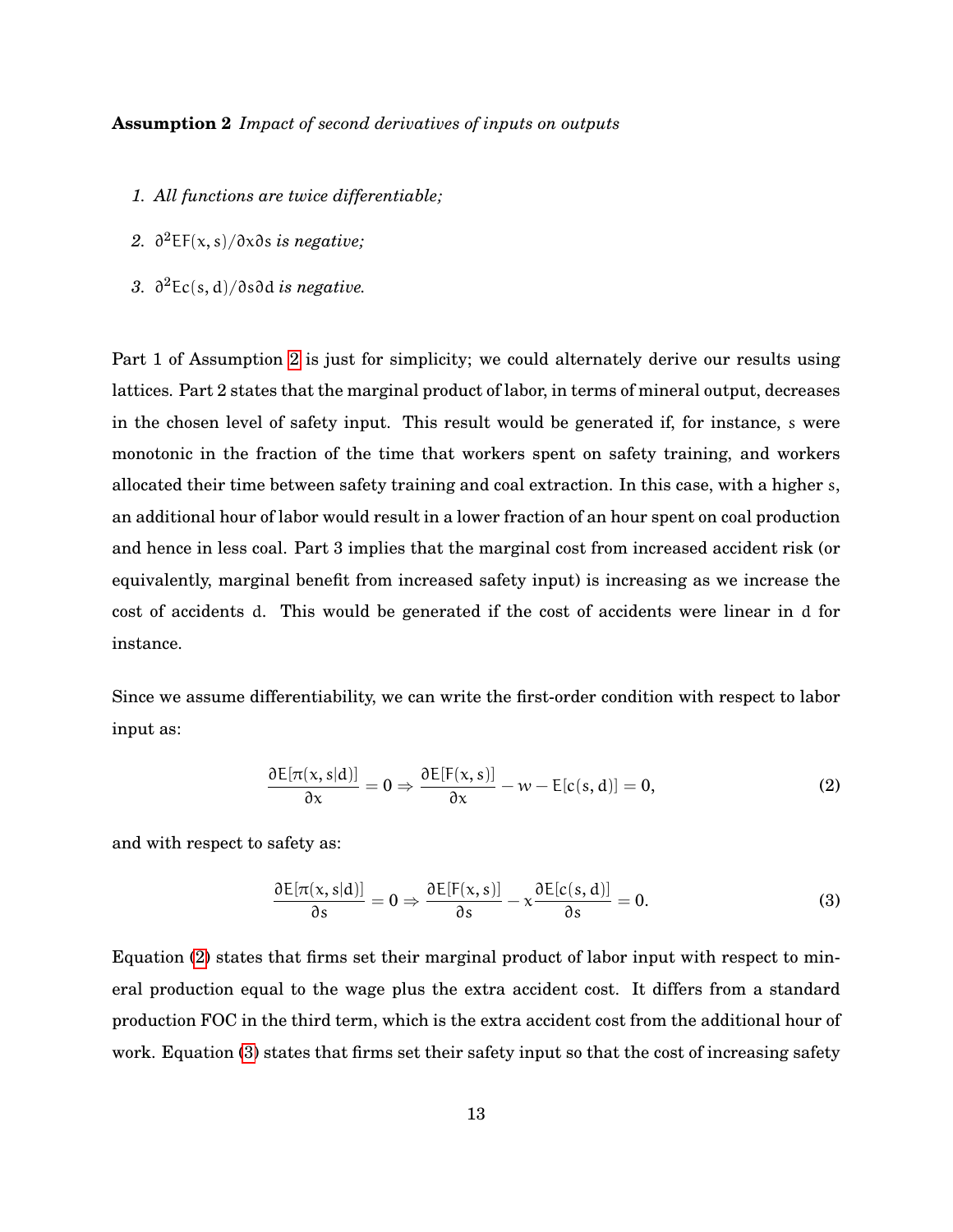at the margin in terms of reduced expected mineral output is equal to the benefit of safety at the margin in terms of decreased total expected accident costs.

We now turn to our main result, which is that we will observe a decrease in mineral output and in expected accidents per hour (or equivalently, an increase in safety input) following a disaster or fatality. We define  $x^*(d)$  and  $s^*(d)$  to be the profit maximizing choices of labor and safety inputs respectively. Formally:

**Proposition 1**  $x^*(d)$  *is decreasing in* d *and*  $s^*(d)$  *is increasing in* d.

**Proof** Assumptions [1](#page-11-1) and [2](#page-11-2) imply that:

$$
\begin{aligned}\n\frac{\partial^2 \pi}{\partial x \partial d} &= -\frac{\partial \mathsf{E}[\mathsf{c}(s, d)]}{\partial d} < 0, \\
\frac{\partial^2 \pi}{\partial x \partial s} &= \frac{\partial^2 \mathsf{E}[\mathsf{F}(x, s)]}{\partial x \partial s} - \frac{\partial \mathsf{E}[\mathsf{c}(s, d)]}{\partial s} < 0,\n\end{aligned}
$$

and

$$
\frac{\partial^2 \pi}{\partial s \partial d} = -x \frac{\partial^2 \mathsf{E}[c(s, d)]}{\partial s \partial d} > 0.
$$

[Amir](#page-41-10) [\(2005\)](#page-41-10) provides a simple proof of the monotonicity of optimal choices that is based on supermodularity as developed by [Topkis](#page-42-9) [\(1978\)](#page-42-9). For convenience, define  $y = -x$  and  $y^*(d) = -x^*(d)$ . Then, the first condition of [Amir](#page-41-10) [\(2005\)](#page-41-10) Theorem 9 requires that the second derivatives of  $\pi$  with respect to y, s, and d all be positive, which we have shown. The second condition of the theorem is satisfied by our assumption that the choice set for  $x$  and s includes all non-negative real numbers, irrespective of a. Thus, by [Amir](#page-41-10) Theorem 9,  $s^*(d)$ and  $y^*(d)$  are increasing in d, implying also that  $x^*(d)$  is decreasing in d.

We believe that this result is intuitive. In a neoclassical model, firms choose safety levels to balance the accident cost with the production losses from safety. An unexpected fatality or disaster increases the cost of future accidents. This increases the firm's marginal benefits to improving safety, causing the firm to choose a greater safety input. The marginal productivity of labor in producing mineral output falls as a result, causing the firm to chooses less labor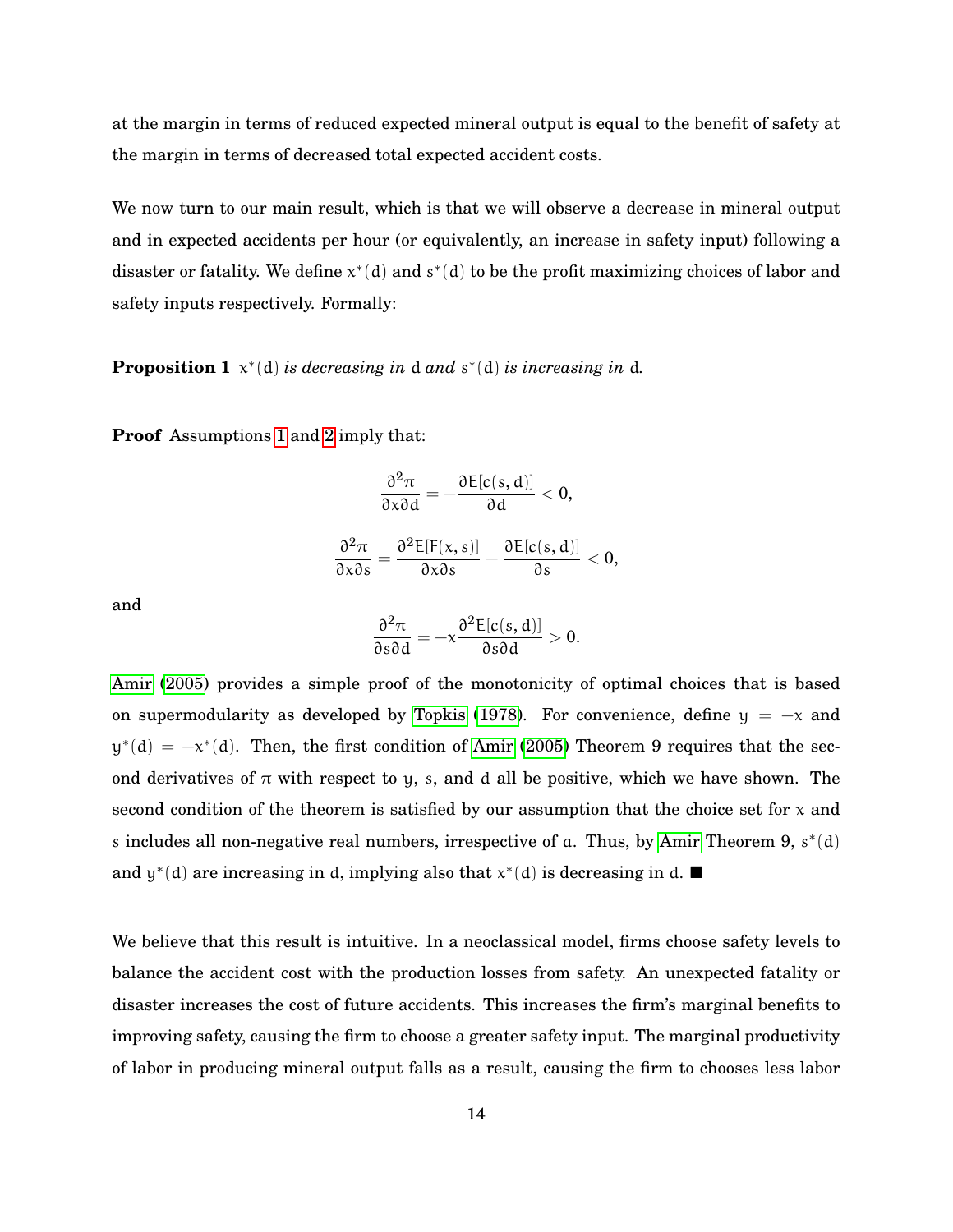input. Together these effects result in a decrease in mineral output.

## **3.2 Estimation framework**

Our model predicts that a fatality or disaster shock will lead to an increase in the optimal safety input s<sup>\*</sup> following a disaster or fatality. An increase in safety input in turn implies a decrease in the expected accidents per hours worked,  $A(s^*)$ . It also implies a decrease in the mineral output per worker, or productivity, conditioning on the number of hours worked. Finally, it implies a decrease in the number of hours worked.

Thus, we specify regressions that examine whether accidents per hour, productivity, and hours worked are affected by past mine disasters or fatalities. Specifically, we perform regressions at the mine-quarter level. Let i denote a mine and t denote a calendar quarter. We perform regressions of the form:

<span id="page-14-0"></span>
$$
A_{it} = \alpha_i + \gamma_t + d_{it} + X_{it}\beta + \varepsilon_{it}, \qquad (4)
$$

where  $A_{it}$  are accident rates (or other dependent variables such as mineral production) per hours worked,  $\alpha_i$  are mine fixed effects,  $\gamma_t$  are time (quarterly) fixed effects,  $d_{it}$  is the current cost of accidents (as determined by lagged fatalities and disasters),  $X_{it}$  represent other covariates such as hours worked, and  $\varepsilon_{it}$  include shocks to accidents rates. Besides accidents, we also perform similar regressions to [\(4\)](#page-14-0) but using productivity and hours worked.

We allow for two types of regressions, based on  $d_{it}$  indicating either disasters or fatalities. For our regressions where  $d_{it}$  indicates disasters, we specify that the price of safety may change if there is a disaster located near the mine. The reason for this is because, as noted above, disasters are widely known and have intense media and political scrutiny. For our regressions where  $d_{it}$  indicates a fatality, we do not believe that there will be a wider change in the price of safety. Hence, we specify that the price of safety is likely to change only for the mine with the fatality itself. In all cases, we drop the five mines with a disaster, because other factors besides a change in the price of safety, such as physical damage, may be affecting their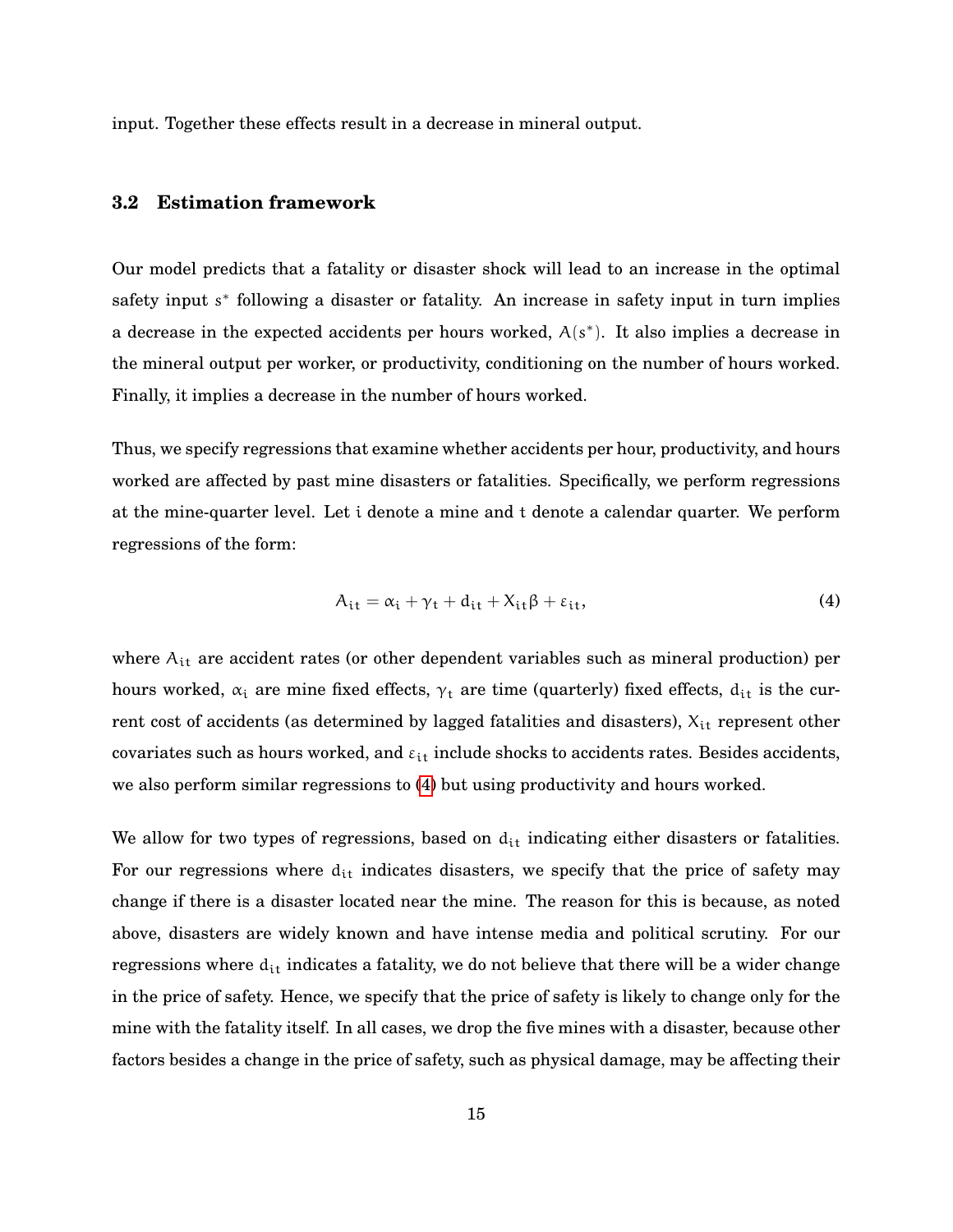mineral output and safety choices. Noting that  $A_{it}$  is a vector, we estimate different versions of [\(4\)](#page-14-0) with different types of accidents.

In [\(4\)](#page-14-0), we include mine fixed effects because each mine produces with a different technology. For instance, we would expect underground mines to have more risks than surface mines, all else equal. By including mine fixed effects, we are controlling for the baseline risk at each mine in evaluating how past disasters and fatalities affect safety choices. Our estimates thus reflect the change in accidents after the disaster or fatality. Similarly, our covariates include time fixed effects because safety technologies and regulations have changed over time and because different input prices might cause mines to make different tradeoffs over time.

In addition to the regressions based on [\(4\)](#page-14-0) we also specify first stage regressions that consider the mechanisms whereby a past disaster or fatality might increase the cost of future accidents. The central mechanism that we consider is regulation through MSHA. The format of these regressions is the same as [\(4\)](#page-14-0) except that the dependent variable here indicates MSHA regulatory visits and enforcement.

Our regressions all include *future* fatalities or disasters. This inclusion forms a falsification test that would allow us to reject the causal interpretation of a disaster or fatality. For instance, if we observe that a future fatality significantly predicts higher accident risk, we might infer that the mine has undergone a period of low safety relative to its long-run average. We might then believe that the higher accident risk led to the fatality, rather than that the fatality changed the price of safety which led to differential accident risk, as we assume in our model. Thus, our model will tend to be more plausible to the extent that the future indicators are not significant predictors.

We cluster all our standard errors at the mine level to allow for  $\varepsilon_{it}$  to be serially correlated over time. We also weight all regressions by the mean hours worked at a mine, because mines with more hours worked may provide more information.

Finally, we include some regressions where the unit of observation is the state-year. These regressions use data on occupations within the mining sector that are only available at this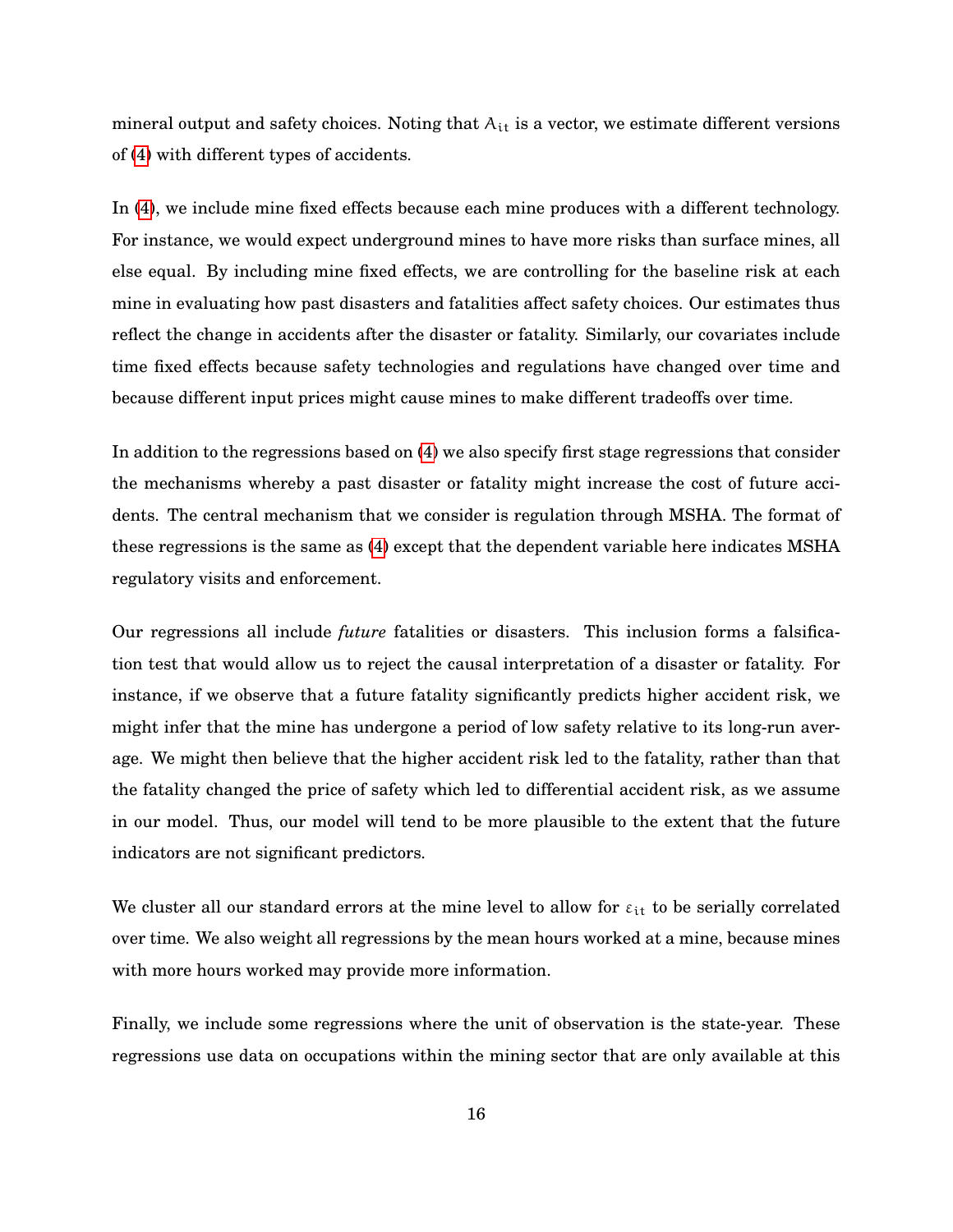level of aggregation. For these regressions, we cluster standard errors at the state level and weight regressions by the mean number of workers in the state.

## **4 Data**

We obtain most of our data from the Mine Safety Health Administration (MSHA). We merge several datasets, all of which are available from the "Data Sets" area on the MSHA.gov website. The datasets report information on coal and metal mines. We keep from them exclusively records pertaining to coal mines. The *Employment/Production Data Set (Quarterly)* indicates the total coal production, the number of employees, U.S. state of location, and number of hours worked for all coal mines in the U.S. at the quarterly level from 2000 through the third quarter of 2014.

The *Accident Injuries Data Set* reports detailed information for all coal mining accidents in the U.S. From this database, we use the reported degree of injury. A fatality is a degree 1 injury, and an injury resulting in a permanent partial or total disability is a degree 2 injury. We classify accidents that result in degree 1 and 2 injuries as severe accidents. We classify injuries of degrees 3-6 as less-severe accidents. We exclude injuries of degrees 7-10, which include injuries from natural causes and injuries from non-employees.

The *Violations Data Set* reports the number of violations and financial penalties mines were assessed from MSHA inspectors during each quarter. The *Inspections Data Set* reports the number of inspections in a mine and the total hours each mine is inspected. Finally, the *Mines Data Set* provides latitude and longitude information for each mine.

Table [1](#page-17-0) provides details on injury by degree during the period of our data. Fatalities are the most rare, with 446 observed over this period. Permanent disabilities occur slightly more often than fatalities, with 785 observed over the same period. Among the less-severe accidents, the most common are accidents with injuries that require days away from work only, with 42,122 observed, followed by ones that require no days away from work, but still require medical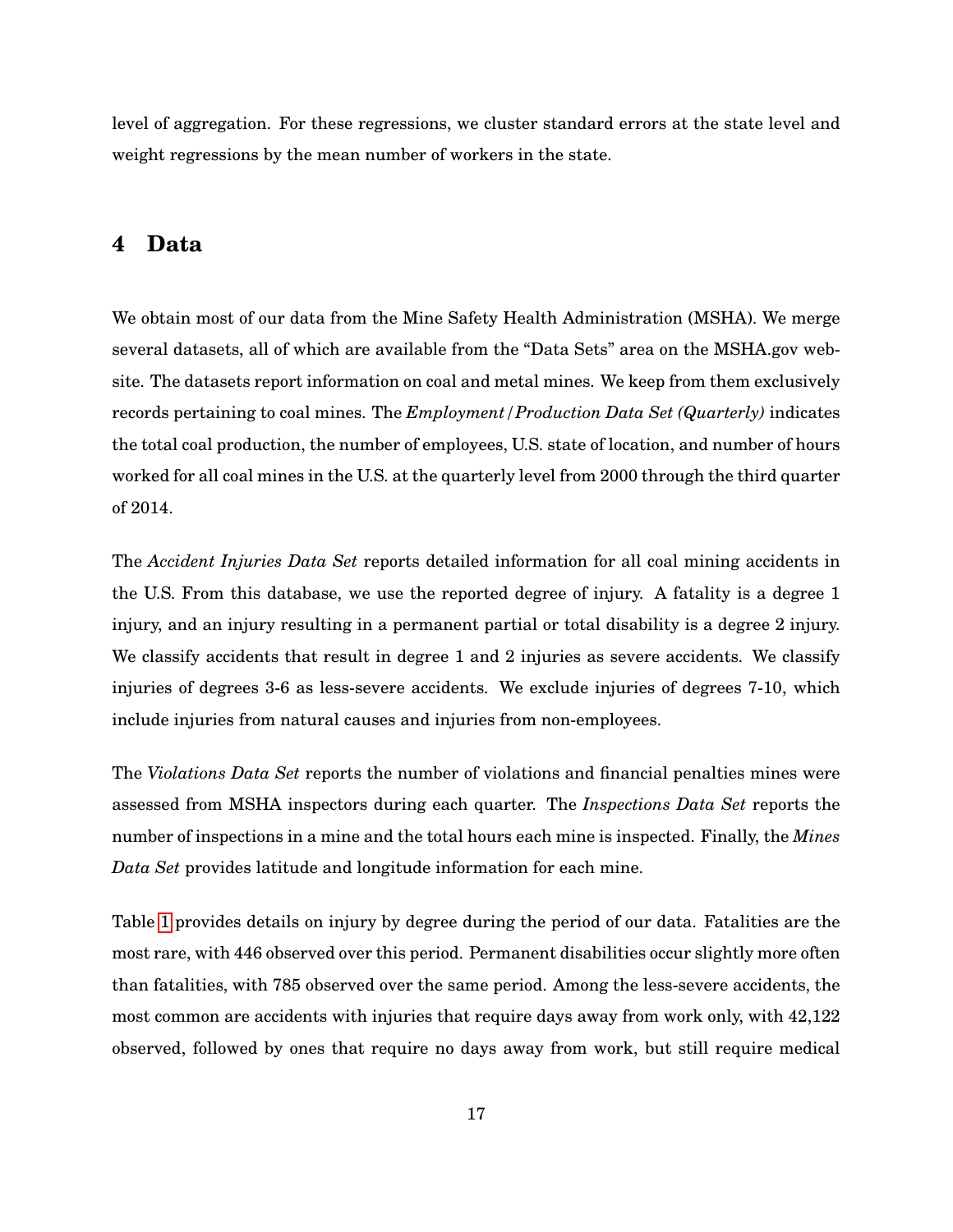<span id="page-17-0"></span>

|                | Injury Degree Accident Description                                |          | Severe Injury Number Observed |
|----------------|-------------------------------------------------------------------|----------|-------------------------------|
|                | Cases resulting in death                                          | Yes      | 446                           |
| $\mathbf{2}^-$ | Cases with permanent total or partial<br>disability               | Yes      | 785                           |
| 3.             | Cases with days away from work only                               | $\rm No$ | 42,122                        |
| 4              | Cases with days away from work and<br>restricted work             | $\rm No$ | 3,854                         |
| 5.             | Cases with days of restricted work only                           | $\rm No$ | 4,609                         |
| 6              | Cases without days away from work (but<br>with medical treatment) | $\rm No$ | 21,211                        |

Table 1: Summary of Accident Occurrences in Sample

Note: sample period of accidents is is Q1:2000 through Q3:2014.

treatment, with 21,211 observed.

Figure [2](#page-18-0) graphs fatalities and disasters over time during the period of our data.[7](#page-17-1) We define a disaster as an accident with five or more fatalities. In this time period, all disasters are caused by the ignition of explosive gasses. We observe five disasters, two in the state of West Virginia, and one in each of Utah, Kentucky and Alabama. All disasters, including the mine and state in which they occurred, are noted on the figure.

We chose five as the threshold number of fatalities that defines a disaster as we thought that this number would represent a cutoff for generating more widespread attention. Note also from Figure [2](#page-18-0) that four out of the five disasters that we observe have far more than five fatalities. Also, most non-disaster fatalities represent single fatalities. In particular, we observe 322 mine/months with 1 fatality, 25 mine/months with 2 fatalities, 2 mine/months with 3 fatalities, and none with 4 fatalities. We believe that this evidence shows that there is a sharp division between the disasters and the non-disaster fatalities.

Figure [3](#page-19-0) graphs severe and less-severe accidents over time during the period of our data. We observe a downward trend in less-severe accidents over time. There is no clear trend for severe accidents.

<span id="page-17-1"></span><sup>&</sup>lt;sup>7</sup>We exclude 2014 from this figure as have only 3 quarters of data from 2014.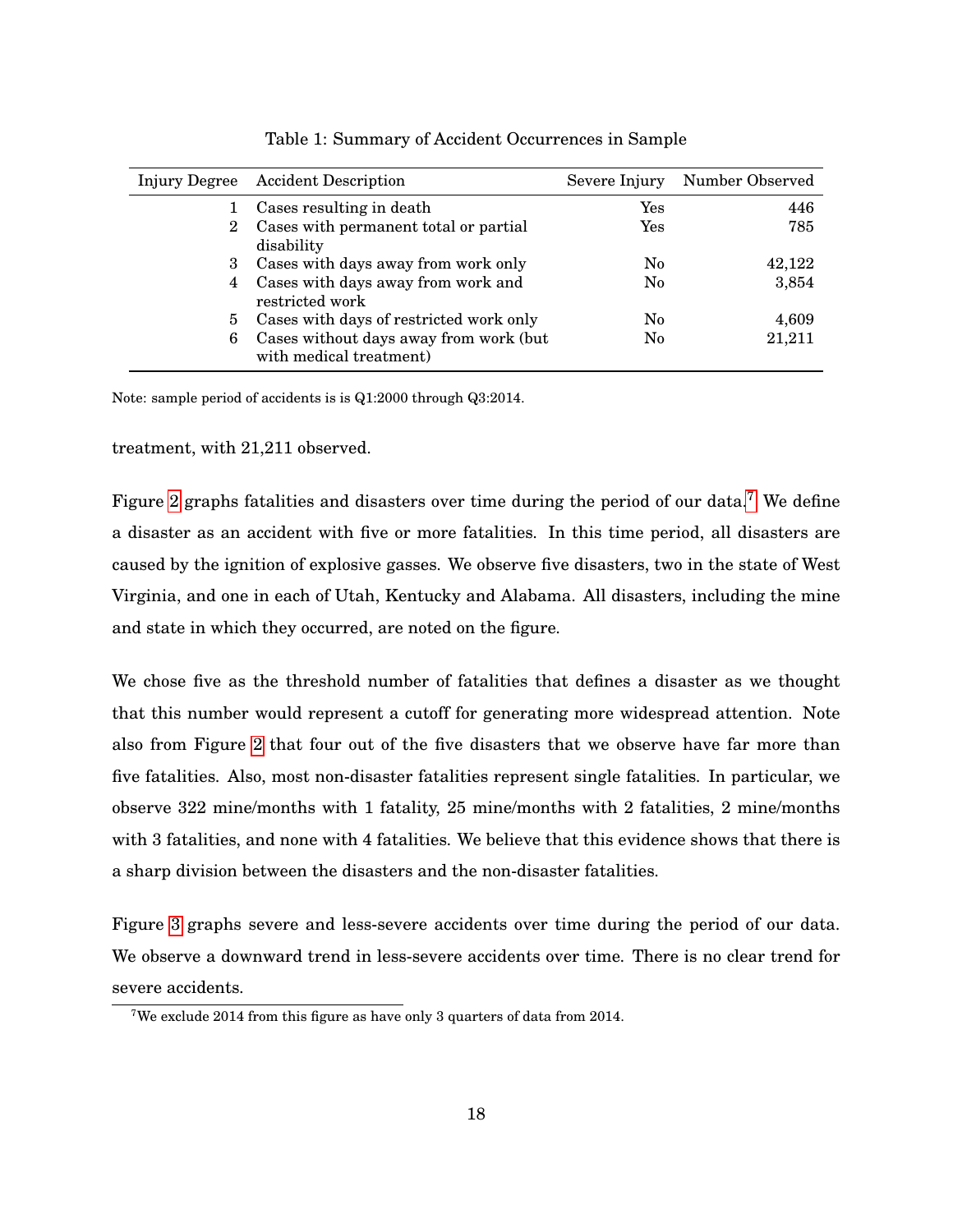<span id="page-18-0"></span>

Figure 2: Fatalities and Disasters in Coal Mines

Note: number of deaths for each disaster reported in parentheses. \*Of the nine fatalities associated with the Crandall Canyon disaster, three were rescue workers who were killed ten days subsequent to the initial collapse.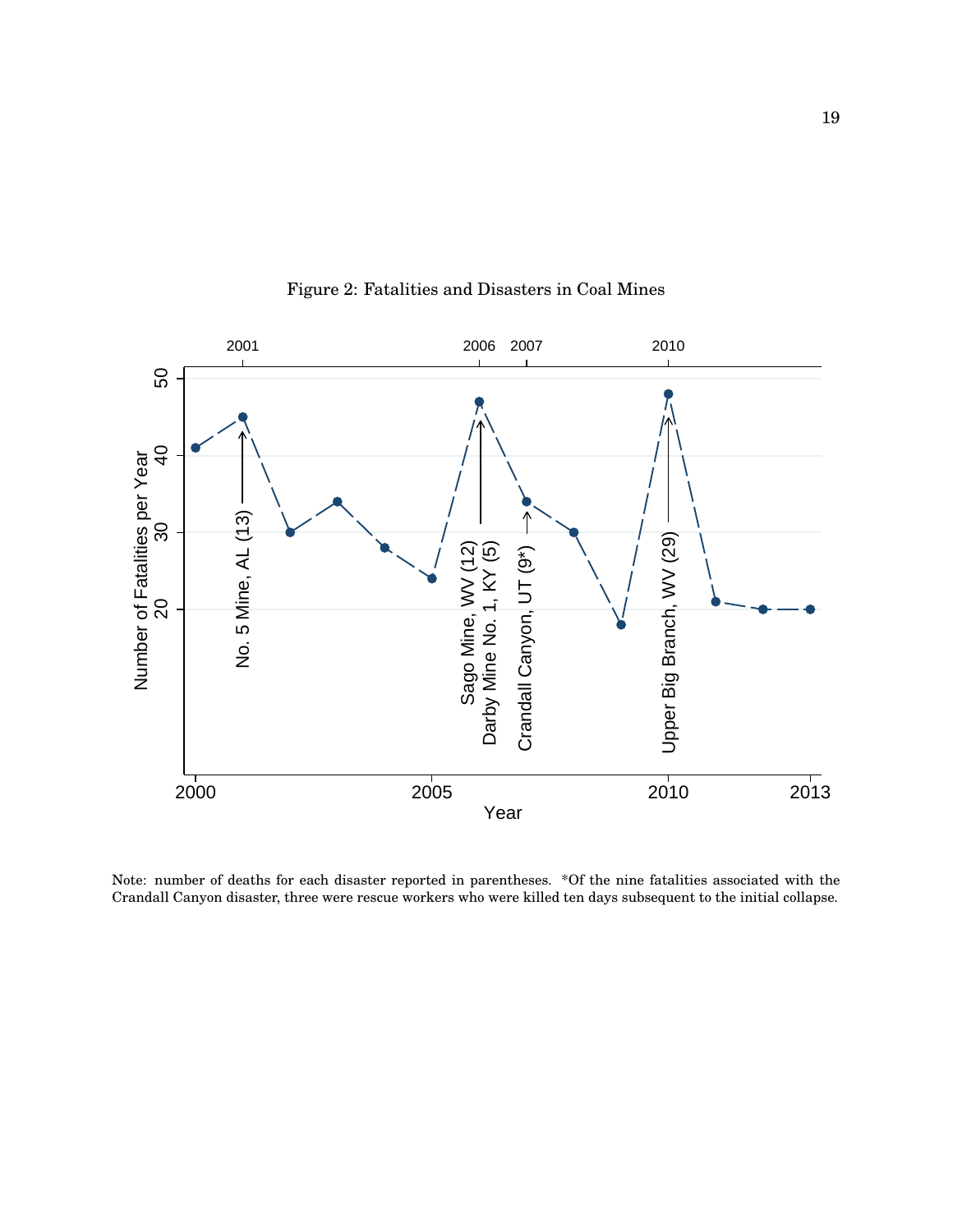<span id="page-19-0"></span>

Figure 3: Severe and Less-Severe Accidents in Coal Mines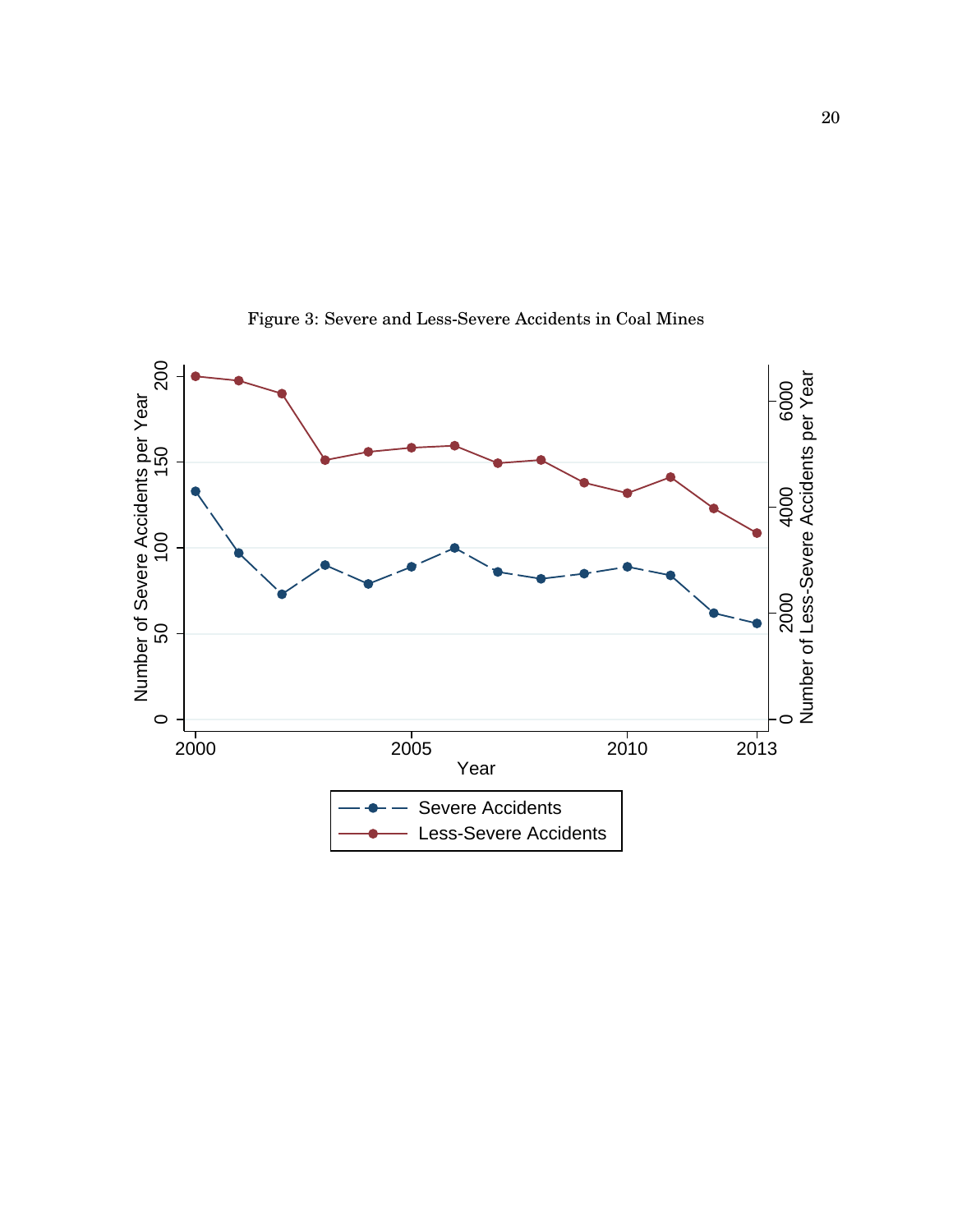The production and accident databases are reported separately by each subunit within a mine. To create our estimation sample, we remove all observations that are in subunits that indicate office work instead of mining activity. We then collapse the data so that our unit of observation is a mine observed over a quarter. We define productivity as coal production measured in tons divided by person-hours of labor. Our data on MSHA violations and actions are reported at the mine-quarter level so we do not collapse these data.

Our analysis sample drops mines which produced no coal ever during our sample period. We also drop mine-quarter observations which reported fewer than 2,000 person hours, which is the equivalent of four full-time employees over the quarter. Last, as noted above, we exclude from our sample the five mines which experienced a disaster as these mines may be physically damaged by the disaster.

Our data extend from Q1:2000 through Q3:2014. Our regressors include lags and leads of disasters and fatalities up to two years. This limits our sample that uses fatalities to Q1:2002 through Q3:2012. However, because mine disasters are large, public event, we know when they occurred. The most recent mine disaster prior to our sample was in 1992, more than two years preceding our earliest data. Thus, for our regressions which include mine disasters as the main regressor, we can keep observations going back to Q1:2000.

Table [2](#page-21-0) provides summary statistics on our estimation sample at the mine-quarter level. We include here all observations from Q1:2000 through Q3:2012, which corresponds to the sample with disasters as the main regressor; the sample with fatalities as the main regressor starts in Q1:2002. The mean hours worked is about 40,000, reflecting a mean mine size with a full-time equivalent of 80 workers. The largest mine is about 20 times this size. Mean coal production is about 270,000 tons per quarter. Mean productivity is 3.9 tons.[8](#page-20-0)

Despite the high absolute numbers noted in Table [1,](#page-17-0) severe accidents are rare, with a rate of 0.5 per million hours worked. One million hours worked corresponds to 2,000 people working full-time over a quarter. Less-severe accidents occur an average of 27.8 times per million hours worked, suggesting that a larger mine with 1,000 workers would expect to have 13.9

<span id="page-20-0"></span><sup>8</sup>MSHA (and our paper) use the short ton, which is equal to 2,000 pounds.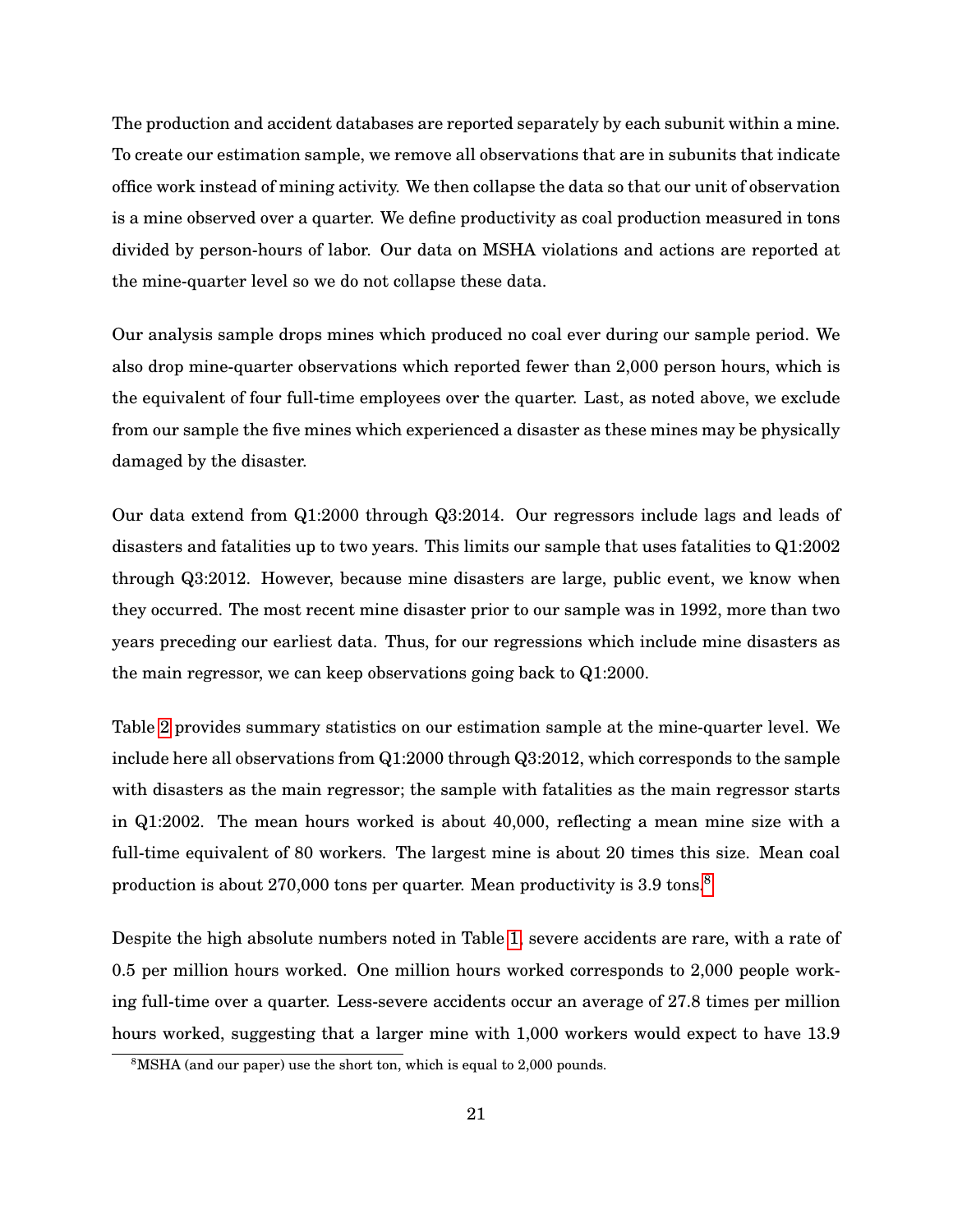<span id="page-21-0"></span>

| Variable                                  | Mean | Std. Dev. | Mean Within<br>Mine Std. Dev. | Min            | Max    |
|-------------------------------------------|------|-----------|-------------------------------|----------------|--------|
| Coal production (thousands of tons)       | 271  | 1,221     | 86.3                          | $\theta$       | 31,354 |
| Productivity (short tons per worker hour) | 3.9  | 5.2       | $1.5\,$                       | $\theta$       | 87     |
| Hours worked (thousands)                  | 40   | 64.7      | 13.2                          | $\overline{2}$ | 882    |
| Employees                                 | 69   | 113       | 21.3                          | $\mathbf{2}$   | 1,661  |
| Fatalities per million hours              | 0.2  | 5.0       | 1.0                           | $\theta$       | 467    |
| Severe accidents per million hours        | 0.5  | 7.1       | 2.3                           | $\Omega$       | 467    |
| Less-severe accidents per million hours   | 28   | 61.3      | 44.4                          | $\Omega$       | 2,238  |
| MSHA inspections                          | 3.5  | 5.7       | 2.0                           | $\Omega$       | 58     |
| MSHA inspection hours                     | 166  | 272       | 87.1                          | $\Omega$       | 8,526  |
| MSHA penalties (thousands of $\$$ )       | 14   | 56.7      | 19.4                          | $\theta$       | 1,982  |
| <b>MSHA</b> violations                    | 17   | 30.6      | 11.7                          | $\Omega$       | 470    |

Table 2: Summary Statistics at Mine-Quarter Level

Note: summary statistics are for estimation sample for specifications that have disasters as the main regressor. Sample period is Q1:2000 through Q3:2012. N=51,477. See text for details of sample construction and variable definitions.

such less-severe accidents each quarter. MSHA inspects mines 3.5 times per quarter on average spending an average of 166.2 hours on their inspections. They also assess penalties of \$14,100 on average per mine-quarter, finding 16.8 violations on average.

For each reported statistic, the standard deviation is larger than the mean. This indicates that there is substantial variation in all the variables in our data. This variation reflects the diversity of mining operations in the United States, which vary in size from small mines employing a handful of workers to massive sites employing over a thousand workers. These operations likely have different rates of compliance with safety regulations.

Last, Table [2](#page-21-0) provides information about within-mine variation by showing the mean of the within-mine standard deviations. This statistic is important because our identification of the response to exogenous shocks relies on within-mine variation given that we include mine fixed effects. As the table shows, there is also substantial within-mine variation for all of our variables of interest in our sample. For instance, the within-mine standard deviations in productivity has a mean of 1.5 tons per worker hour, compared to the unconditional standard deviation of 5.2. MSHA enforcement activity variables all have relatively large within-mine standard deviation. For instance, the within-mine standard deviation in the number of MSHA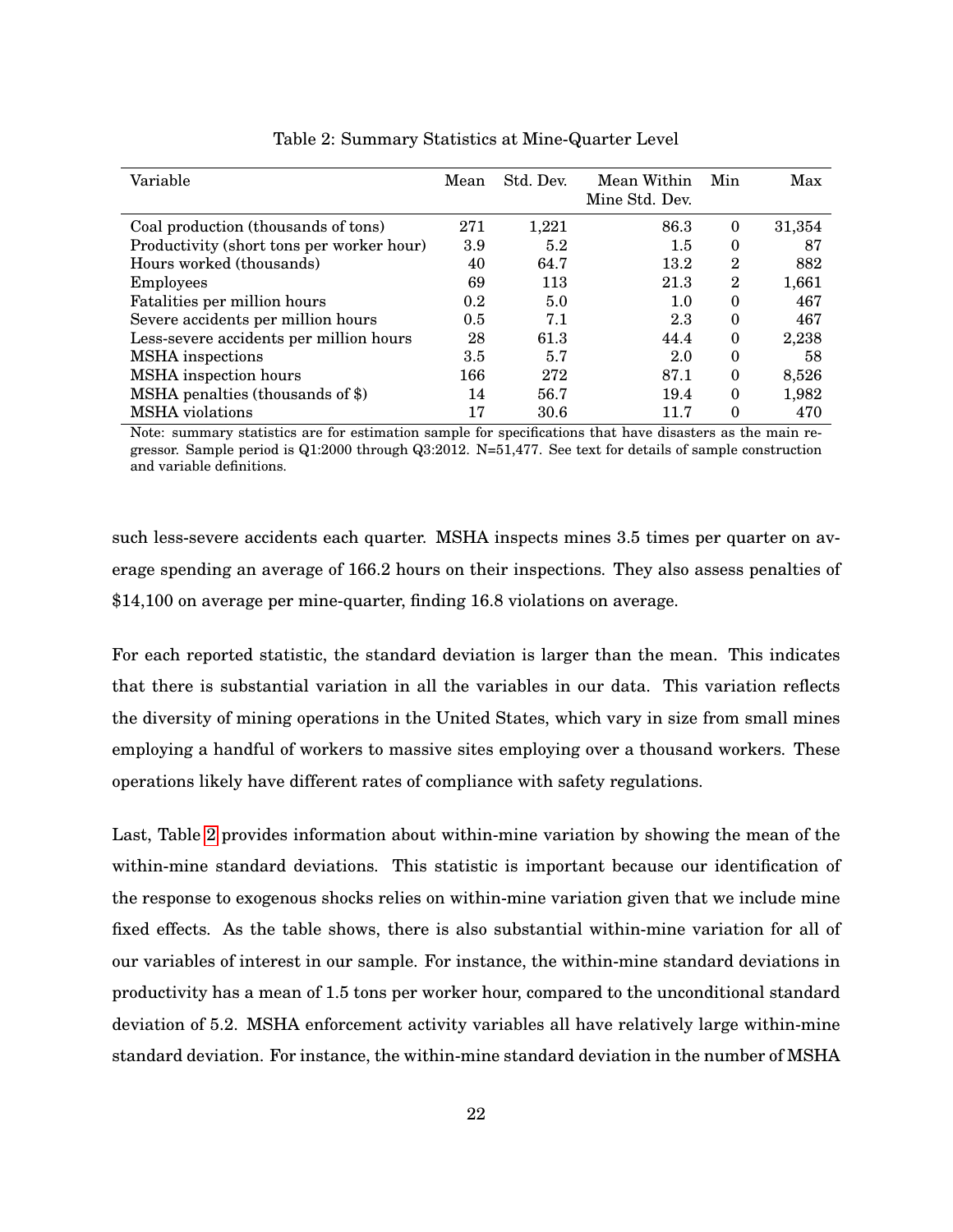| Worker Occupation Observations Mean |     |       | Std. Dev. | Min | Max    |
|-------------------------------------|-----|-------|-----------|-----|--------|
| <b>Miners</b>                       | 220 | 1.111 | 1,693     | 0   | 8.913  |
| Managers                            | 220 | 603   | 906       | 0   | 4.263  |
| Other Workers                       | 220 | 2.932 | 4.463     | 0   | 22,615 |
| All                                 | 220 | 4.647 | 6.931     | 22  | 33.561 |

<span id="page-22-0"></span>Table 3: Summary Statistics for Coal Mining Occupations at State-Year Level

Note: data are obtained from IPUMS, extend from 2005 through 2013.

inspections per quarter has a mean of 2.0 compared to the unconditional standard deviation of 5.7.

In addition to MSHA data, we also obtained U.S. Census data from the Integrated Public Use Microdata Series (IPUMS, [Ruggles et al., 2010\)](#page-42-10). We use IPUMS data from the American Community Survey, which began in 2005. For our purposes, the IPUMS data list worker occupations for a sample of workers employed in the coal mining industry. These data allow us to understand variation in the effects of a disaster in a state by occupation. Unlike the MSHA data, which are at the mine-quarter level, the American Community Survey data are effectively only usable at the state-year level.

We extracted data from IPUMS for all employees who report coal mining as their occupation, using the 1990 industry code 41. We use the "occ1990" field as our measure of occupation. We split coal-mining workers into three occupations based on this field: coal miners, managers (defined as individuals whose occupation includes the word "manager" or "supervisor"), and other workers.

The IPUMS data include survey weights and we collapse the data to the state and year level using these weights. The data extend from 2005 through 2013, a shorter time period than our overall study period, thus limiting the power of this analysis.

Table [3](#page-22-0) provides summary statistics on the IPUMS data. Our IPUMS data include 220 stateyear observations, all of which have some workers in the coal mining industry. Miners comprise about 24% of the employees in this sector, managers 13%, and other occupations 63%.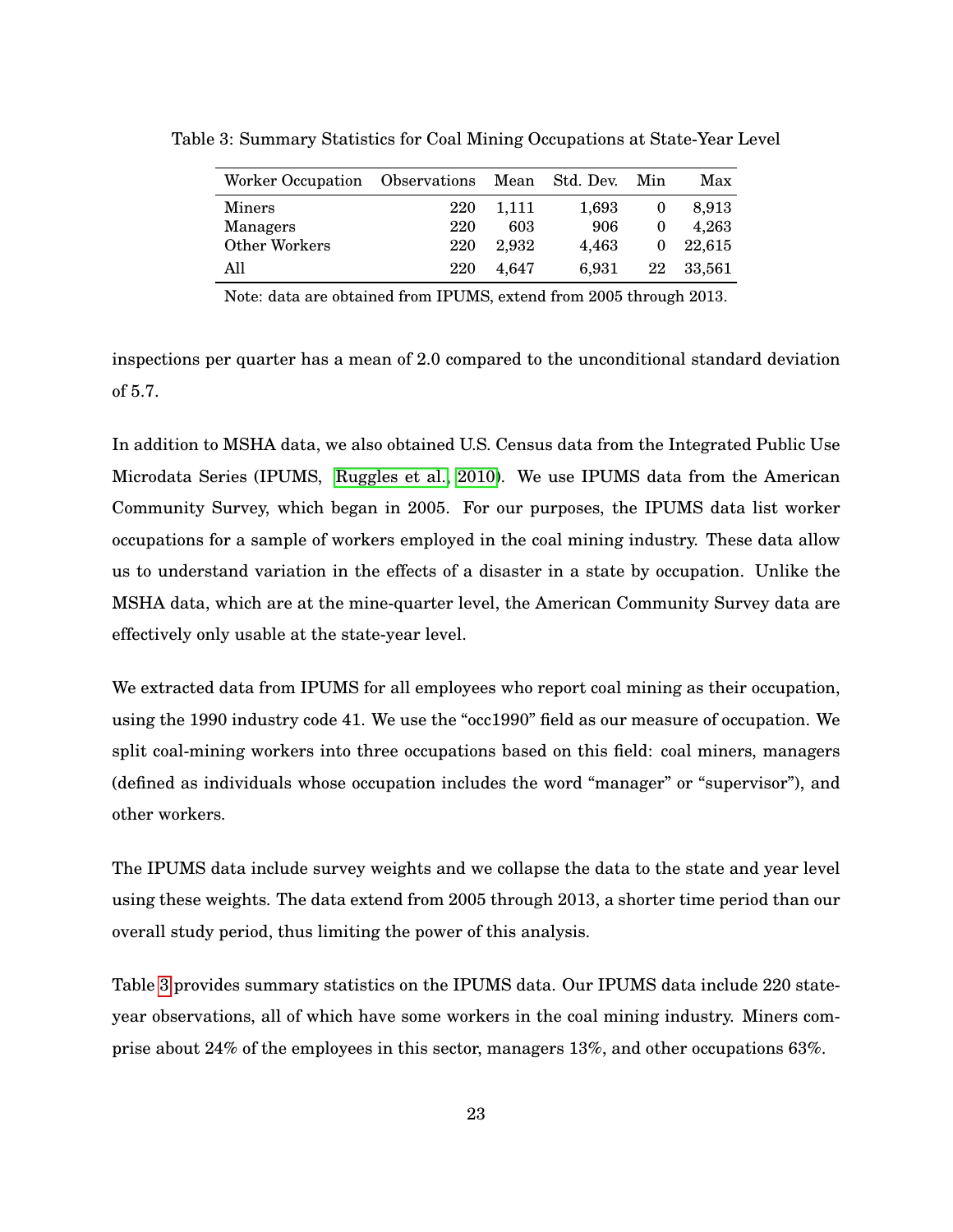# **5 Results**

## <span id="page-23-0"></span>**5.1 Effect of Mine Fatalities**



Figure 4: Regressions of Fatalities on MSHA Activity

Each figure reports selected regressors from one regression. Dependent variables are indicated in the title. All regressions include mine fixed effects, quarterly fixed effects, and state dummies times hours worked and state dummies times employees (to control for economies of scale) as regressors and are weighted by mean hours worked at the mine. Standard errors are clustered at the mine level. Each line shows a 95% confidence interval.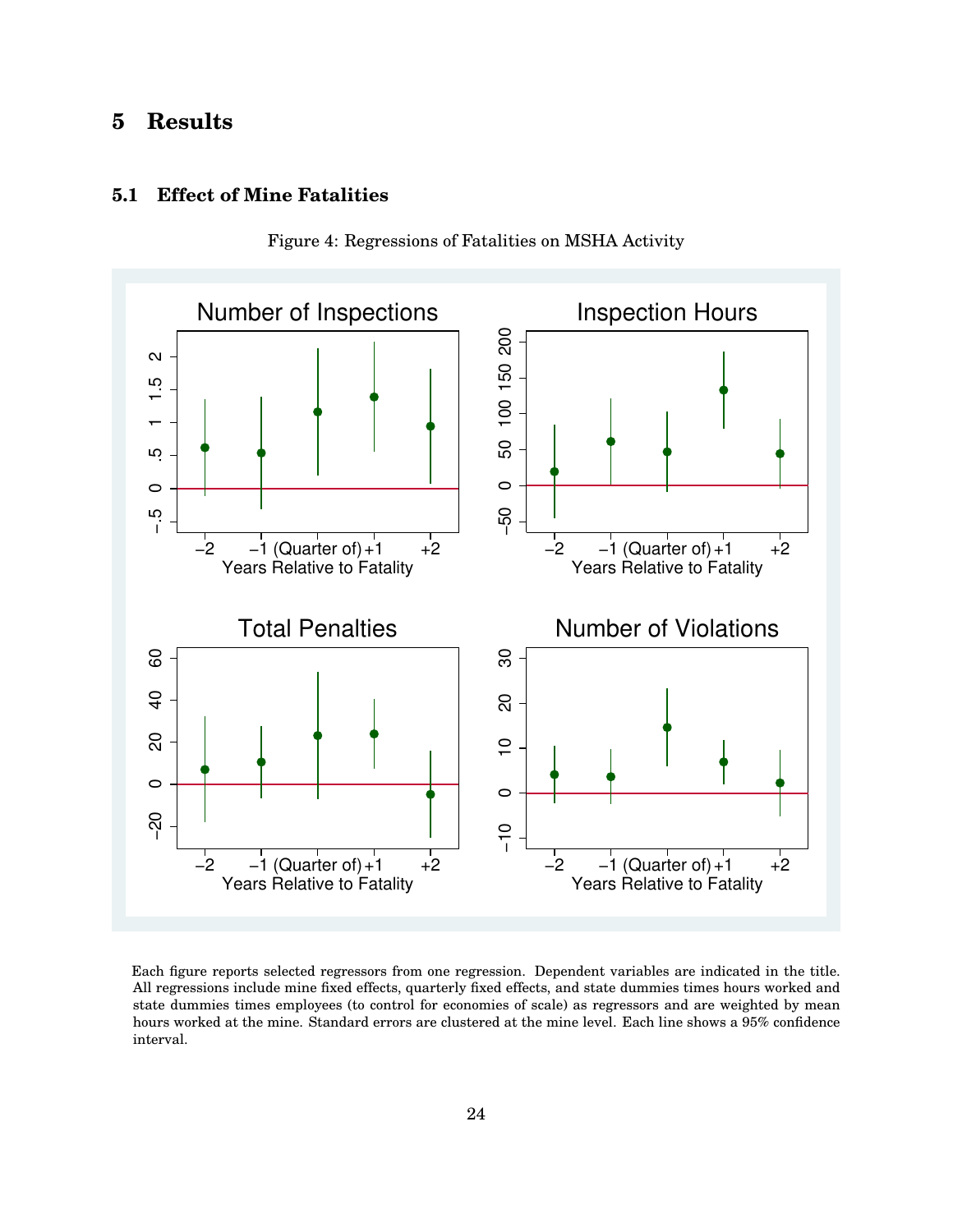<span id="page-24-0"></span>

|                                | (1)                      | (2)                     | (3)                         | (4)                     |
|--------------------------------|--------------------------|-------------------------|-----------------------------|-------------------------|
|                                | Number of<br>Inspections | <b>Inspection Hours</b> | Penalties<br>(Thousands \$) | Number of<br>Violations |
| Effect by Year                 |                          |                         |                             |                         |
| Two Years Prior<br>to Fatality | $0.62*$                  | 19.7                    | 7.04                        | 4.13                    |
|                                | (0.37)                   | (33.2)                  | (12.9)                      | (3.26)                  |
| One Year Prior                 | 0.54<br>(0.43)           | $61.5***$<br>(30.4)     | 10.6<br>(8.81)              | 3.64<br>(3.11)          |
| <b>Quarter of Fatality</b>     | $1.16**$<br>(0.49)       | 47.2<br>(28.8)          | 23.2<br>(15.4)              | 14.6***<br>(4.40)       |
| One Year After                 | 1.39***<br>(0.43)        | $133.0***$<br>(27.5)    | $24.0***$<br>(8.41)         | $6.93***$<br>(2.53)     |
| Two Years After                | $0.95**$<br>(0.45)       | $44.6*$<br>(24.8)       | $-4.77$<br>(10.6)           | 2.27<br>(3.78)          |
| State×Hours Worked             | Yes                      | Yes                     | Yes                         | Yes                     |
| $State \times Employes$        | Yes                      | Yes                     | Yes                         | Yes                     |
| N                              | 43,377                   | 43,377                  | 43,377                      | 43,377                  |
| $R^2$ Adj.                     | 0.16                     | 0.31                    | 0.23                        | 0.28                    |

#### Table 4: Regressions of Fatalities on MSHA Activity

 $* p < 0.1$ ,  $** p < 0.05$ ,  $** p < 0.01$ . Each column reports the results of one regression. Dependent variable is indicated in the column title. All regressions include mine fixed effects and quarterly fixed effects as regressors and are weighted by mean hours worked at the mine. Standard errors, reported in parentheses, are clustered at the mine level.

We start by examining the impact of mine fatalities on the mine itself. We first report on the "first stage" of the impact of MSHA enforcement activity. Here, we report results from a series of regressions that regress different MSHA enforcement actions on the presence of a current and lagged fatality at the mine. All regressions are at the mine-quarter level. We believe that the presence of a fatality represents a quasi-experimental source of variation. In order to partially test this hypothesis, all specifications also include *future* fatality measures as a falsification test. Because larger mines provide more information, we weight all regressions by the mean number of hours worked in that mine. We also include mine and quarter fixed effects and cluster standard errors at the mine level.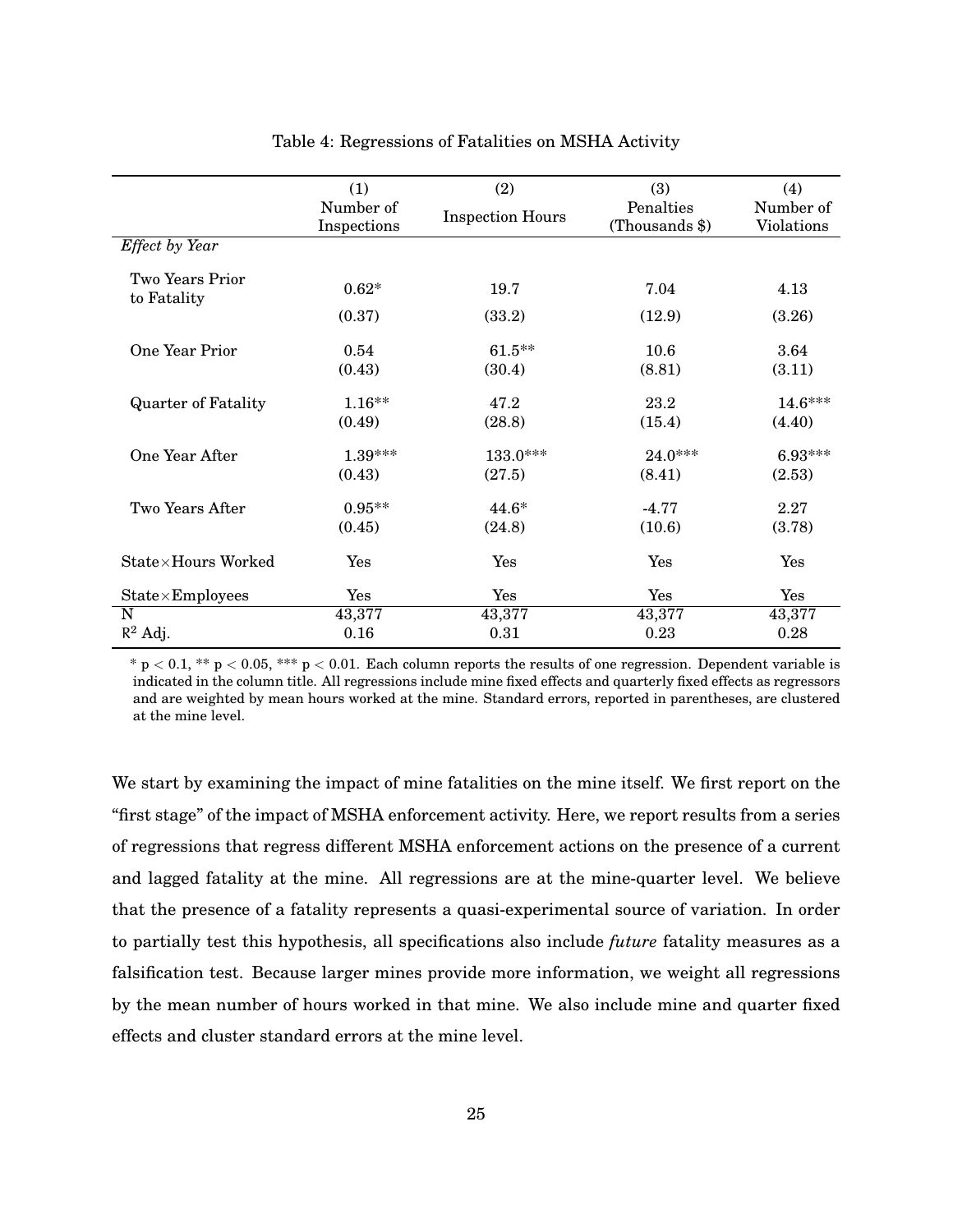We report the same set of results in two ways. First, Figure [4](#page-23-0) shows the coefficients on current, future, and lagged fatalities graphically, along with standard errors. Second, Table [4](#page-24-0) shows the coefficients in table form. We present all results in this same manner.

We find that MSHA inspections, inspection hours, and the number of violations (though not penalties) increase significantly in the four quarters after a fatality at a mine. The magnitudes of the increases are large. For instance, the number of inspections increases by 1.5 in quarters 1-4 after the fatality, representing a 18% increase relative to the baseline at the affected mines at those time periods, while the number of cited violations increases by 6.2, representing a 16% increase.

Interestingly, in the period two years (5-8 quarters) after the fatality, the effects are somewhat different. While the number of inspections and inspection hours are still significantly higher than the baseline, the total penalties and number of violations both fall back to having much smaller coefficients that are statistically no different than the baseline. We believe that this may be caused by firms reacting to the fatality and the increased MSHA enforcement activity by increasing their safety input.

In contrast to the coefficients in the quarter of the fatality and following a fatality, the future presence of a fatality does not significantly affect MSHA enforcement activity, except for one variable in one year (inspection hours in the year before the fatality, with  $P=0.043$ ).<sup>[9](#page-25-0)</sup> Thus, the data do not seem to indicate the presence of a reverse causality story where common factors are driving both increased MSHA enforcement activity and more fatalities.

Having established that enforcement activity is a potential causal pathway by which fatalities might affect the relative price of safety and mineral output, we next seek to understand the impact of fatalities on productivity and measures of safety. Figure [5](#page-26-0) and Table [5](#page-28-0) present results that are analogous to Figure [4](#page-23-0) and Table [4](#page-24-0) respectively, regressing productivity and safety measures on current, future, and lagged fatalities. We include the same regressors as in the earlier specifications, except that our specifications with log hours as the dependent

<span id="page-25-0"></span><sup>9</sup>Even in this case, the two dummies, on one and two years prior to the fatality, are not jointly significant (P=0.125).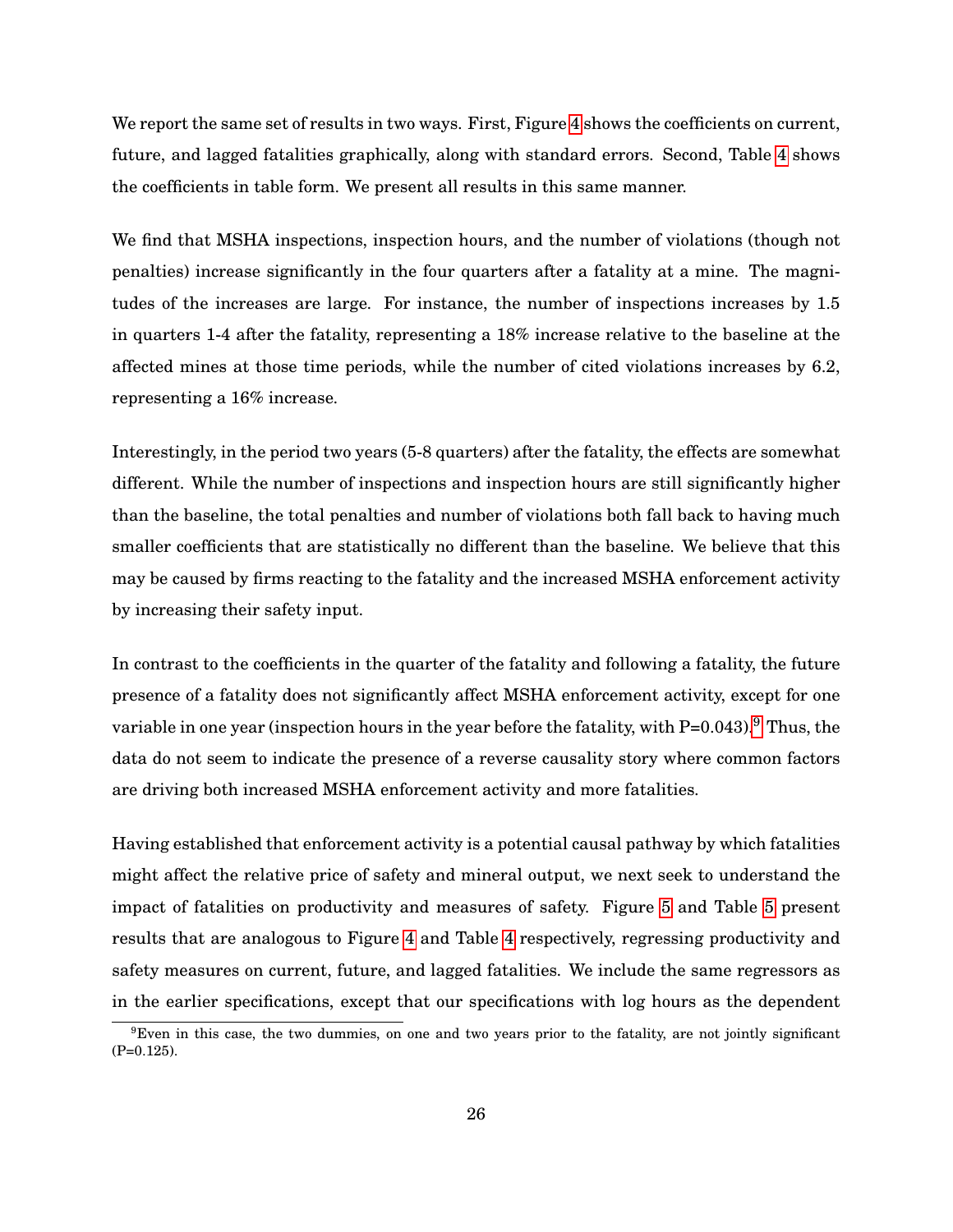<span id="page-26-0"></span>variable exclude indicators for hours worked and employees.



Figure 5: Regressions of Fatalities on Productivity and Safety

Each figure reports selected regressors from one regression. Dependent variables are indicated in the title. All regressions include mine fixed effects, quarterly fixed effects as regressors and are weighted by mean hours worked at the mine. All regressions but log hours include state dummies times hours worked and state dummies times employees a regressors. Standard errors are clustered at the mine level. Each line shows a 95% confidence interval.

Here, we find that the rate of less-severe accidents per hour drop in quarters 5-8 (two years after) the fatality, with marginal significance ( $P=0.081$ ). The drop is about 7% of the baseline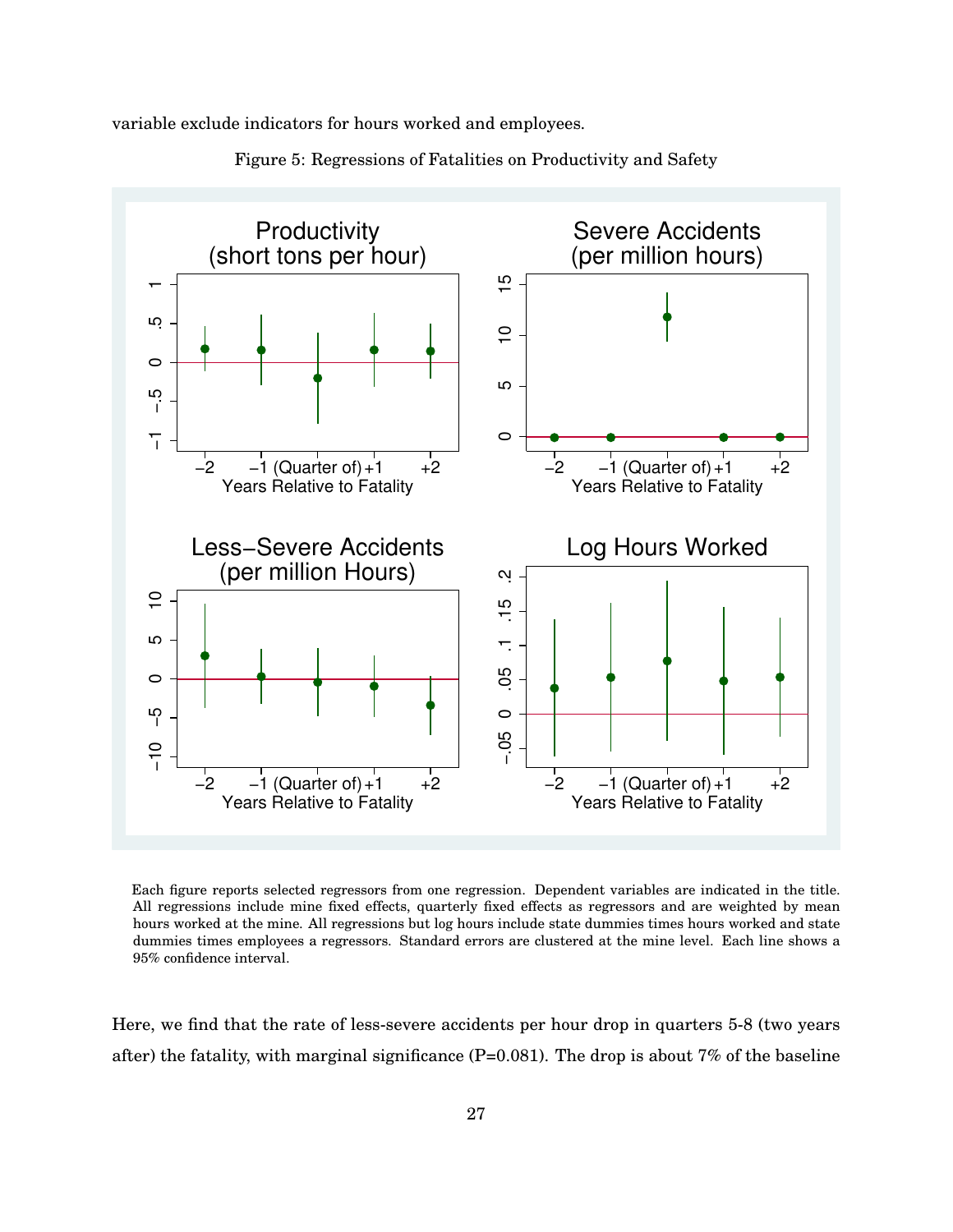value. The coefficient on severe accidents, though not significant, is also negative. None of the other coefficients on accidents are significant, except for the coefficient on accidents in the quarter of fatality, which is significantly positive and large, reflecting the fact that the fatality itself is a severe accident. We find no impact on productivity or log hours. We find no support for the reverse causality story.

Together, the results appear to support our hypothesis that mine fatalities are relatively rare events that shift the relative price of safety and mineral output for a mine through increased enforcement activity. The increased price of safety appears to cause mines to decrease their less-severe accidents by 7%. This does not appear to have any adverse impact of productivity, and indeed the point estimates on productivity and hours worked are positive.

## **5.2 Effect of Mine Disasters**

We now present the effect of mine disasters, defined as five deaths or more at a mine. Recall that our sample includes five disasters (Figure [2\)](#page-18-0). Because a disaster may permanently shut down or alter a mine, we are not as interested in the effect of a disaster on the mine itself. Rather, we are interested in understanding whether the disaster has an effect on mines in the nearby area although we also examine measures based on a fixed distance. As noted in the introduction, this may occur through media or regulatory attention or increased worker concern, among other factors. Our base results consider the impact of mines within the same state, where state is proxying for the nearby area. Of course, some of the impact of a mine disaster may be national, as evidenced by President Obama's speech noted in the introduction. Our estimation will capture national effects of the disaster through the time dummies and hence our estimate of the impact of the disaster will only capture the part of the effect that is local.

Figure [6](#page-29-0) and Table [6](#page-30-0) present evidence for the effects of disasters on MSHA enforcement activity. For each of the four enforcement variables, we find no pattern of significant variation in MSHA enforcement activity in mines following a mine disaster for mines in the same state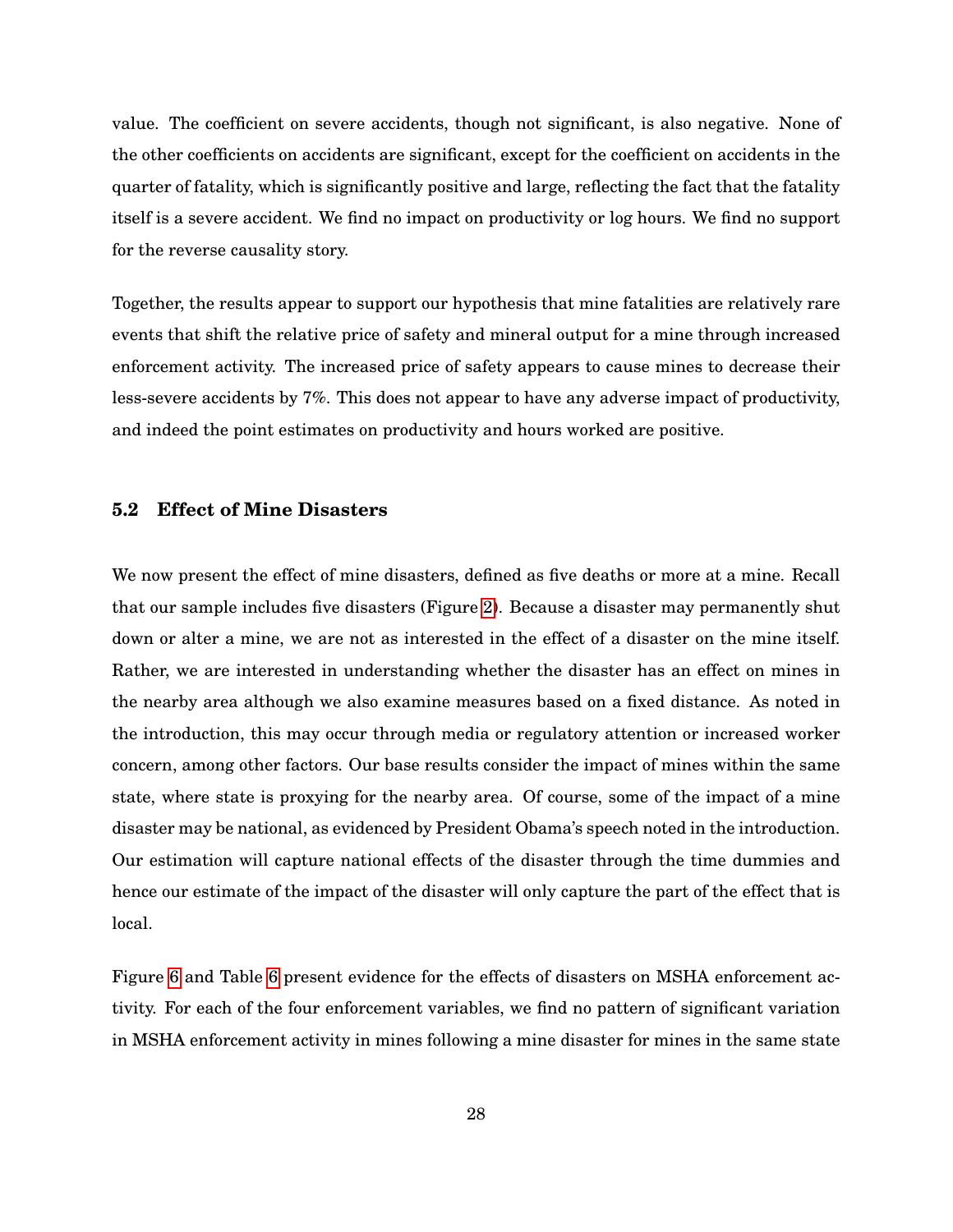<span id="page-28-0"></span>

|                                     | (1)                                                | (2)                                           | (3)                                      | (4)                    |
|-------------------------------------|----------------------------------------------------|-----------------------------------------------|------------------------------------------|------------------------|
|                                     | Less-Severe<br>Accidents<br>(per million<br>hours) | Severe<br>Accidents<br>(per million<br>hours) | Productivity<br>(short tons<br>per hour) | Log<br>Worker<br>Hours |
| Effect by Year                      |                                                    |                                               |                                          |                        |
| Two Years Prior<br>to Fatality      | 2.97                                               | $-0.077$                                      | 0.18                                     | 0.038                  |
|                                     | (3.40)                                             | (0.089)                                       | (0.15)                                   | (0.051)                |
| <b>One Year Prior</b>               | 0.30<br>(1.80)                                     | $-0.066$<br>(0.14)                            | 0.16<br>(0.23)                           | 0.054<br>(0.055)       |
| <b>Quarter of Fatality</b>          | $-0.43$<br>(2.24)                                  | $11.8***$<br>(1.22)                           | $-0.20$<br>(0.30)                        | 0.078<br>(0.060)       |
| One Year After                      | $-0.93$<br>(2.01)                                  | $-0.058$<br>(0.14)                            | 0.16<br>(0.24)                           | 0.048<br>(0.055)       |
| Two Years After                     | $-3.39*$<br>(1.93)                                 | $-0.026$<br>(0.11)                            | 0.15<br>(0.18)                           | 0.054<br>(0.044)       |
| $State \times Hours$ Worked         | Yes                                                | Yes                                           | Yes                                      | No                     |
| $State \times Employes$             | Yes                                                | Yes                                           | Yes                                      | N <sub>0</sub>         |
| $\overline{\text{N}}$<br>$R^2$ Adj. | 43,377<br>0.05                                     | 43,377<br>0.09                                | 43,377<br>0.27                           | 43,377<br>0.03         |

Table 5: Regressions of Fatalities on Productivity and Safety

 $*$  p  $< 0.1, **$  p  $< 0.05, **$  p  $< 0.01.$  Each column reports the results of one regression. Dependent variable is indicated in the column title. All regressions include mine fixed effects and quarterly fixed effects as regressors and are weighted by mean hours worked at the mine. Standard errors, reported in parentheses, are clustered at the mine level.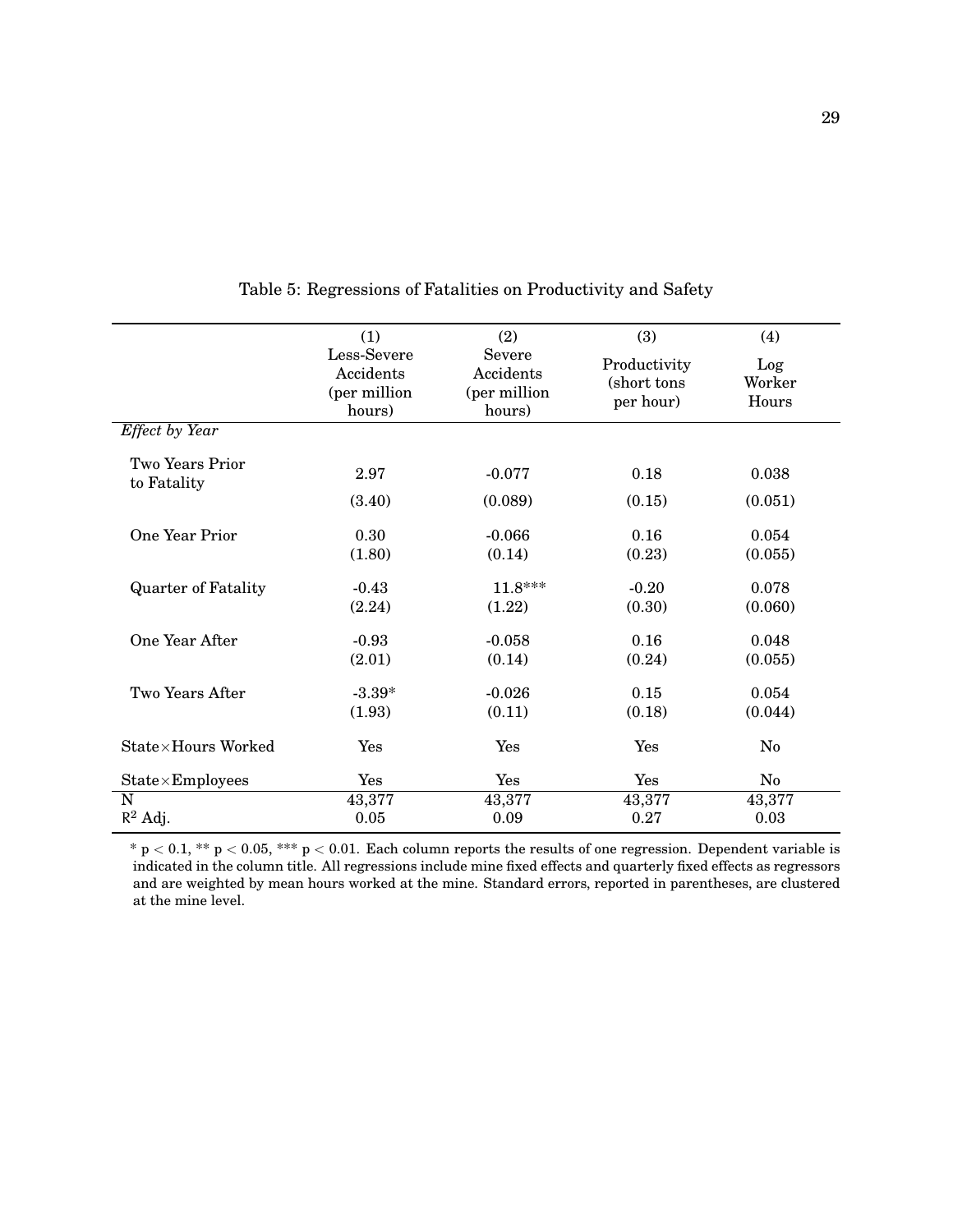<span id="page-29-0"></span>

Figure 6: Regressions of Disasters on MSHA Activity

Each figure reports selected regressors from one regression. Dependent variables are indicated in the title. All regressions include mine fixed effects, quarterly fixed effects, and state dummies times hours worked and state dummies times employees as regressors and are weighted by mean hours worked at the mine. Standard errors are clustered at the mine level. Each line shows a 95% confidence interval.

as the disaster. Thus, in the case of mine disasters, to the extent that disasters change the relative price of safety and mineral output, the causal pathway does not appear to be MSHA enforcement activity.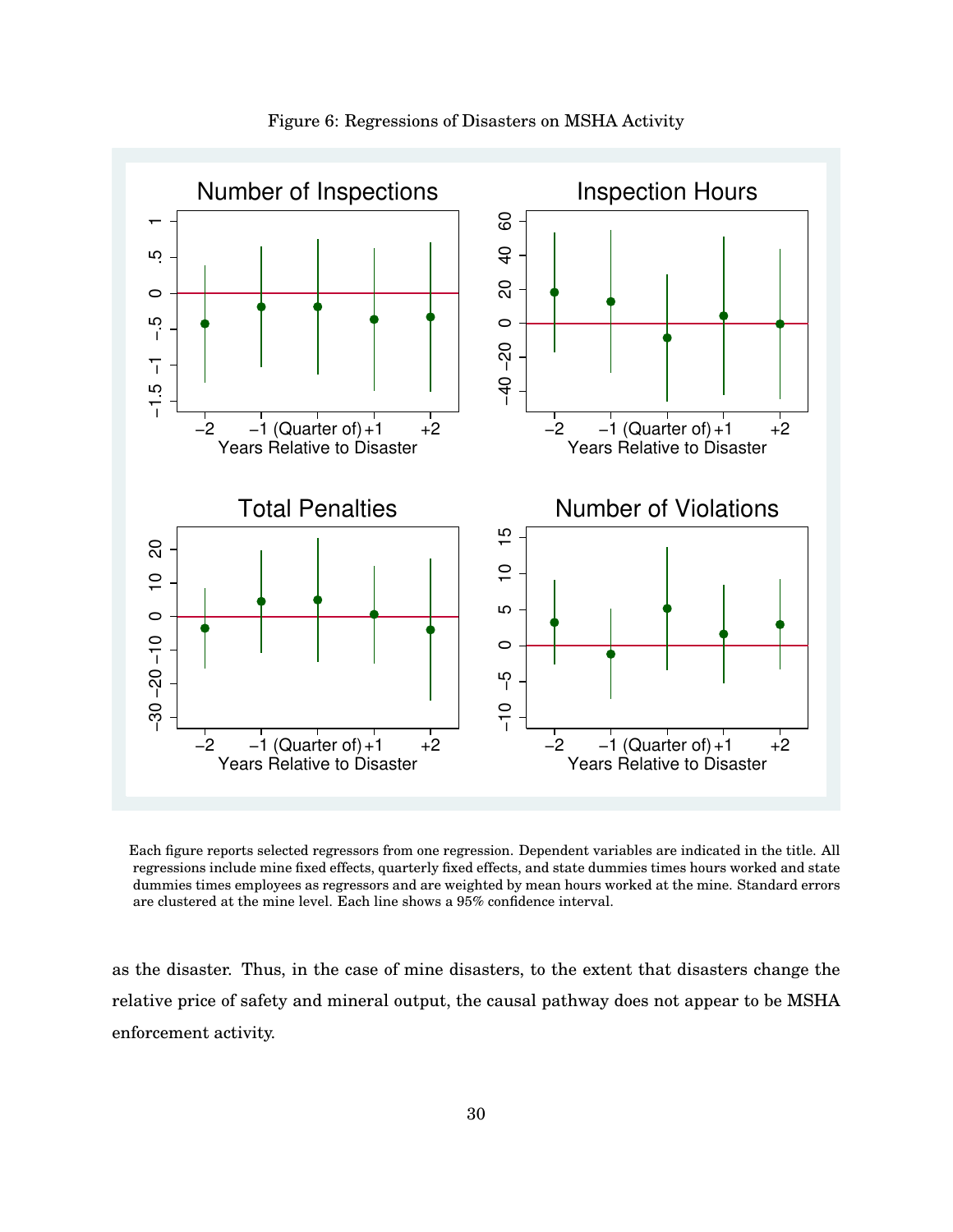<span id="page-30-0"></span>

|                                | (1)                  | (2)                     | (3)            | (4)        |
|--------------------------------|----------------------|-------------------------|----------------|------------|
|                                | Number of            | <b>Inspection Hours</b> | Penalties      | Number of  |
|                                | Inspections          |                         | (Thousands \$) | Violations |
| Effect by Year                 |                      |                         |                |            |
| Two Years Prior<br>to Disaster | $-0.42$              | 18.3                    | $-3.43$        | 3.24       |
|                                | (0.42)               | (18.0)                  | (6.11)         | (3.00)     |
| One Year Prior                 | $-0.19$              | 12.8                    | 4.54           | $-1.17$    |
|                                | (0.43)               | (21.5)                  | (7.80)         | (3.20)     |
| <b>Quarter of Disaster</b>     | $-0.19$              | $-8.54$                 | 4.99           | 5.18       |
|                                | (0.48)               | (19.0)                  | (9.41)         | (4.37)     |
| One Year After                 | $-0.36$              | 4.42                    | 0.68           | 1.62       |
|                                | (0.51)               | (23.8)                  | (7.41)         | (3.50)     |
| Two Years After                | $-0.33$              | $-0.36$                 | $-3.91$        | 2.94       |
|                                | (0.53)               | (22.6)                  | (10.8)         | (3.20)     |
| State×Hours Worked             | $\operatorname{Yes}$ | Yes                     | Yes            | Yes        |
| $State \times Employes$        | Yes                  | Yes                     | Yes            | Yes        |
| N                              | 51,477               | 51,477                  | 51,477         | 51,477     |
| $R^2$ Adj.                     | 0.18                 | 0.34                    | 0.25           | 0.31       |

Table 6: Regressions of Disasters on MSHA Activity

 $*$  p  $< 0.1, **$  p  $< 0.05, **$  p  $< 0.01.$  Each column reports the results of one regression. Dependent variable is indicated in the column title. All regressions include mine fixed effects and quarterly fixed effects as regressors and are weighted by mean hours worked at the mine. Standard errors, reported in parentheses, are clustered at the mine level.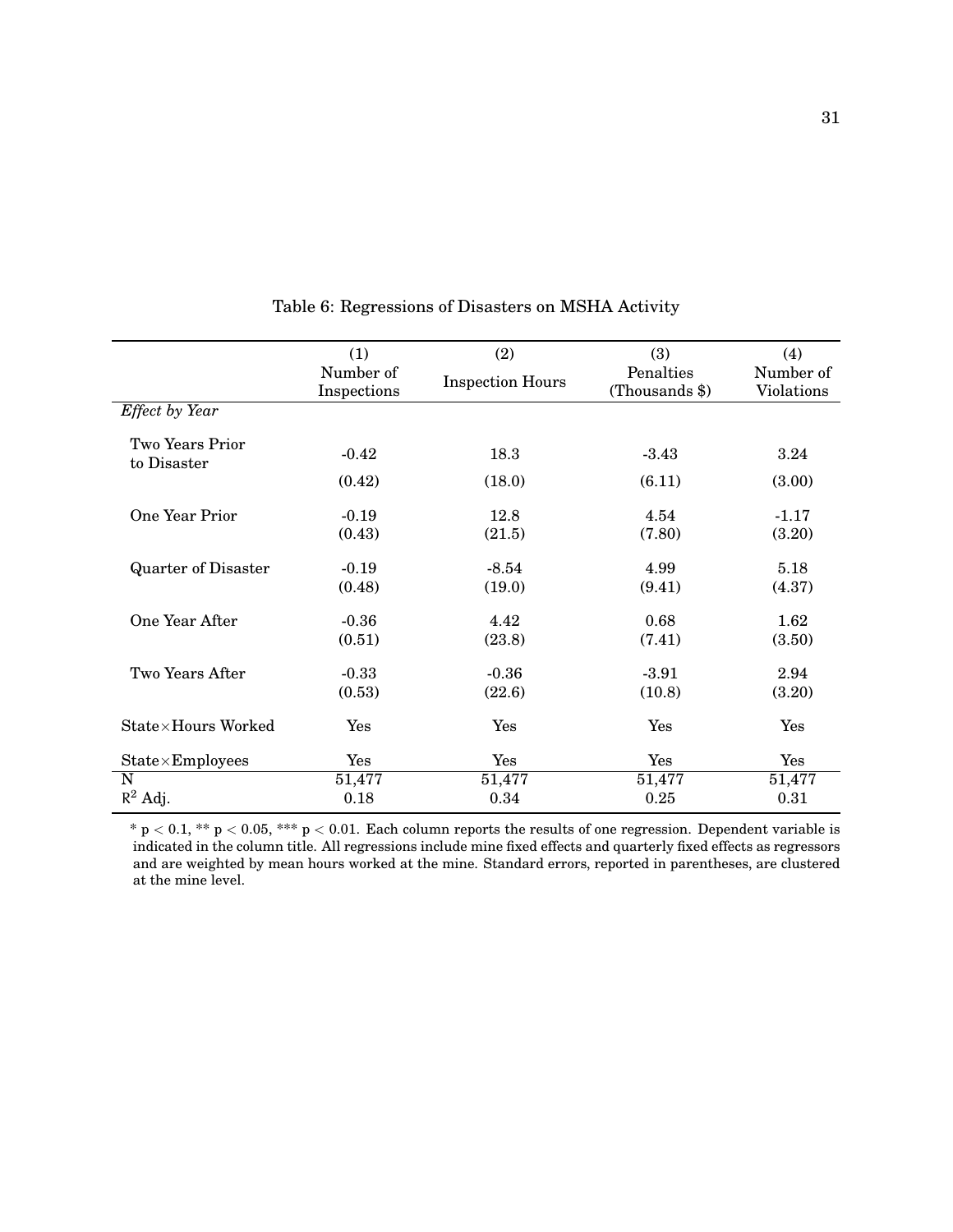We next turn to the effect of disasters on productivity and measures of safety. Figure [7](#page-33-0) and Table [7](#page-32-0) present these results. We find that the rates of fatalities and less-severe accidents per hour both drop steeply and significantly two years after a disaster in the state. The results are large with a coefficient of −0.22 on fatalities and −8.1 on less-severe accidents. These imply a drop of 68% in fatalities per hour worked and 23% in less-severe accidents per hour relative to the baseline at the affected mines at those time periods. As a caveat, the rates of these accidents were both negative preceding the disaster. However, the coefficients were generally much smaller and not statistically significant prior to the disaster. Even using the future rate as the baseline would imply a big drop in both severe and less-severe accidents from a disaster in the state. The impact of a disaster on severe accidents is not statistically significant but is similar in magnitude to the impact on fatalities.

Overall, we believe that there is strong evidence that a disaster in a state causes mines to increase safety inputs. Note also that the magnitude of the safety effects are much bigger than we find after a single fatality.

We find weaker evidence that mineral productivity drops following a disaster in the state: the coefficient in the year after the disaster is negative at  $-0.24$  and marginally significant with  $P = 0.098$ . Moreover, even though future disasters do not significantly predict drops in productivity, the magnitude of the future coefficients is very similar (and actually slightly larger than) the −0.24 coefficient here. Although the model predicted that we should see a decrease in hours worked, we do not see any significant effect on hours worked following the disaster. Thus, there is at best very weak evidence that our rational model of a tradeoff between productivity and safety is an accurate description of safety behavior for coal mines.

Our results here focus on the effect of mine disasters on other mines in the same state. However, we have also examined other measures of closeness, such as mines located within 200 KM and 400 KM. These results, which we present in Appendix A, are very similar to our base results in Figure [7](#page-33-0) and Table [7.](#page-32-0)

We also estimated specifications of the impact of disasters on productivity and safety with continuous measures of distance. Here, we present results that allow for a base effect of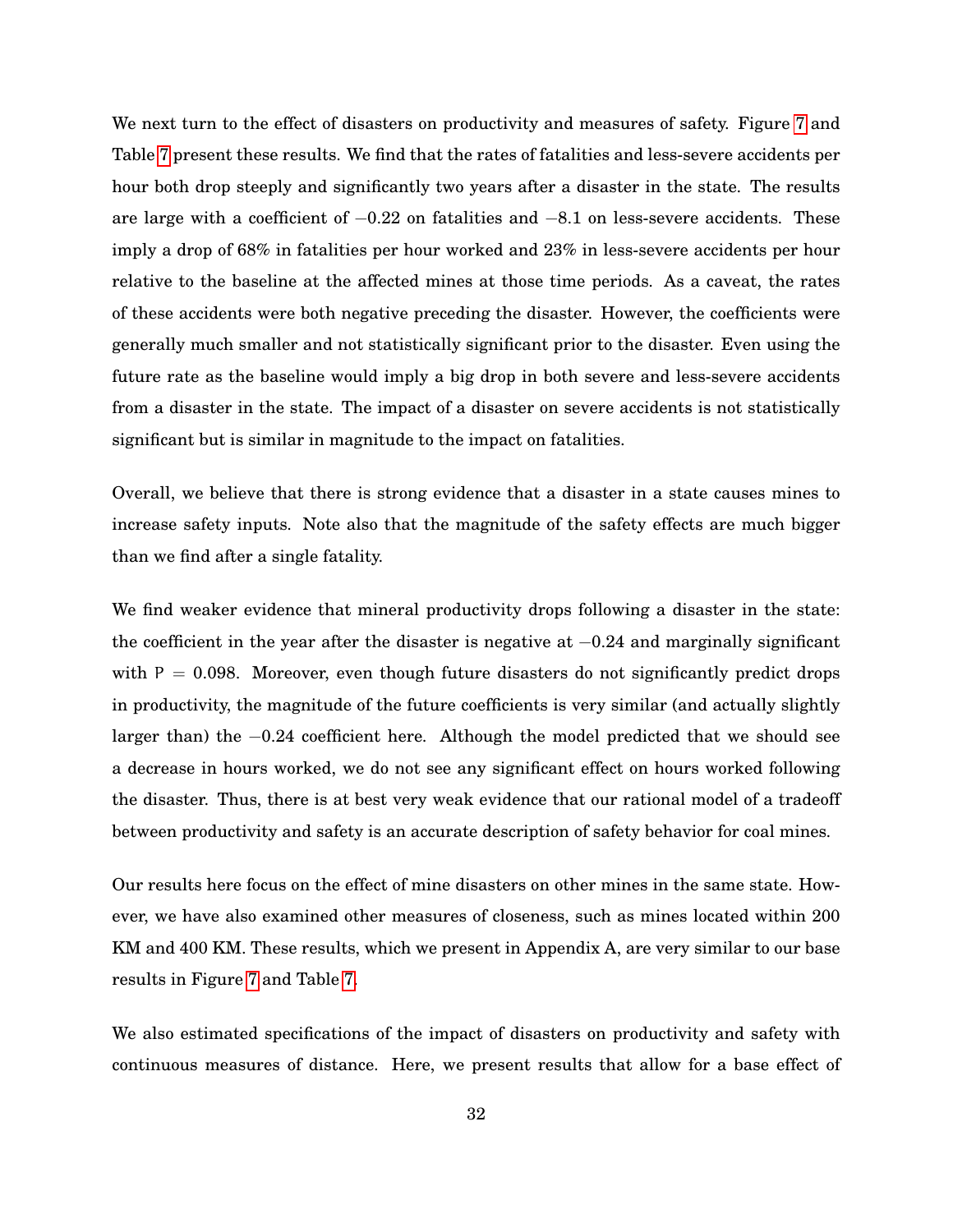<span id="page-32-0"></span>

|                                | (1)                                                | (2)                                           | (3)                                  | (4)                                      | (5)                    |
|--------------------------------|----------------------------------------------------|-----------------------------------------------|--------------------------------------|------------------------------------------|------------------------|
|                                | Less-Severe<br>Accidents<br>(per million<br>hours) | Severe<br>Accidents<br>(per million<br>hours) | Fatalities<br>(per million<br>hours) | Productivity<br>(short tons<br>per hour) | Log<br>Worker<br>Hours |
| <b>Effect by Year</b>          |                                                    |                                               |                                      |                                          |                        |
| Two Years Prior<br>to Disaster | $-3.98$                                            | $-0.052$                                      | $-0.16$                              | $-0.29$                                  | 0.0084                 |
|                                | (2.45)                                             | (0.20)                                        | (0.17)                               | (0.18)                                   | (0.044)                |
| <b>One Year Prior</b>          | $-2.89$<br>(3.02)                                  | $-0.10$<br>(0.16)                             | $-0.19$<br>(0.14)                    | $-0.26$<br>(0.16)                        | 0.010<br>(0.049)       |
| <b>Quarter of Disaster</b>     | $-3.91$<br>(2.98)                                  | $-0.020$<br>(0.19)                            | $-0.16$<br>(0.16)                    | $-0.22$<br>(0.16)                        | 0.070<br>(0.049)       |
| One Year After                 | $-6.67**$<br>(2.84)                                | $-0.095$<br>(0.13)                            | $-0.14$<br>(0.11)                    | $-0.24*$<br>(0.15)                       | 0.052<br>(0.050)       |
| Two Years After                | $-8.06***$<br>(2.28)                               | $-0.22$<br>(0.13)                             | $-0.22**$<br>(0.099)                 | $-0.12$<br>(0.15)                        | 0.057<br>(0.049)       |
| $State \times Hours$ Worked    | Yes                                                | Yes                                           | Yes                                  | Yes                                      | N <sub>0</sub>         |
| $State \times Employes$        | Yes                                                | Yes                                           | Yes                                  | Yes                                      | No                     |
| $\overline{\text{N}}$          | 51,477                                             | 51,477                                        | 51,477                               | 51,477                                   | 51,477                 |
| $\mathbb{R}^2$ Adj.            | 0.04                                               | 0.00                                          | 0.00                                 | 0.31                                     | 0.03                   |

Table 7: Regressions of Disasters on Productivity and Safety

 $* p < 0.1, ** p < 0.05, *** p < 0.01$ . Each column reports the results of one regression. Dependent variable is indicated in the column title. All regressions include mine fixed effects and quarterly fixed effects as regressors and are weighted by mean hours worked at the mine. Standard errors, reported in parentheses, are clustered at the mine level.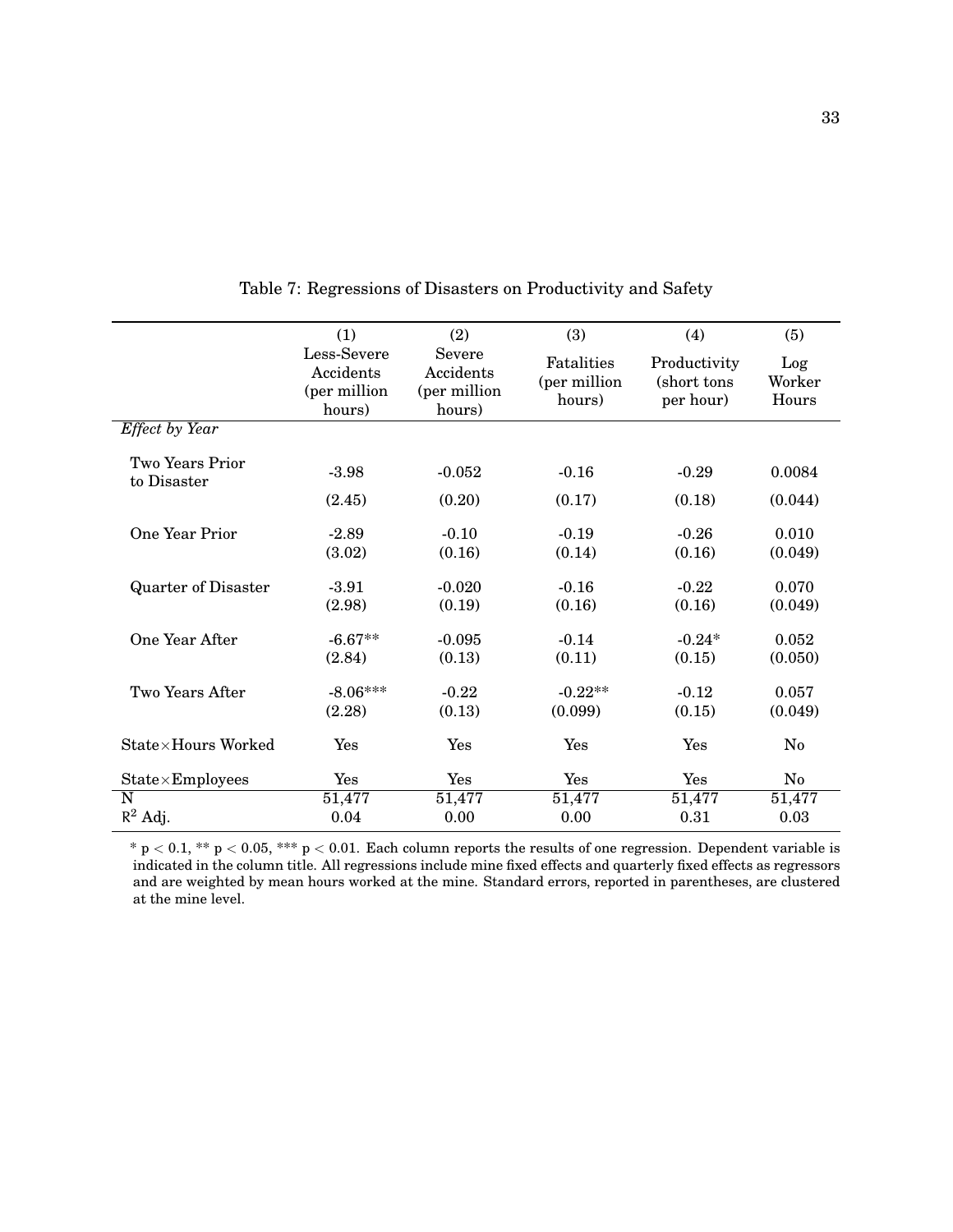<span id="page-33-0"></span>

Figure 7: Regressions of Disasters on Productivity and Safety

Each figure reports selected regressors from one regression. Dependent variables are indicated in the title. All regressions include mine fixed effects, quarterly fixed effects as regressors and are weighted by mean hours worked at the mine. All regressions but log hours include state dummies times hours worked and state dummies times employees a regressors. Standard errors are clustered at the mine level. Each line shows a 95% confidence interval.

being within 200 KM of a disaster and a term that interacts distance to the disaster with being within the 200 KM threshold. Table [8,](#page-35-0) which presents these results, shows base effects that confirm our results in Table [7:](#page-32-0) fatalities, severe accidents, and less-severe accidents all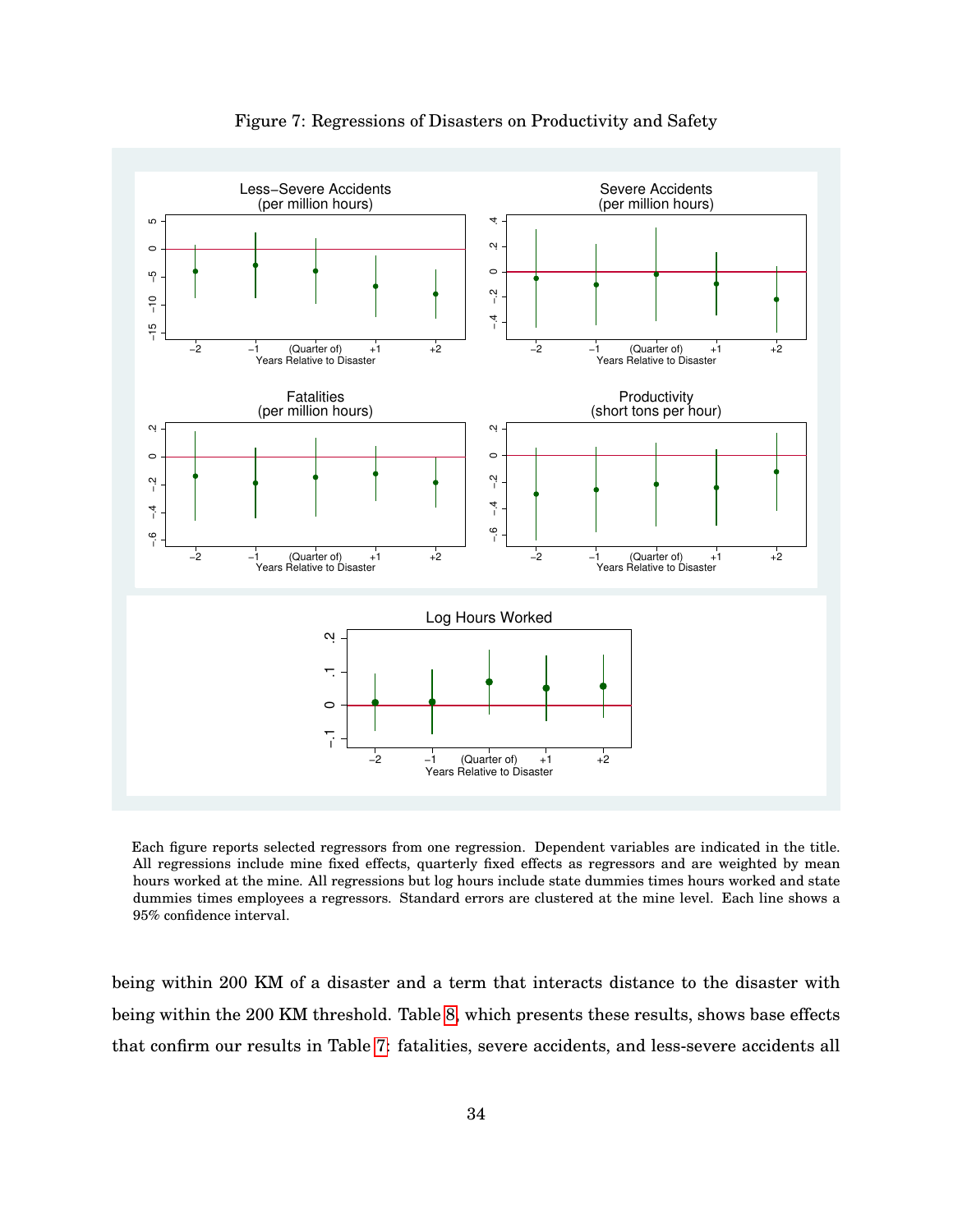decrease after the disaster, but productivity and hours worked do not change significantly.

However, the distance effects also show some interesting differences. For both fatalities per hour worked and severe accidents per hour worked, the impact of the disaster is not significantly different the further one is from the disaster. But, the impact of the disaster on reducing less-severe accidents decays the further one is from the mine with the disaster. The decay effect is large, with a mine collocated at the disaster experiencing −9.15 fewer less-severe accidents two years after the disaster, but the effect being only −1.49 at 200 KM from the disaster. One possible explanation is that while mine owners face strong incentives to reduce fatalities and severe accidents in the wake of a disaster, they face lower incentives to reduce less-severe accidents. Instead, reductions in these relatively minor accidents are produced by face to face communication and word of mouth among non-executive employees across mines. Another explanation is that mines closer to the disaster are more likely to have in common the same types of equipment and procedures and are better able to share improved methods to reduce less-severe accidents.

Finally, we examine how disasters in a state change the composition of employees, using the American Community Survey data from IPUMS and regressions at the state-year level. Since our data here pertain only to 2005-13, they contain only four disasters. Moreover, we omit the falsification indicator for being two years before a disaster (but include the indicator for being one year before a disaster), as otherwise, we would be reduced to having two disasters in our sample.[10](#page-34-0) We find that in the year of a disaster and the year following a disaster, there are fewer miners in the state of the disaster, but that this number rebounds to roughly the baseline level two years after the disaster. We also find that the number of other workers is significantly higher in the year and state of the disaster, but that this figure also is not significantly different than the baseline in the years following a disaster. In contrast, the number of managers increases by 252 two years after a disaster, which represents an 11% increase relative to the baseline at the affected states at those time periods. Unlike in the base regressions, the overall number of workers increases two years after a disaster in the state. The extra 1,679 workers represents an 8% increase relative to the baseline. Thus, it is

<span id="page-34-0"></span><sup>&</sup>lt;sup>10</sup>Also, unlike our base regressions, these regressions do not exclude the mine with the disaster.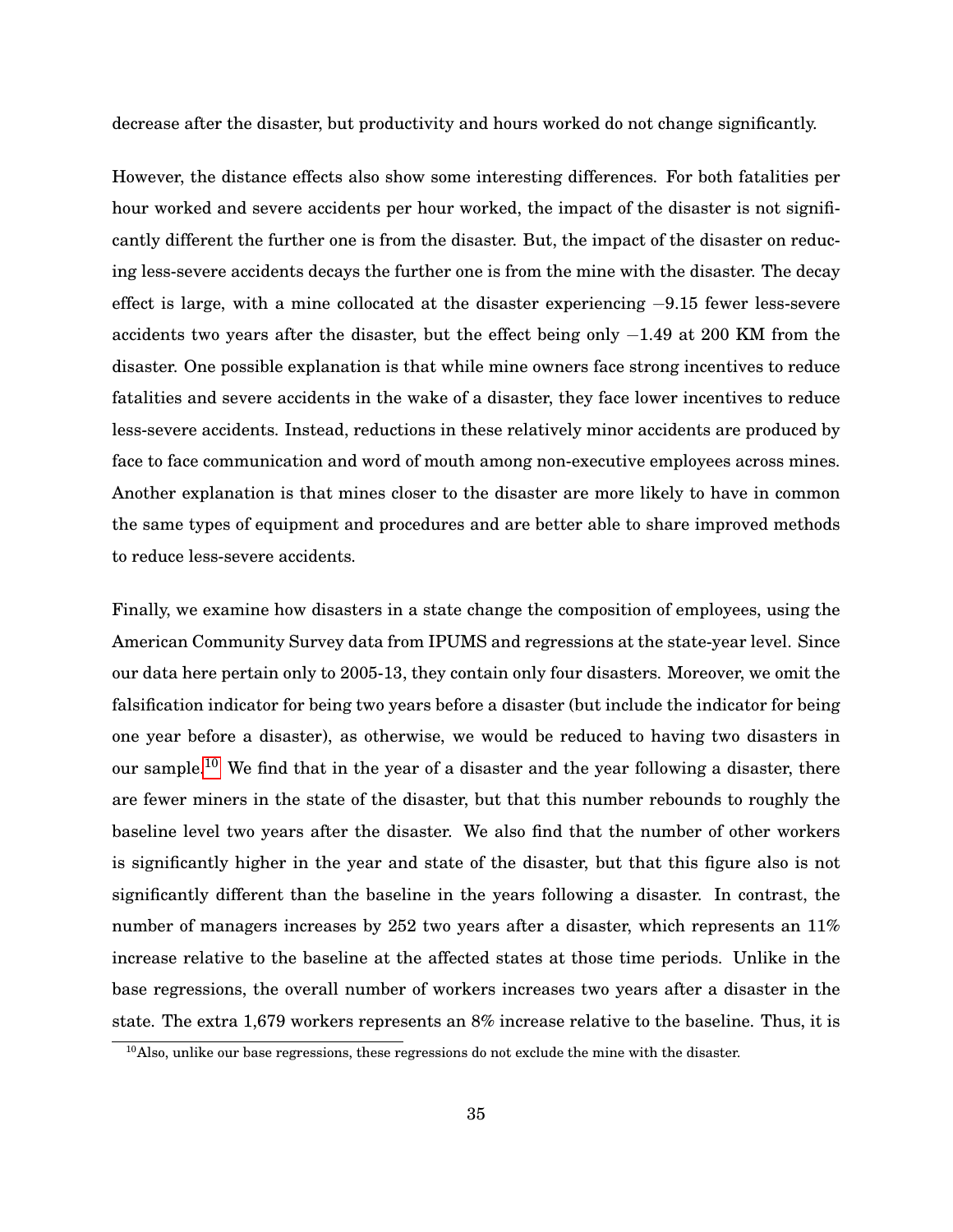|                             | (1)<br>Less-Severe<br>Accidents<br>(per million<br>hours) | (2)<br>Severe<br>Accidents<br>(per million<br>hours) | (3)<br>Fatalities<br>(per million<br>hours) | (4)<br>Productivity<br>(short tons<br>per hour) | (5)<br>Log<br>Worker<br>Hours |
|-----------------------------|-----------------------------------------------------------|------------------------------------------------------|---------------------------------------------|-------------------------------------------------|-------------------------------|
| Two Years Prior to Disaster |                                                           |                                                      |                                             |                                                 |                               |
| Base                        | $-2.85$                                                   | $-0.33$                                              | $-0.39*$                                    | $-0.34$                                         | $-0.020$                      |
|                             | (3.63)                                                    | (0.25)                                               | (0.23)                                      | (0.22)                                          | (0.042)                       |
| Base $\times$               | 1.30                                                      | 0.14                                                 | $0.15**$                                    | 0.050                                           | $-0.0082$                     |
| Distance (per 100km)        | (2.59)                                                    | (0.12)                                               | (0.073)                                     | (0.091)                                         | (0.033)                       |
| One Year Prior              |                                                           |                                                      |                                             |                                                 |                               |
| Base                        | $-5.84$                                                   | 0.0092                                               | $-0.33$                                     | $-0.16$                                         | $-0.076$                      |
|                             | (3.64)                                                    | (0.29)                                               | (0.22)                                      | (0.21)                                          | (0.055)                       |
| Base $\times$               | 2.42                                                      | $-0.31*$                                             | 0.064                                       | $-0.029$                                        | 0.019                         |
| Distance (per 100km)        | (2.20)                                                    | (0.19)                                               | (0.074)                                     | (0.093)                                         | (0.040)                       |
| <b>Quarter of Disaster</b>  |                                                           |                                                      |                                             |                                                 |                               |
| Base                        | $-3.46$                                                   | 0.077                                                | $-0.30$                                     | $-0.11$                                         | $-0.071$                      |
|                             | (3.79)                                                    | (0.31)                                               | (0.26)                                      | (0.21)                                          | (0.066)                       |
| Base $\times$               | 0.21                                                      | $-0.20$                                              | 0.16                                        | $-0.014$                                        | 0.037                         |
| Distance (per 100km)        | (2.50)                                                    | (0.23)                                               | (0.17)                                      | (0.11)                                          | (0.048)                       |
| One Year After              |                                                           |                                                      |                                             |                                                 |                               |
| Base                        | $-7.08**$                                                 | $-0.34*$                                             | $-0.35**$                                   | $-0.060$                                        | $-0.055$                      |
|                             | (3.24)                                                    | (0.19)                                               | (0.18)                                      | (0.20)                                          | (0.068)                       |
| Base $\times$               | $3.12*$                                                   | $-0.031$                                             | 0.048                                       | $-0.085$                                        | 0.0088                        |
| Distance (per 100km)        | (1.78)                                                    | (0.081)                                              | (0.045)                                     | (0.092)                                         | (0.046)                       |
| Two Years After             |                                                           |                                                      |                                             |                                                 |                               |
| Base                        | $-9.15***$                                                | $-0.37*$                                             | $-0.33**$                                   | 0.060                                           | $-0.011$                      |
|                             | (2.50)                                                    | (0.20)                                               | (0.16)                                      | (0.19)                                          | (0.060)                       |
| Base $\times$               | $3.83**$                                                  | 0.019                                                | 0.086                                       | $-0.032$                                        | $-0.027$                      |
| Distance (per 100km)        | (1.80)                                                    | (0.11)                                               | (0.063)                                     | (0.076)                                         | (0.037)                       |
| State× Hours Worked         | Yes                                                       | Yes                                                  | Yes                                         | Yes                                             | No                            |
| $State \times Employes$     | Yes                                                       | Yes                                                  | Yes                                         | Yes                                             | No                            |
| N                           | 51,477                                                    | 51,477                                               | 51,477                                      | 51,477                                          | 51,477                        |
| $\mathbb{R}^2$ Adj.         | 0.04                                                      | 0.00                                                 | 0.00                                        | $\rm 0.31$                                      | 0.03                          |

<span id="page-35-0"></span>Table 8: Regressions of Disasters on Productivity and Safety, With Distance Interactions

 $*$  p  $< 0.1$ ,  $**$  p  $< 0.05$ ,  $**$  p  $< 0.01$ . Each column reports the results of one regression. The units of the Base  $\times$  Distance regressor is in 100km. The dependent variable is indicated in the column title. All regressions include mine fixed effects and quarterly fixed effects as regressors and are weighted by mean hours worked at the mine. Standard errors, reported in parentheses, are clustered at the mine level.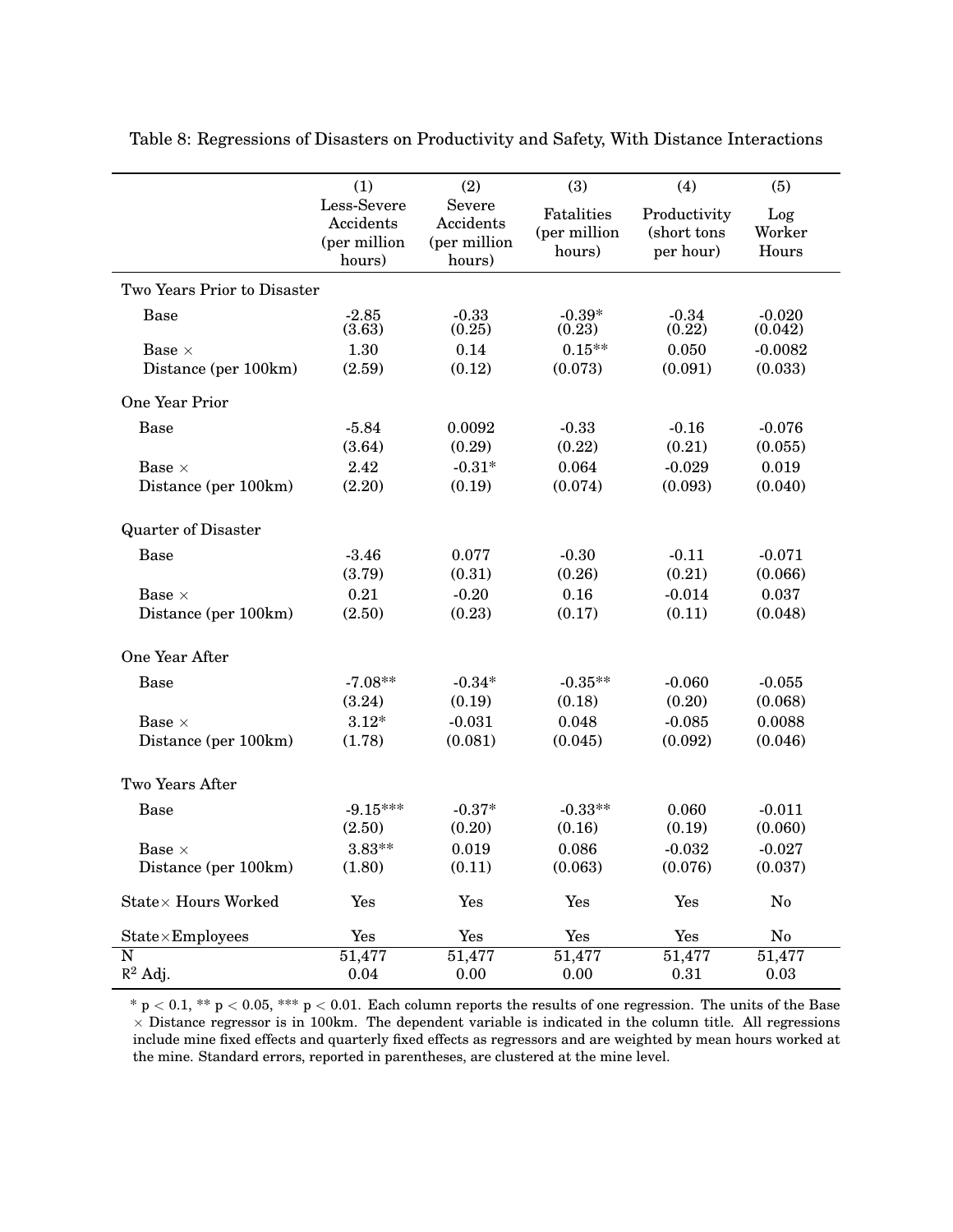|                               | (1)<br>All Workers | (2)<br><b>Managers</b> | (3)<br><b>Miners</b> | (4)<br>Other Workers |
|-------------------------------|--------------------|------------------------|----------------------|----------------------|
| One Year Prior<br>to Disaster | $-1315.2*$         | $-102.9$               | $-911.9$             | $-300.4$             |
|                               | (742.8)            | (387.2)                | (626.3)              | (949.2)              |
| Year of Disaster              | 1642.3***          | $455.5**$              | $-663.0$             | 1849.8**             |
|                               | (538.1)            | (173.6)                | (512.4)              | (747.5)              |
| One Year After                | -763.5             | $-58.8$                | $-954.2***$          | 249.4                |
|                               | (648.0)            | (240.7)                | (173.3)              | (908.5)              |
| Two Years After               | 1679.1***          | $252.0***$             | 533.4                | 893.7                |
|                               | (386.3)            | (61.0)                 | (804.3)              | (1035.1)             |
| N                             | 220                | 220                    | 220                  | 220                  |
| $R^2$ Adj.                    | 0.51               | 0.26                   | 0.33                 | 0.27                 |

Table 9: Regressions of Disasters on the Number of Employees by Occupation

 $p < 0.1$ ,  $\ast p < 0.05$ ,  $\ast \ast p < 0.01$ . Each column reports the results of one regression. The dependent variable is indicated in the column title. All regressions include state and year fixed effects as regressors and are weighted by the mean number of workers in the state. Standard errors, reported in parentheses, are clustered at the state level.

possible that firms employ more managers and supervisors two years after a disaster in their state with the goal of reducing accident risk. The hiring of additional personnel who do not produce coal would cause productivity decreases.

## **5.3 Dollar Magnitudes of Effects**

We now turn to evaluating the dollar magnitudes of our effects. We first examine the dollar cost savings that mines may incur from the lowered the risk of fatality following a disaster in the state. There is a large literature on the value of a statistical life (VSL) that seeks to estimate the cost of fatalities. A number of papers in this literature use labor market data to estimate the wage premiums that workers earn from dangerous occupations such as mining, and divide the wage premiums by the probability of death. The fatality cost measured by these papers are costs borne by firms, who pay higher wages for dangerous occupations. An influential review article, [Viscusi and Aldy](#page-43-0) [\(2003\)](#page-43-0), finds that estimates of the VSL that use U.S. labor market data are between \$4 and \$9 million. Using their midpoint value of \$6.5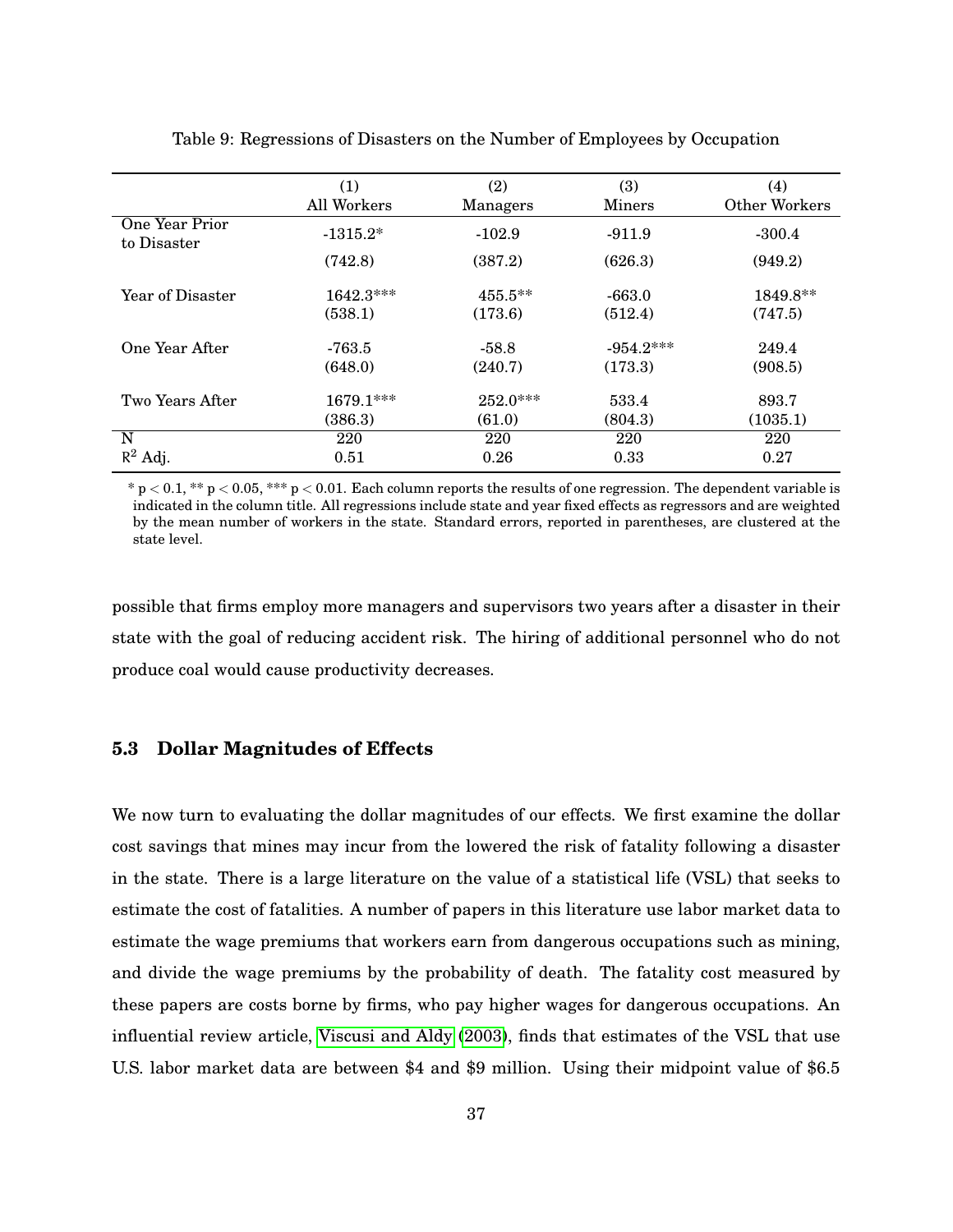

Figure 8: Regressions of Disasters on the Number of Employees, by Category

Each figure reports selected regressors from one regression. Dependent variables are indicated in the title. All regressions include state and year fixed effects and are weighted by the mean number of workers in the state. Standard errors are clustered at the state level. Each line shows a 95% confidence interval.

million, we find that the reduction in risk of fatalities two years after the disaster is worth \$1.41 per hour worked.<sup>[11](#page-37-0)</sup>

<span id="page-37-0"></span><sup>&</sup>lt;sup>11</sup>The VSL literature accounts for increased wage costs from accident risk but does not account for the direct cost of a large accident. This cost may be large: the National Safety Council estimates a workplace fatality to cost \$1.4 million [\(National Safety Council, 2014\)](#page-42-3), while BP paid over \$8 million to each worker who died from the Deepwater Horizon oil-rig explosion [\(Dionne, 2011\)](#page-41-11).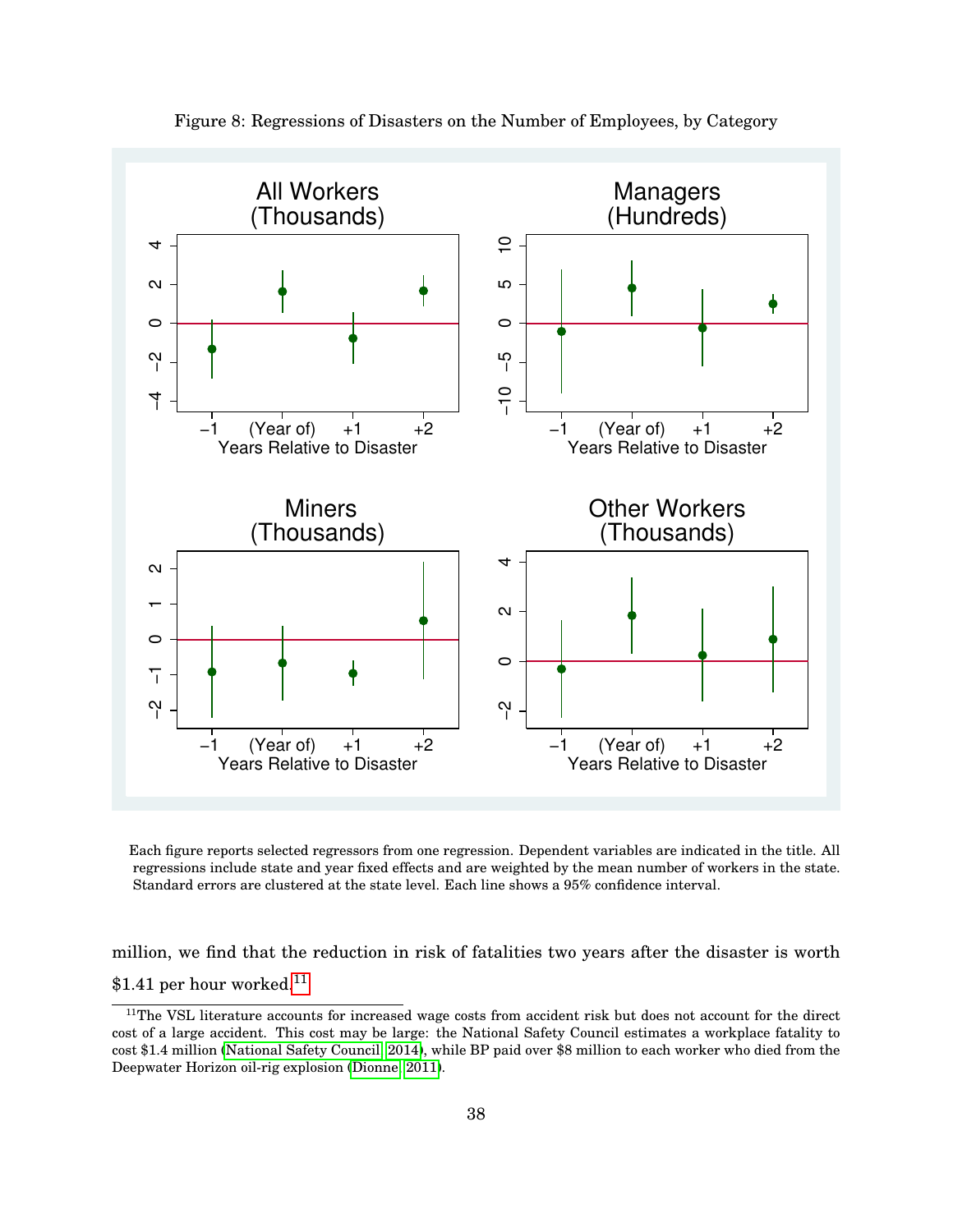We next evaluate the cost savings from the lower risk of less-severe accidents following a disaster in the state. The National Safety Council estimates that the average cost of an accident which results in work absence is \$30,000 [\(National Safety Council, 2014\)](#page-42-3). Injuries resulting in work absence are our most common type of less-severe accidents (Table [1\)](#page-17-0). This figure, together with our estimates above, imply a cost savings of \$0.24 per hour worked from the reduction in less-severe accidents. Finally, the cost savings from the lower risk of lesssevere accidents following a fatality in a mine are worth about \$0.10 per hour worked.

These figures do not account for the reduced costs from fewer MSHA violations or from potential reductions in accidents with severe injuries other than fatalities. Indeed, [Viscusi and](#page-43-0) [Aldy](#page-43-0) [\(2003\)](#page-43-0) state that permanent disabilities should be valued similarly to fatalities. Overall, we believe that \$2 per hour worked is a reasonable estimate for the total dollar cost savings to the firm from the decreased accidents following a mine disaster in the state.

Although we do not believe that there is strong evidence of a productivity loss following a disaster, it is worth noting that the 0.024 drop in tons of coal per hour worked noted above, if real, would imply a 7% drop in productivity, implying the need to add an extra 8% work hours to mine the same coal. At  $$25/hour$ ,<sup>[12](#page-38-0)</sup> this represents an extra  $$2$  in wages per current hour worked. Moreover, this may be a serious underestimate of the loss from the productivity drop. Coal sells for about  $$50/ton<sup>13</sup>$  $$50/ton<sup>13</sup>$  $$50/ton<sup>13</sup>$  and workers produce just under four tons of coal per hour on average (Table [2\)](#page-21-0). Thus, to the extent that firms simply produce less following a disaster in the state rather than being able to hire more safety-related workers without capital costs, the reduction in coal productivity would cost the firm about \$14 per hour worked. Thus, while we do not believe that our productivity numbers are conclusive, it is very possible that there are productivity losses following a disaster that cost the firm more than the savings from the increased safety using values of fatalities from the VSL literature.

<span id="page-38-0"></span> $12\frac{2}{2}$  is close to the mean wage for the majority of workers that are being exposed to accident risk. BLS reports the three largest occupations and their wages to be "Construction and Extraction" with mean wage of \$25.14, "Extraction Workers" with a mean wage of \$25.10 and "Transportation and Material Moving Occupations" with a mean wage of \$23.61. Virtually all other non-supervisor or non-management occupations have wages with a similar value. See Table NAICS 212100 in [U.S. Bureau of Labor Statistics](#page-42-11) [\(2014\)](#page-42-11).

<span id="page-38-1"></span> $13$ The average sales price of coal in 2013 was \$37.24 per ton, but sales prices from underground mines were higher at \$60.98, and in each state affected by a disaster, the average price of coal is generally higher than this average (Alabama \$88, Kentucky \$59, West Virginia \$75, Utah \$35. See Table 28 in [Energy Information](#page-41-12) [Administration](#page-41-12) [\(2015\)](#page-41-12).)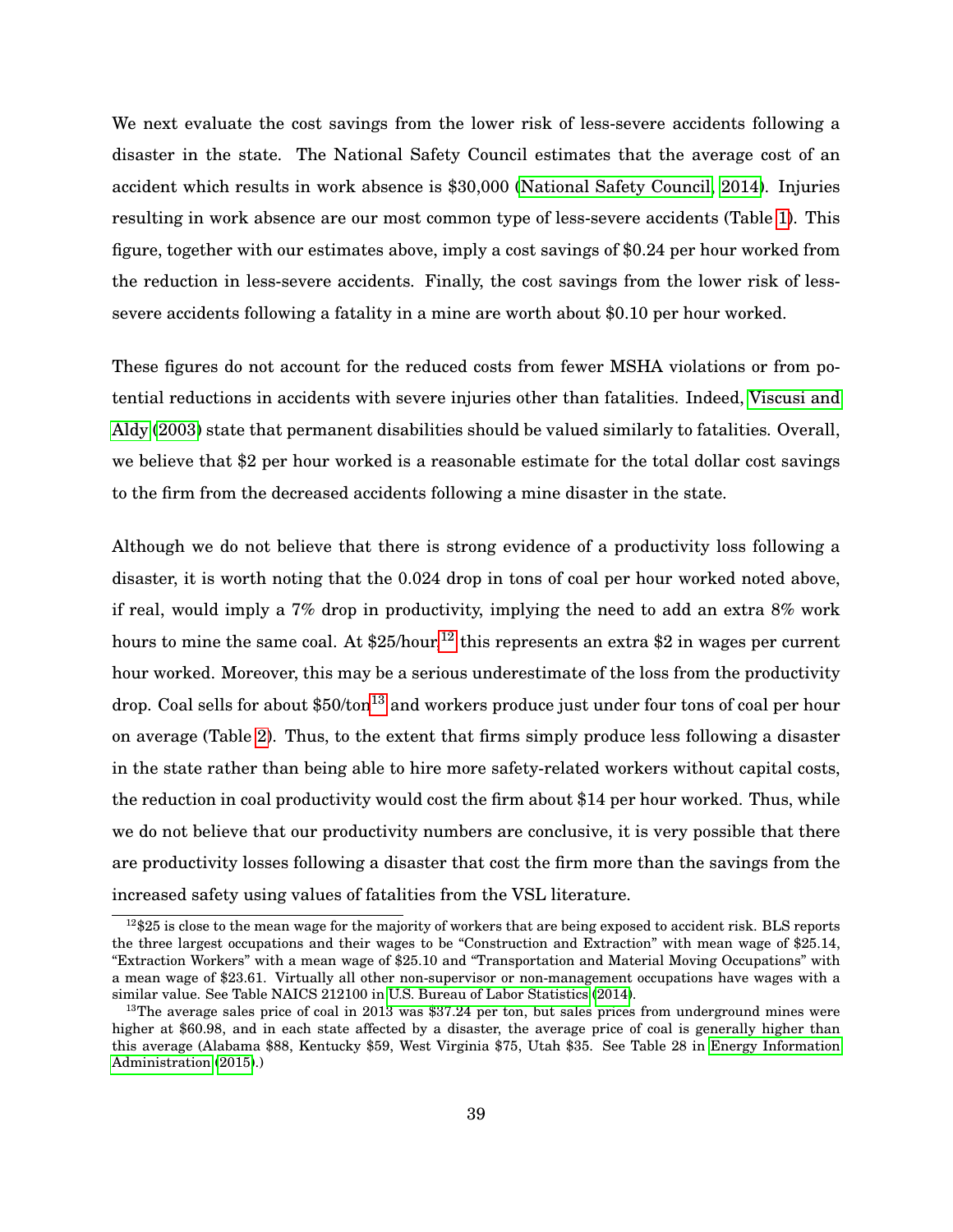# **6 Conclusion**

Coal mining remains a dangerous occupation where firms and workers may be implicitly making tradeoffs between mineral production and safety. Mine regulation through MSHA is substantial in this sector, implying further that these tradeoffs may be determined by the extent of government regulation. This paper seeks to understand these tradeoffs. We hypothesize that a fatality at a coal mine increases the relative cost of a future accident and that a disaster at a coal mine has a broader impact, increasing the relative cost of a future accident in mines located near a disaster. We use fatalities and disasters as sources of quasi-experimental variation that allow us to trace out the production possibility set between mineral output and safety.

We find that fatalities cause a large increase in MSHA enforcement activity. This increase in enforcement activity appears to spur an increase in safety production, with less-severe accidents dropping 10% in the period two years after a fatality. Moreover, this drop in lesssevere accidents is not accompanied by a drop in productivity, implying that firms and workers may be able to improve safety at the margin without incurring a drop in revenues from lower mineral production and that regulatory enforcement may be useful in causing this outcome.

In contrast, we find that disasters in the same state do not cause any change in MSHA enforcement activity. Yet, there is plenty of anecdotal evidence that a mine disaster causes media exposure and public pressure for safety. We find that following a mine disaster, there is a much larger drop in fatalities and less-severe accidents. The effect of less-severe accidents appears in mines local to the mine with the disaster while the effect on fatalities and severe accidents occurs as far as 200 KM away. There is also some marginal evidence that this drop may be accompanied by a drop in productivity. Finally, more managers and supervisors are employed in states with a disaster two years after the disaster.

Overall, our results suggest that MSHA enforcement activity may be helpful in affecting safety at the margin but not as much in reducing severe accidents and deaths. Our site visits to mines reinforce these findings, with safety officers reporting that MSHA inspections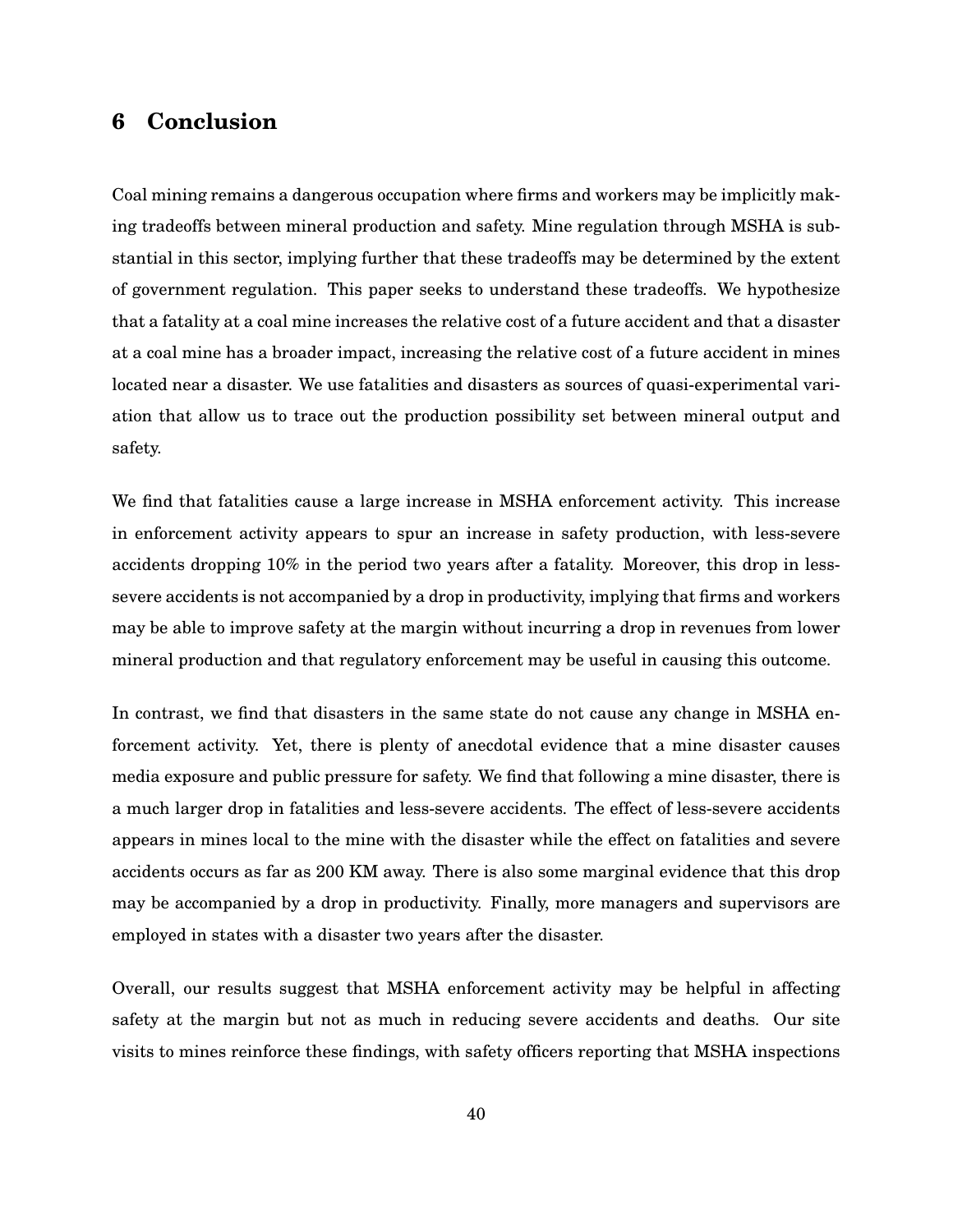focus on minor violations (such as open garbage can lids) rather than on systemic issues. In contrast, public pressure from mine disasters may be more useful in changing the culture of safety to increase safety production. Yet, this increase may also cause drops in mineral productivity.

Finally, it appears that coal mines are operating close to the frontier of the mineral outputsafety production possibility set. We do not find evidence, such as in [Schmitz](#page-42-1) [\(2005\)](#page-42-1), [Hausman](#page-41-9) [\(2014\)](#page-41-9), or [Hendel and Spiegel](#page-41-5) [\(2014\)](#page-41-5), that coal mines are operating far from the frontier. It is possible that this is because the coal mining industry is more competitive than industries such as steel milling or iron ore processing, since it includes many firms and a sizable export market.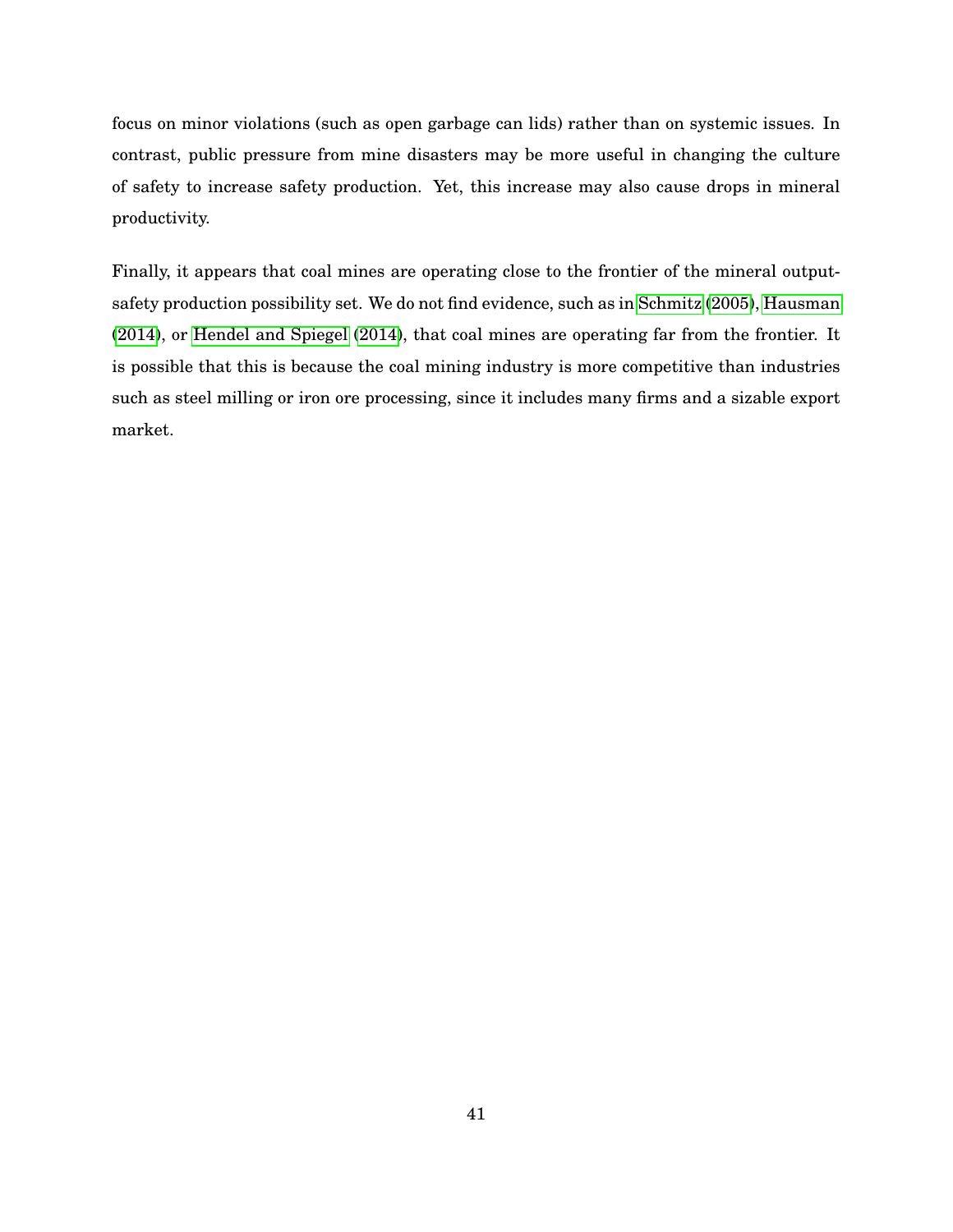# **References**

- <span id="page-41-0"></span>J.R. Alford. Can government regulate safety? The coal mine example. *American Political Science Review*, 74:745–756, 1980.
- <span id="page-41-10"></span>Rabah Amir. Supermodularity and complementarity in economics: an elementary survey. *Southern Economic Journal*, pages 636–660, 2005.
- <span id="page-41-7"></span>John Brophy and John OP Hall. *A Miner's Life: An Autobiography*. University of Wisconsin Press, 1964.
- <span id="page-41-2"></span>CBS. Nike will adjust ad that depicts West Virginia mine, 09 2010. URL [http://chicago.](http://chicago.cbslocal.com/2010/09/02/nike-will-adjust-ad-that-depicts-west-virginia-mine/) [cbslocal.com/2010/09/02/nike-will-adjust-ad-that-depicts-west-virginia](http://chicago.cbslocal.com/2010/09/02/nike-will-adjust-ad-that-depicts-west-virginia-mine/)[mine/](http://chicago.cbslocal.com/2010/09/02/nike-will-adjust-ad-that-depicts-west-virginia-mine/). [Accessed: 2015 01 30].
- <span id="page-41-11"></span>Searcey Dionne. Death payouts in BP spill start at \$8 million, March 2011. URL [http://www.wsj.](http://www.wsj.com/articles/SB10001424052748703739204576228881749944162) [com/articles/SB10001424052748703739204576228881749944162](http://www.wsj.com/articles/SB10001424052748703739204576228881749944162). [Accessed: 2015 01 30].
- <span id="page-41-1"></span>Energy Information Administration. *Quarterly Coal Report, April - June 2014*. U.S. Department of Energy, October 2014.
- <span id="page-41-12"></span>Energy Information Administration. *Annual Coal Report 2013*. U.S. Department of Energy, January 2015.
- <span id="page-41-4"></span>John G Everett and Alexander H Slocum. Cranium: device for improving crane productivity and safety. *Journal of Construction Engineering and Management*, 119(1):23–39, 1993.
- <span id="page-41-3"></span>Fred E Fiedler, Cecil H Bell Jr, Martin M Chemers, and Dennis Patrick. Increasing mine productivity and safety through management training and organization development: A comparative study. *Basic and Applied Social Psychology*, 5(1):1–18, 1984.
- <span id="page-41-6"></span>Price V Fishback. *Soft Coal, Hard Choices*. New York: Oxford University Press, 1992.
- <span id="page-41-8"></span>Wayne B Gray. The cost of regulation: OSHA, EPA and the productivity slowdown. *The American Economic Review*, pages 998–1006, 1987.
- <span id="page-41-9"></span>Catherine Hausman. Corporate incentives and nuclear safety. *American Economic Journal: Economic Policy*, 6:178–206, 2014.
- <span id="page-41-5"></span>Igal Hendel and Yossi Spiegel. Small steps for workers, a giant leap for productivity. *American Economic Journal: Applied Economics*, 6(1):73–90, 2014.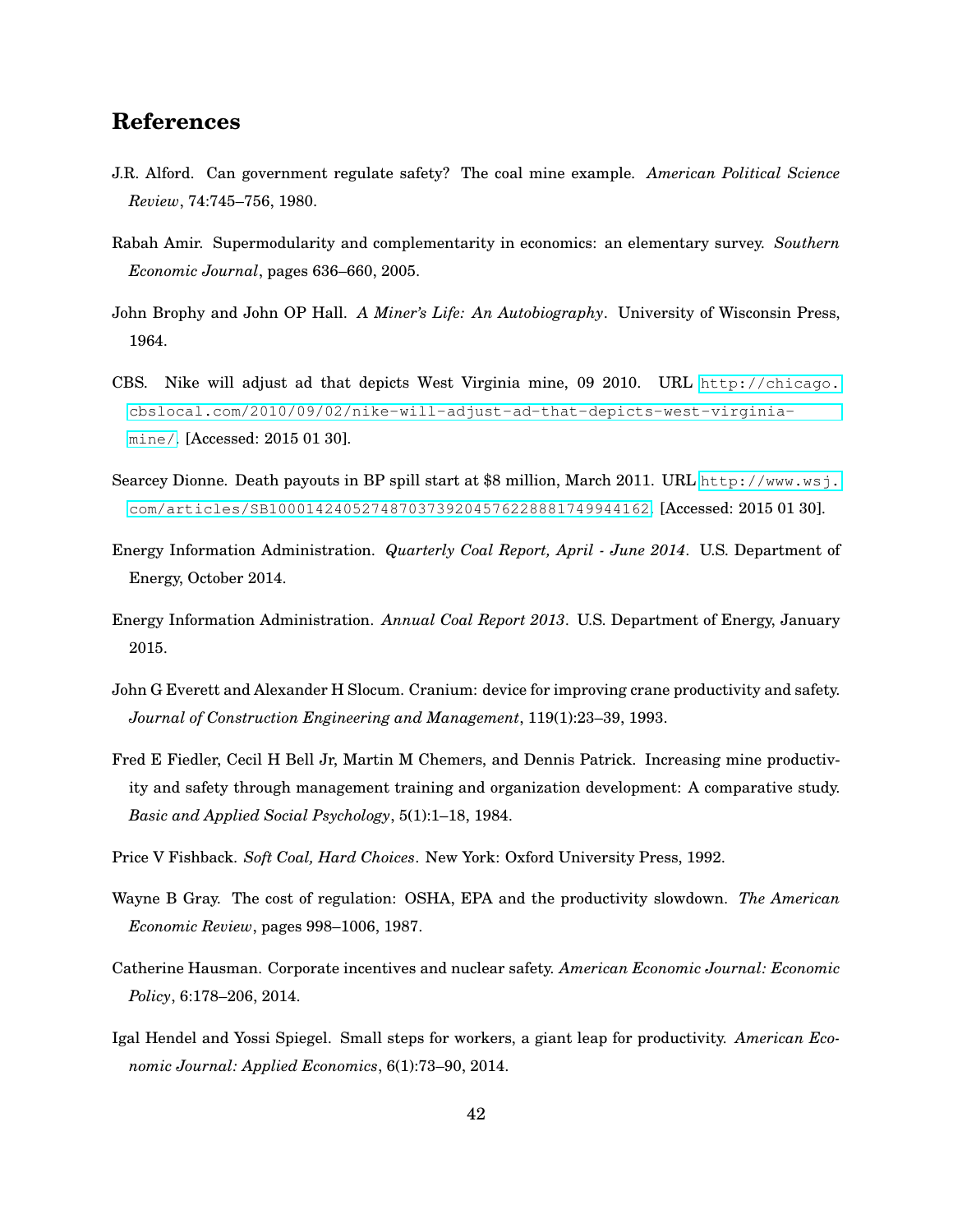- <span id="page-42-7"></span>D.A. Hensher, R. Daniels, and H. Battellino. Safety and productivity in the long distance trucking industry. In *Proceeding, 16th ARRB Conference, 9-13 November 1992, Perth, Western Australia; Vol 16, PART 4*, 1992.
- <span id="page-42-5"></span>Thomas J Kniesner and John D Leeth. Data mining mining data: MSHA enforcement efforts, underground coal mine safety, and new health policy implications. *Journal of Risk and Uncertainty*, 29 (2):83–111, 2004.
- <span id="page-42-2"></span>Niccolo Brachetti Montorselli, Carolina Lombardini, Natascia Magagnotti, Enrico Marchi, Francesco ` Neri, Gianni Picchi, and Raffaele Spinelli. Relating safety, productivity and company type for motormanual logging operations in the Italian Alps. *Accident Analysis & Prevention*, 42(6):2013–2017, 2010.
- <span id="page-42-3"></span>National Safety Council. *Injury Facts 2014 Edition*. National Safety Council, 2014.
- <span id="page-42-0"></span>Barack Obama. Remarks by the President on mine safety, 04 2010. URL [http://www.whitehouse.](http://www.whitehouse.gov/the-press-office/remarks-president-mine-safety) [gov/the-press-office/remarks-president-mine-safety](http://www.whitehouse.gov/the-press-office/remarks-president-mine-safety). [Accessed: 2015 01 30].
- <span id="page-42-8"></span>L. Rittenberg and E.H. Manuel, Jr. Sources of labor productivity variation in the US surface coal mining industry, 1960-1976. *The Energy Journal*, pages 87–100, 1987.
- <span id="page-42-10"></span>Steven Ruggles, J. Trent Alexander, Katie Genadek, Ronald Goeken, Matthew B. Schroeder, and Matthew Sobek. Integrated public use microdata series: Version 5.0, 2010. URL [https://usa.](https://usa.ipums.org/usa/cite.shtml) [ipums.org/usa/cite.shtml](https://usa.ipums.org/usa/cite.shtml). [Accessed:  $20150420$ ].
- <span id="page-42-6"></span>E. Sawacha, S. Naoum, and D. Fong. Factors affecting safety performance on construction sites. *International Journal of Project Management*, 17(5):309–315, 1999.
- <span id="page-42-1"></span>James A Schmitz. What determines productivity? Lessons from the dramatic recovery of the us and canadian iron ore industries following their early 1980s crisis. *Journal of Political Economy*, 113(3): 582–625, 2005.
- <span id="page-42-4"></span>H. Sider. Safety and productivity in underground coal mining. *The Review of Economics and Statistics*, pages 225–233, 1983.
- <span id="page-42-9"></span>Donald M Topkis. Minimizing a submodular function on a lattice. *Operations research*, 26(2):305–321, 1978.
- <span id="page-42-11"></span>U.S. Bureau of Labor Statistics. May 2013 OES national industry-specific occupational employment and wage estimates, April 2014. URL [http://www.bls.gov/oes/current/oes\\_ind.htm](http://www.bls.gov/oes/current/oes_ind.htm). [Accessed: 2015 02 10].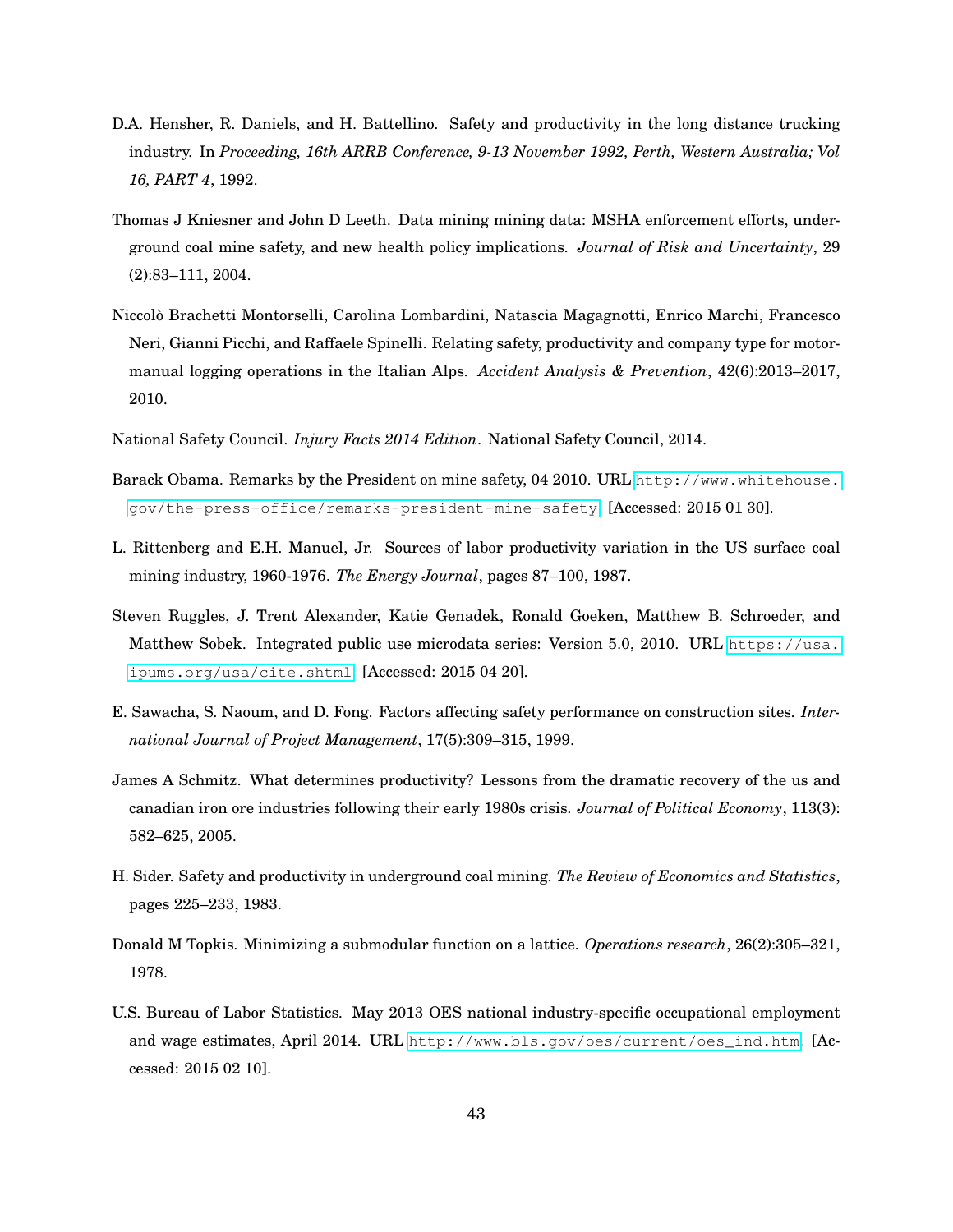- <span id="page-43-0"></span>W Kip Viscusi and Joseph E Aldy. The value of a statistical life: a critical review of market estimates throughout the world. *Journal of Risk and Uncertainty*, 27(1):5–76, 2003.
- <span id="page-43-1"></span>James L Weeks and Maier Fox. Fatality rates and regulatory policies in bituminous coal mining, United States, 1959-1981. *American Journal of Public Health*, 73(11):1278–1280, 1983.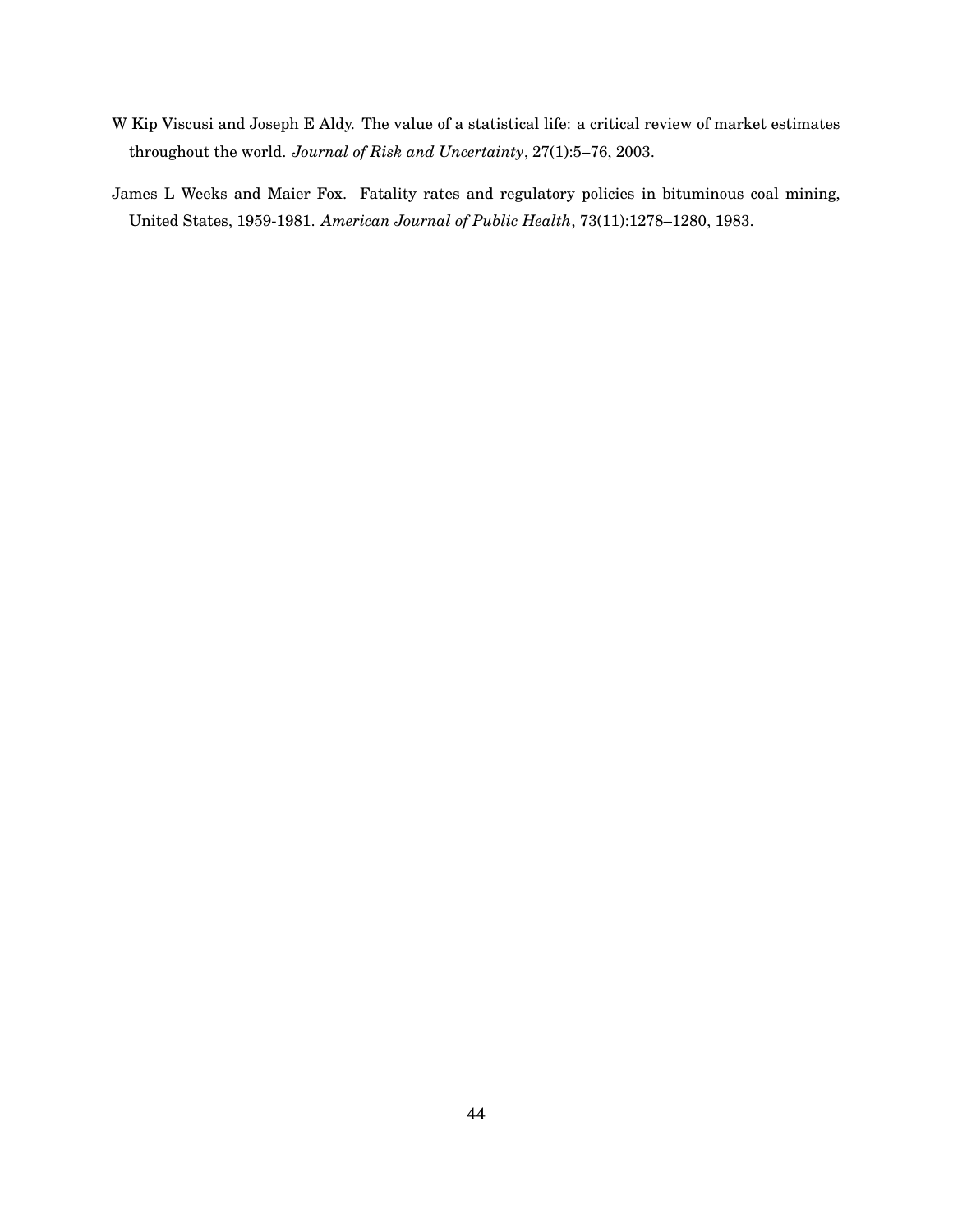# **Appendix A Supplementary Regression Results**

|                             | (1)<br>Less-Severe | (2)          | (3)          | (4)          | (5)      |
|-----------------------------|--------------------|--------------|--------------|--------------|----------|
|                             | Accidents          | Severe       | Fatalities   |              | Log      |
|                             |                    | Accidents    | (per million | Productivity | Worker   |
|                             | (per million       | (per million | hours)       |              | Hours    |
|                             | hours)             | hours)       |              |              |          |
| Effect by Year              |                    |              |              |              |          |
| Two Years Prior             |                    |              |              |              |          |
|                             | $-1.12$            | $-0.19$      | $-0.21$      | $-0.28$      | $-0.029$ |
| to Disaster                 |                    |              |              |              |          |
|                             | (1.56)             | (0.20)       | (0.18)       | (0.18)       | (0.031)  |
| <b>One Year Prior</b>       | $-2.75$            | $-0.34*$     | $-0.24$      | $-0.20$      | $-0.055$ |
|                             | (1.95)             | (0.17)       | (0.17)       | (0.17)       | (0.036)  |
|                             |                    |              |              |              |          |
| <b>Quarter of Disaster</b>  | $-2.48$            | $-0.16$      | $-0.12$      | $-0.14$      | $-0.032$ |
|                             | (2.07)             | (0.21)       | (0.19)       | (0.16)       | (0.038)  |
|                             |                    |              |              |              |          |
| One Year After              | $-3.12$            | $-0.39**$    | $-0.28*$     | $-0.16$      | $-0.044$ |
|                             | (1.96)             | (0.17)       | (0.16)       | (0.15)       | (0.037)  |
|                             |                    |              |              |              |          |
| Two Years After             | $-4.34**$          | $-0.36**$    | $-0.22$      | 0.016        | $-0.041$ |
|                             | (1.87)             | (0.16)       | (0.15)       | (0.15)       | (0.035)  |
|                             |                    |              |              |              |          |
| $State \times$ Hours Worked | Yes                | Yes          | Yes          | Yes          | No       |
|                             |                    |              |              |              |          |
| $State \times Employes$     | Yes                | Yes          | Yes          | Yes          | No       |
| $\overline{\text{N}}$       | 51,477             | 51,477       | 51,477       | 51,477       | 51,477   |
| $R^2$ Adj.                  | 0.04               | 0.00         | 0.00         | 0.31         | 0.03     |

Table A1: Regressions of Disasters Within 200 KM on Productivity and Safety

 $*$  p  $< 0.1, **$  p  $< 0.05, **$  p  $< 0.01.$  Each column reports the results of one regression. Dependent variable is indicated in the column title. All regressions include mine fixed effects and quarterly fixed effects as regressors and are weighted by mean hours worked at the mine. Standard errors, reported in parentheses, are clustered at the mine level.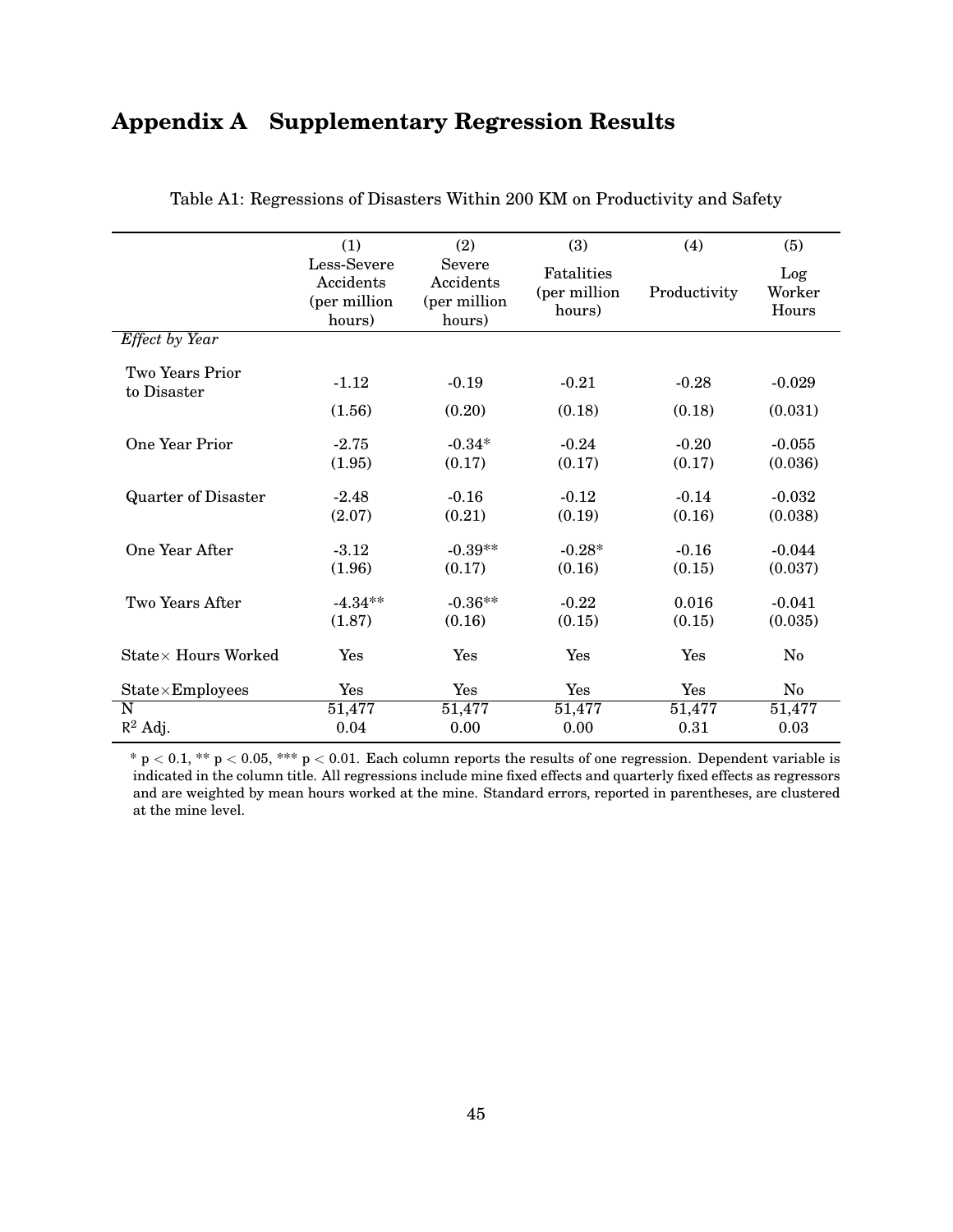

Figure A1: Regressions of Disasters Within 200 KM on Productivity and Safety

Each figure reports selected regressors from one regression. Dependent variables are indicated in the title. All regressions include mine fixed effects, quarterly fixed effects, and state dummies times hours worked and state dummies times employees (to control for economies of scale) as regressors and are weighted by mean hours worked at the mine. Standard errors are clustered at the mine level. Each line shows a 95% confidence interval.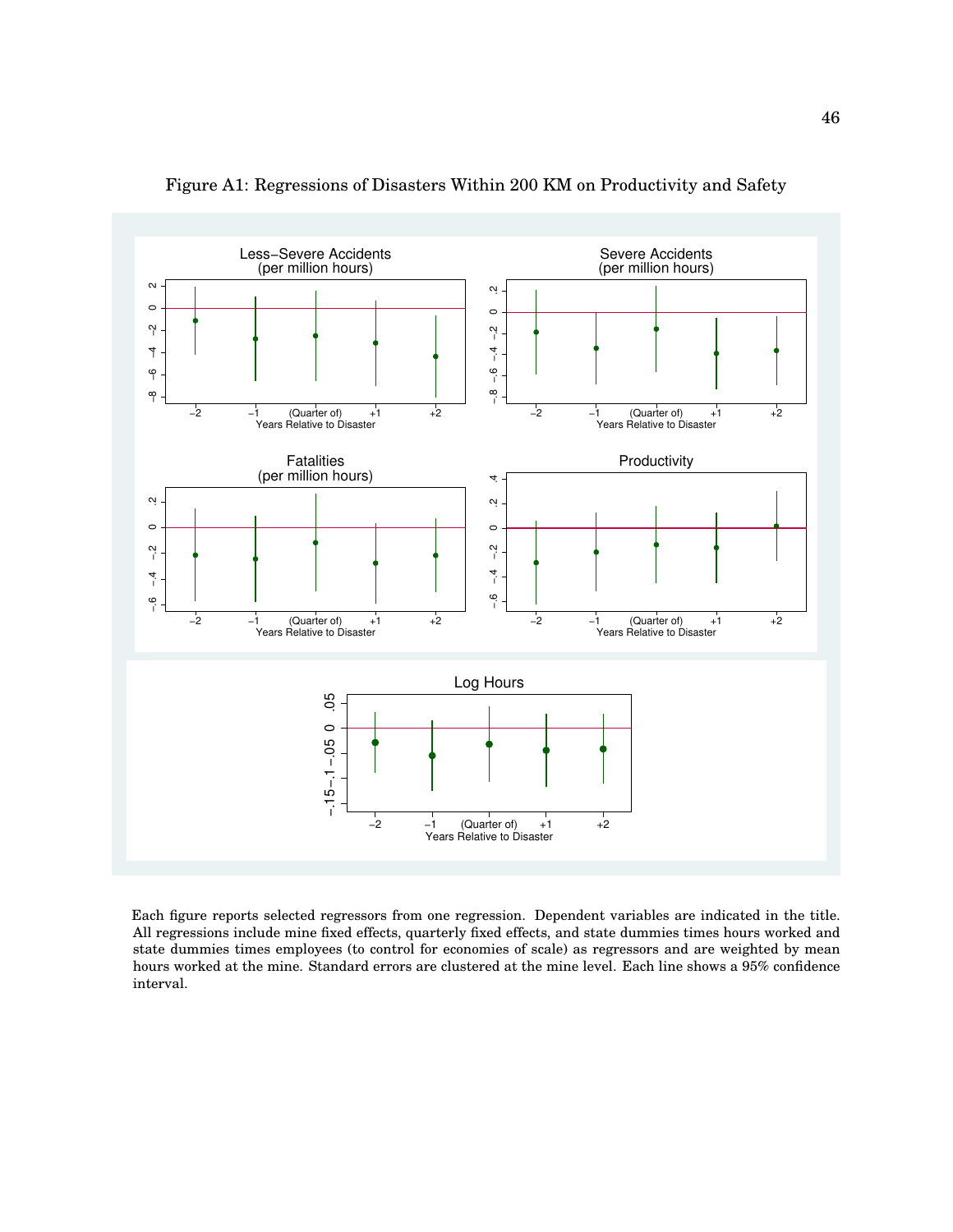|                                | (1)                                                | (2)                                           | (3)                                  | (4)                | (5)                    |
|--------------------------------|----------------------------------------------------|-----------------------------------------------|--------------------------------------|--------------------|------------------------|
|                                | Less-Severe<br>Accidents<br>(per million<br>hours) | Severe<br>Accidents<br>(per million<br>hours) | Fatalities<br>(per million<br>hours) | Productivity       | Log<br>Worker<br>Hours |
| <b>Effect by Year</b>          |                                                    |                                               |                                      |                    |                        |
| Two Years Prior<br>to Disaster | $-0.0063$                                          | $-0.043$                                      | $-0.14$                              | $-0.21$            | $-0.010$               |
|                                | (1.52)                                             | (0.12)                                        | (0.100)                              | (0.18)             | (0.028)                |
| <b>One Year Prior</b>          | $-0.58$<br>(1.68)                                  | $-0.14$<br>(0.11)                             | $-0.18**$<br>(0.084)                 | $-0.087$<br>(0.17) | $-0.024$<br>(0.030)    |
| <b>Quarter of Disaster</b>     | $-1.59$<br>(1.90)                                  | $-0.084$<br>(0.15)                            | $-0.028$<br>(0.12)                   | 0.018<br>(0.18)    | 0.0022<br>(0.034)      |
| One Year After                 | $-1.78$<br>(1.57)                                  | $-0.22**$<br>(0.086)                          | $-0.18**$<br>(0.071)                 | $-0.078$<br>(0.15) | $-0.017$<br>(0.031)    |
| Two Years After                | $-2.83*$<br>(1.46)                                 | $-0.19**$<br>(0.092)                          | $-0.15**$<br>(0.071)                 | 0.096<br>(0.16)    | $-0.015$<br>(0.032)    |
| $State \times$ Hours Worked    | Yes                                                | Yes                                           | $\operatorname{Yes}$                 | Yes                | No                     |
| $State \times Employes$        | Yes                                                | Yes                                           | $\operatorname{Yes}$                 | Yes                | No                     |
| $\overline{\text{N}}$          | 51,477                                             | 51,477                                        | 51,477                               | 51,477             | 51,477                 |
| $R^2$ Adj.                     | 0.04                                               | 0.00                                          | 0.00                                 | 0.31               | 0.03                   |

Table A2: Regressions of Disasters Within 400 KM on Productivity and Safety

 $*$  p  $< 0.1$ ,  $**$  p  $< 0.05$ ,  $***$  p  $< 0.01$ . Each column reports the results of one regression. Dependent variable is indicated in the column title. All regressions include mine fixed effects and quarterly fixed effects as regressors and are weighted by mean hours worked at the mine. Standard errors, reported in parentheses, are clustered at the mine level.